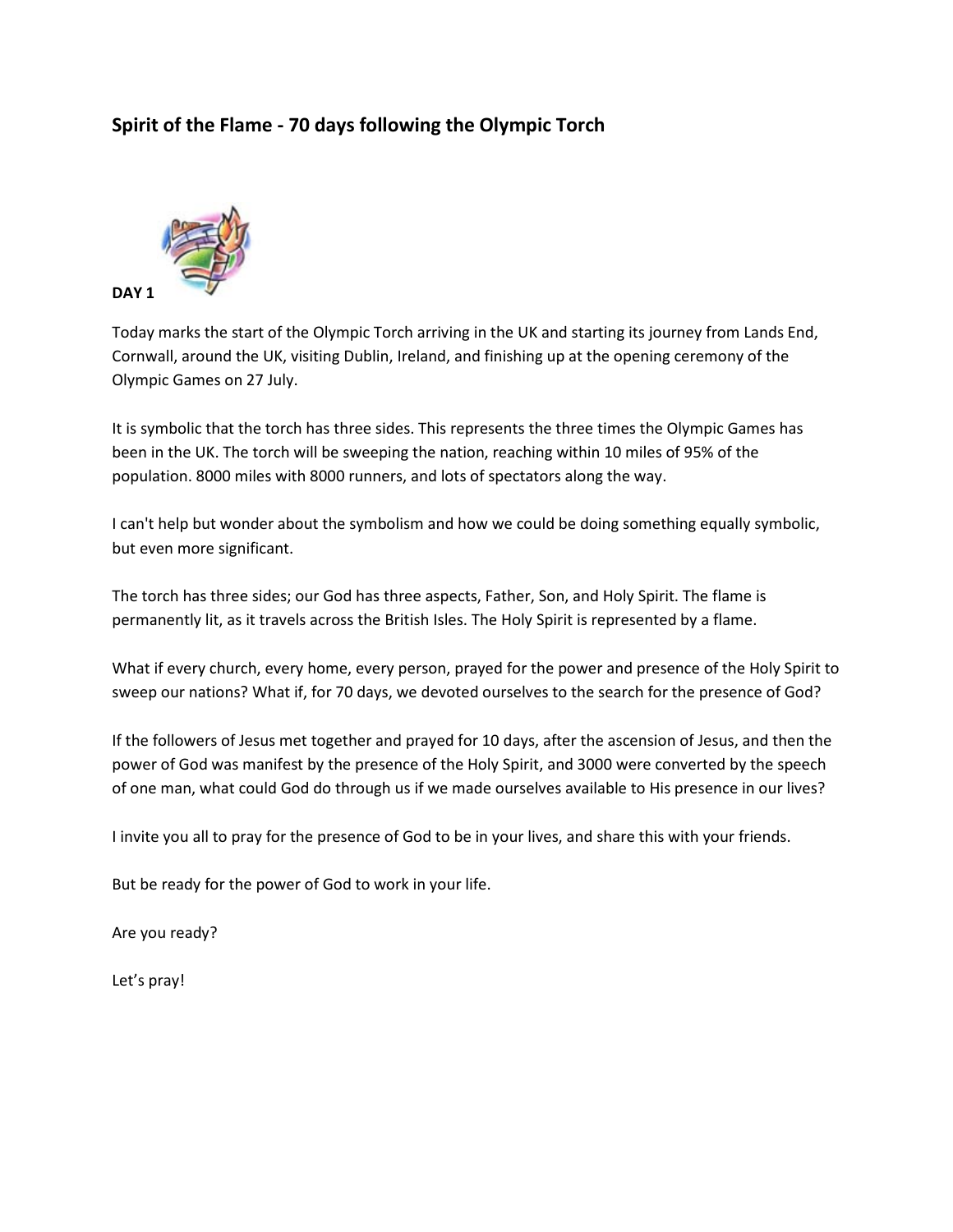

#### **DAY 2**

The Olympic torch moved through Devon today. I lived in Devon as a child. As a family we were the first to move into Broomhill House, a youth /conference centre bought by the South England Conference following a special offering at an SEC church session.

It was a wonderful place to be as a primary school aged child. Open spaces, trees to climb, wildlife to enjoy.

There were about a dozen American student missionaries that stayed at the Exeter church, and as there was one family with kids my age, we enjoyed even more their visit.

Many seemed to play the guitar, and one, Steve Dubose, wrote a song about Devon. The words were something like, "Devon, dresses in your spring fashion, you look so fresh and alive, released from winters cold hands."

The sense of new life in the fields of Devon in springtime for me is memorable. And it is this emerging new life that we can experience now, as we pray during the tour of the UK and Ireland of the Olympic Flame.

May the presence of God give you newness of life, now, and as God fulfils His promises in the future. Keep praying and seeking God with your whole heart (Jeremiah 29:13).



Controversy and debate today with the Olympic torches. Seems some runners are selling them on eBay, even before they have run with them. One is reported to have sold for £145k!

The debate seems to be over whether it is right that someone who is a runner, who has the chance to buy their torch for £215 should be allowed to sell the torch, with the potential of making money. The argument against this is based on the idea that running with the torch is their experience, their torch, so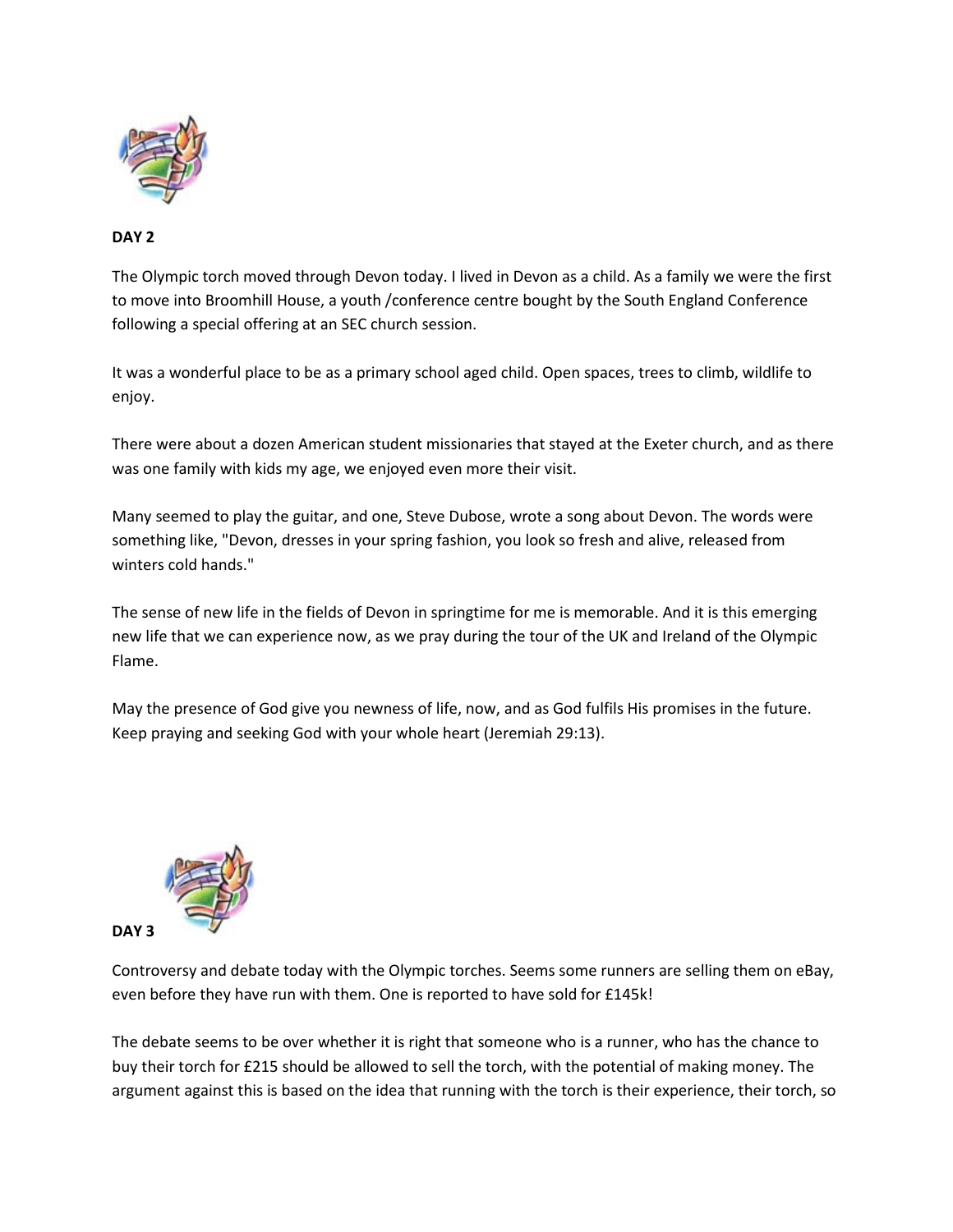they should not be able to share the experience.

During the 70 days for the tour of the Olympic torch round the UK and Ireland I am encouraging you to pray for the presence of God to fill your life. That experiencing the abiding communion with the Holy Spirit, your life will be transformed and you will have something to share with others, to share the good news that God loves the whole world and wants to be in relationship with everyone. (John 3:16-17).

Is it right that a torch runner should keep their torch? I look at it like this; the runner has had the experience, and now they can share that experience with someone else.

Is it right that a follower of Jesus Christ should keep the secret about Jesus? I look at it like this; the follower has the experience of the presence of God, and now they can share the experience of Jesus with everyone else.

Pray with me. Seek God with all your heart. Experience the presence of God. Share your experience.



The Olympic Torch continues its journey. 8000 miles with 8000 torch bearers. I am a watcher of sequences. I like this sequence. Linked to this is the 8.8 million kilometres Evelyn Johnson flew in her lifetime.

She died on 10 May aged 102. That is a milestone in itself, but she racked up 57,635.4 hours of flying (the record for a woman, second longest in history). She trained over 5000 pilots, and at 92 became the worlds oldest flight instructor.

At 101 she said, "I don't know if anybody loves it [flying] more than I do.... I've flown that long because God has been kind as to let me."

[[Quoted from Time Magazine May 28, 2012, page 11]]

An unknown lady to most of the world, but she prepared so many pilots, who flew so many planes, which carried so many passengers, which benefitted so many lives. An unknown lady to most of the world!

That sounds like you and me; an unknown person to most of the world. But what if we dared to make a difference? What if we sought the presence of God so much that we were moved to share Jesus with others; 8, 18, 88, over 8000?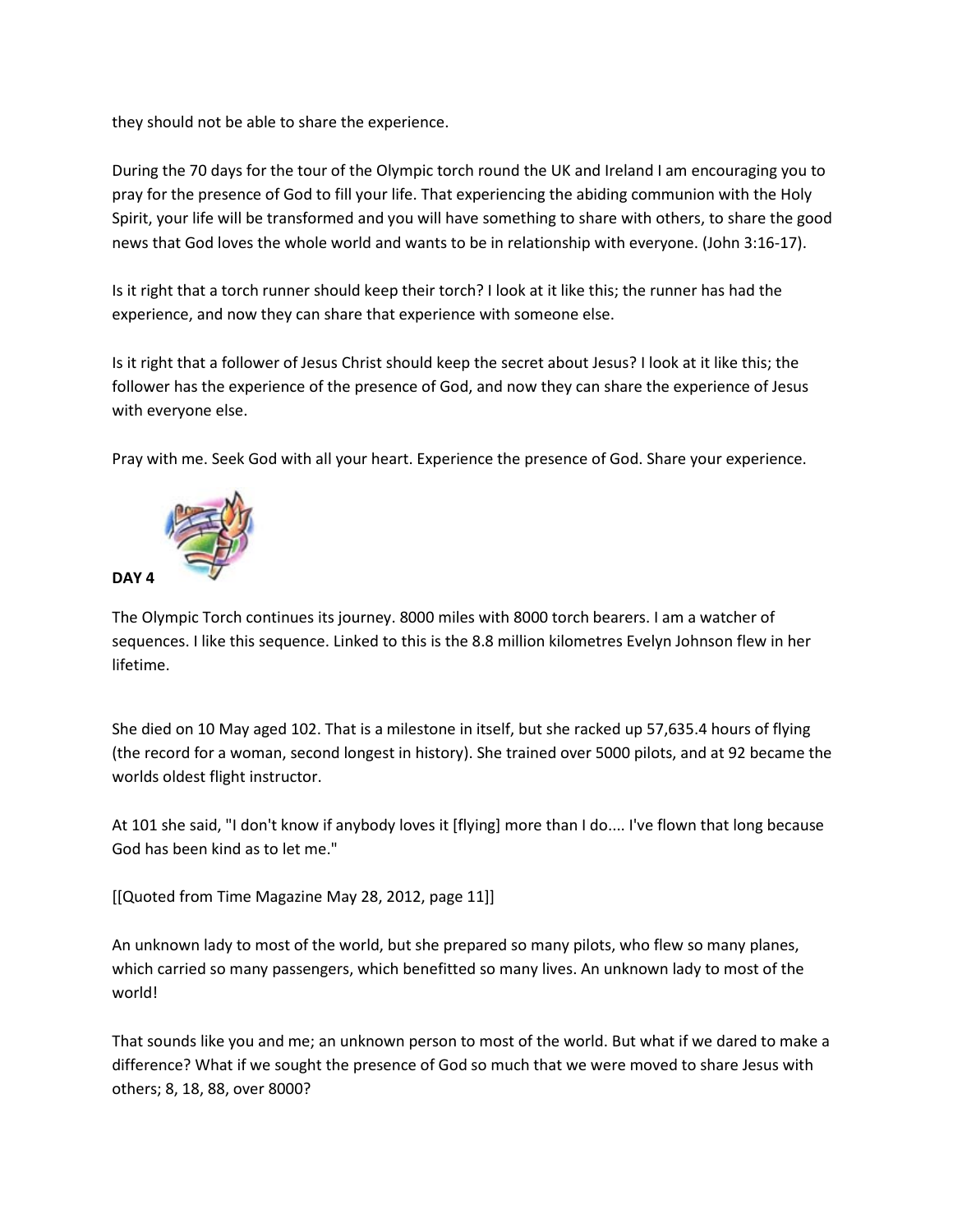I don't know who you are. Who will read this shared thought, but I want you to know that I prayed for you today.

Join with me in seeking the presence of God. Your future depends on it. Someone else's future may depend on it too.

When you get the chance to share your faith think on this, you have been given time in your life to seek God because God has been so kind as to let you.



Have you ever felt like your connection with God was slipping out of your grasp? Then try connecting with God another way.

Ben Fox hobbled and hopped along the main street in Royal Wootton Bassett today. Only having one leg, Ben had to use a crutch to support himself, while carrying the Olympic Torch. At times along the 300m stretch, he had to change hands to hold the torch as it was slipping from his grip. He paused, and even shook hands with some supporting onlookers.

To see the footage and report visit <http://www.bbc.co.uk/news/uk-18160608>

During the 70 days of the Olympic Torch traveling across the UK and Ireland, I am inviting you to join me in seeking the presence of God, and in calling on God to send His power into our lives and our communities. The Olympic Torch may have a flame, but we have the metaphoric flame of God, the Holy Spirit.

I can't help but think of how Ben's experience is like my spiritual life. I try my best at holding God high, but sometimes it seems like it is slipping through my hands. That is when I find I have to try something new. Seek God in another way. Change things so I can keep my grip on God.

Sometimes I have to pause. Sometimes I have to benefit from the support of others. But at all times, my purpose is to continue my life journey with the presence of God. Never letting go.

If you feel like God is slipping from your grasp or reach, try something new. Find a new time. Try reading the Gospels again, maybe starting with the Gospel of Mark, it's the shortest! Find a new location. Get out in nature. Don't answer the phone while you are seeking God's presence. Tighten your grip on God.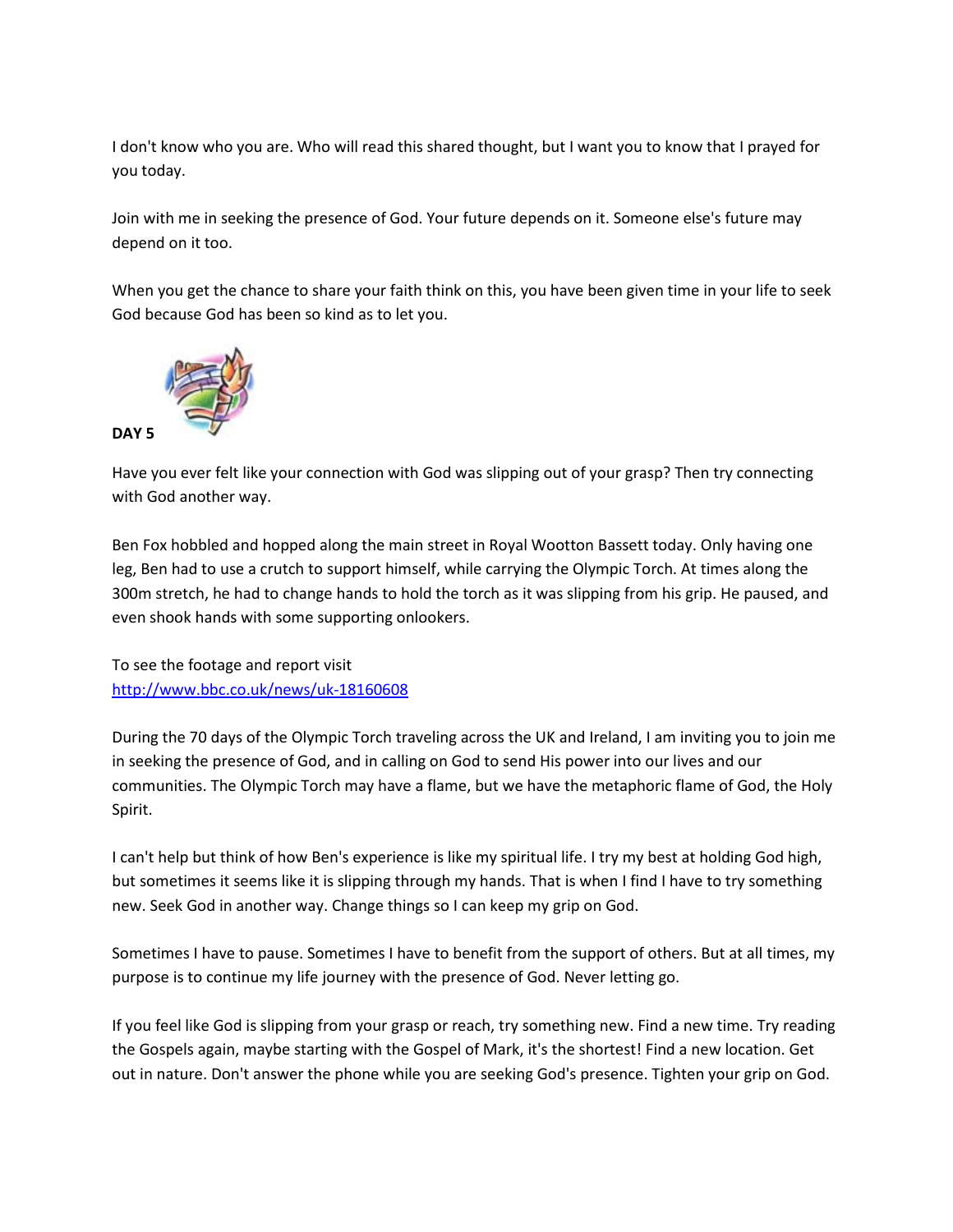

Leaving Cheltenham today, the Olympic Torch arcs round to Worcester, before heading off to Cardiff tomorrow. But it's not just the large towns and cities the torch will visit. Along the 8000 miles of journey through the UK and Ireland, the torch will also meander through some quaint villages, communities smaller than some housing estates in some cities.

It is one small village I want to consider now. Kingston Bagpuize is an Oxfordshire village, insignificant to me (and the Olympic Torch as it will not visit here), laying about 10 miles south-west of Oxford. But tonight 500 of the villagers will fill a cinema in Leicester Square, London, to watch a film they made.

I understand that a local writer had the idea of the village making a film. So they did. They raised the £800k to make it, starred in it themselves, offered locations free of charge, and on one night the Women's Institute made 1000 fairy cakes to feed the production team and "stars".

"Tortoise in Love" is a love story, a slow love story, because nothing happens fast in this village.

I have no idea if I will ever see the film, or if the critics will encourage viewers to flock to see it. What I do know is this small "insignificant" group of villagers, took an idea, made it their own, made it happen, and have made their contribution to the British film industry.

How insignificant do you feel? During the 70 days the Olympic flame tours round the UK and Ireland, you are invited to seek the presence of God, and to share your experience with others. You may feel like one individual at Uni, or one small worshiping group, or even a member of a large church in an even larger, engulfing, community, but you have the chance to do as these villagers did.

It is in seeking God, remaining in a time and place with the presence of God, that we can make a wider impression. The villagers of Kingston Bagpuize could have given up. After all it took them 3 years to get this far. But they have persisted to the end. They ignored their insignificance.

It is time to ignore your insignificance, after all, you are significant to God. Seek God with patience and persistence. Band together with others to ignore your corporate insignificance. It is in doing this, in investing time, finances, and other resources, that we can achieve. Just like this film will leave memories with the viewers, our witness of God's love for mankind will leave an impression on our listeners.

You are significant in God's eyes. Jeremiah 31:3 New Living Translation (NLT) 3 Long ago the Lord said to Israel: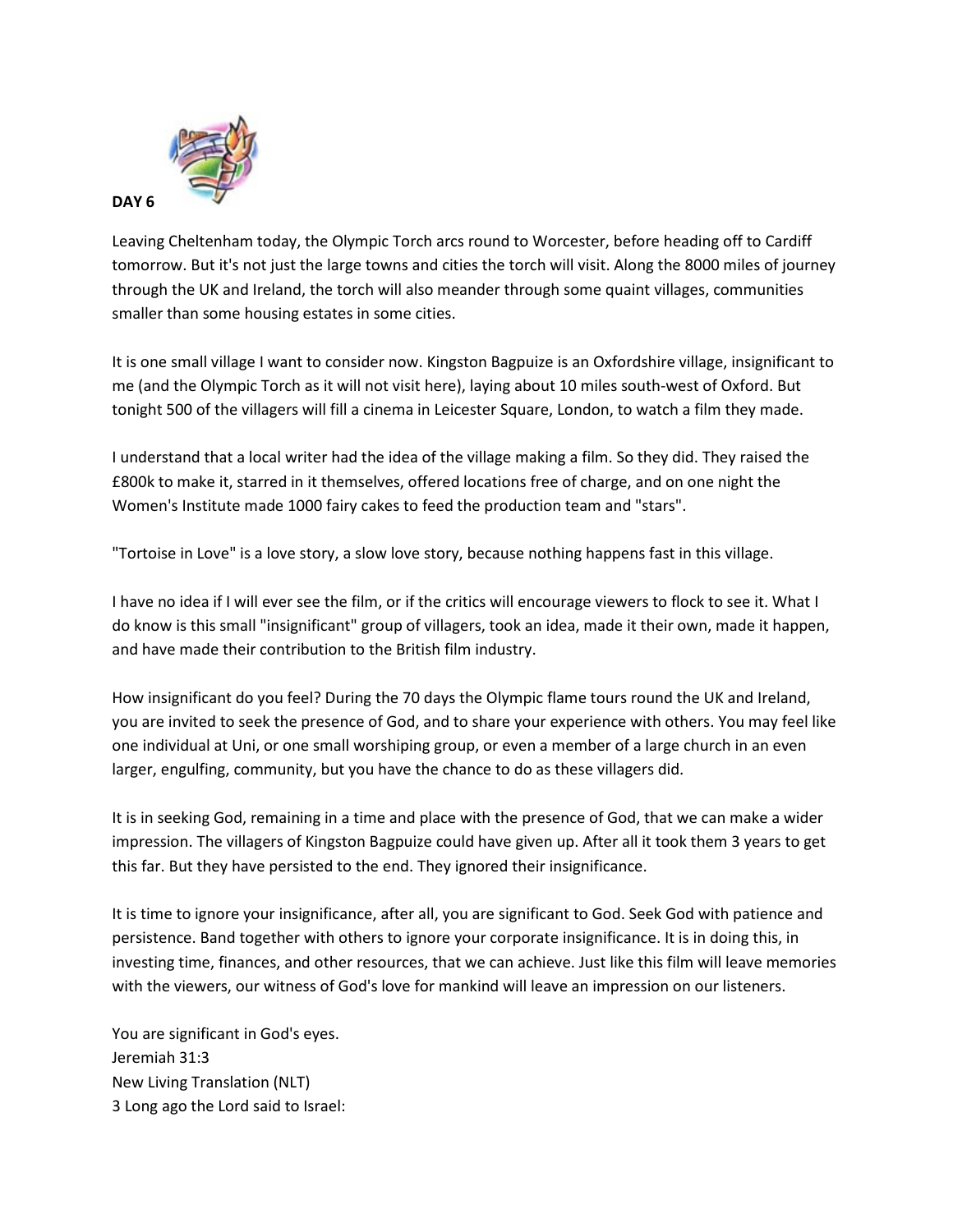"I have loved you, my people, with an everlasting love. With unfailing love I have drawn you to myself. ([\(www.biblegateway.com\)](http://www.biblegateway.com/))



Our office has worship every morning. Not long. A song, devotional thought, and a prayer, including any prayer requests, especially from the Adventist Discovery Centre.

Today our talk was by the groundsman, Gary. In a room half full of theologically trained pastors, it might be presumptuous to expect one of these people to always do the preachy bit. I am glad it isn't the case. A bit like how glad I am when on a Sabbath morning, it is not always the highly trained who lead the Bible study discussion. Others have things to teach pastors too!

It might sound a bit cheesy but Gary's Bible text was about gardening. Well, about a person planting the smallest of seeds, and it growing into the largest of garden plants. ((Mark 8:30-32)).

Gary's train of thought went something like this:

We may not notice the small things, or even they may become an irritation, but if we care for the small things, they can grow into a big delight.

He told a story of an apprentice who once worked with him. The lad was the son of an Anglican vicar. His mother was very active in their church. But the young man felt under pressure to fulfill a role he did not feel happy with. Enter Gary. Gary shared his faith with the young man, in small pieces, continually. One day they were both laid off work. Some time later, Gary happened to bump into the young man, who told Gary that he was now going to church, he had a relationship with God, that Gary had helped him. Not by force feeding him, but by small bite-sized pieces of spiritual reflection.

I thank Gary for sharing his thoughts. It reminds me that I can't experience God all in one go. It's the little moments, continual moments, that progress our relationship with God.

It might seem inconvenient, or irritating, to interrupt our day with so many "God moments", but it is the culmination of tending the moments, that propagates our faith in God, and in the establishment of faith that we grow our relationship with Jesus.

The Olympic Torch has arrived in Wales today. Join with me in praying for those of faith in Wales, that as they seek the presence of God, that they will grow their own faith, and plant some seeds of faith in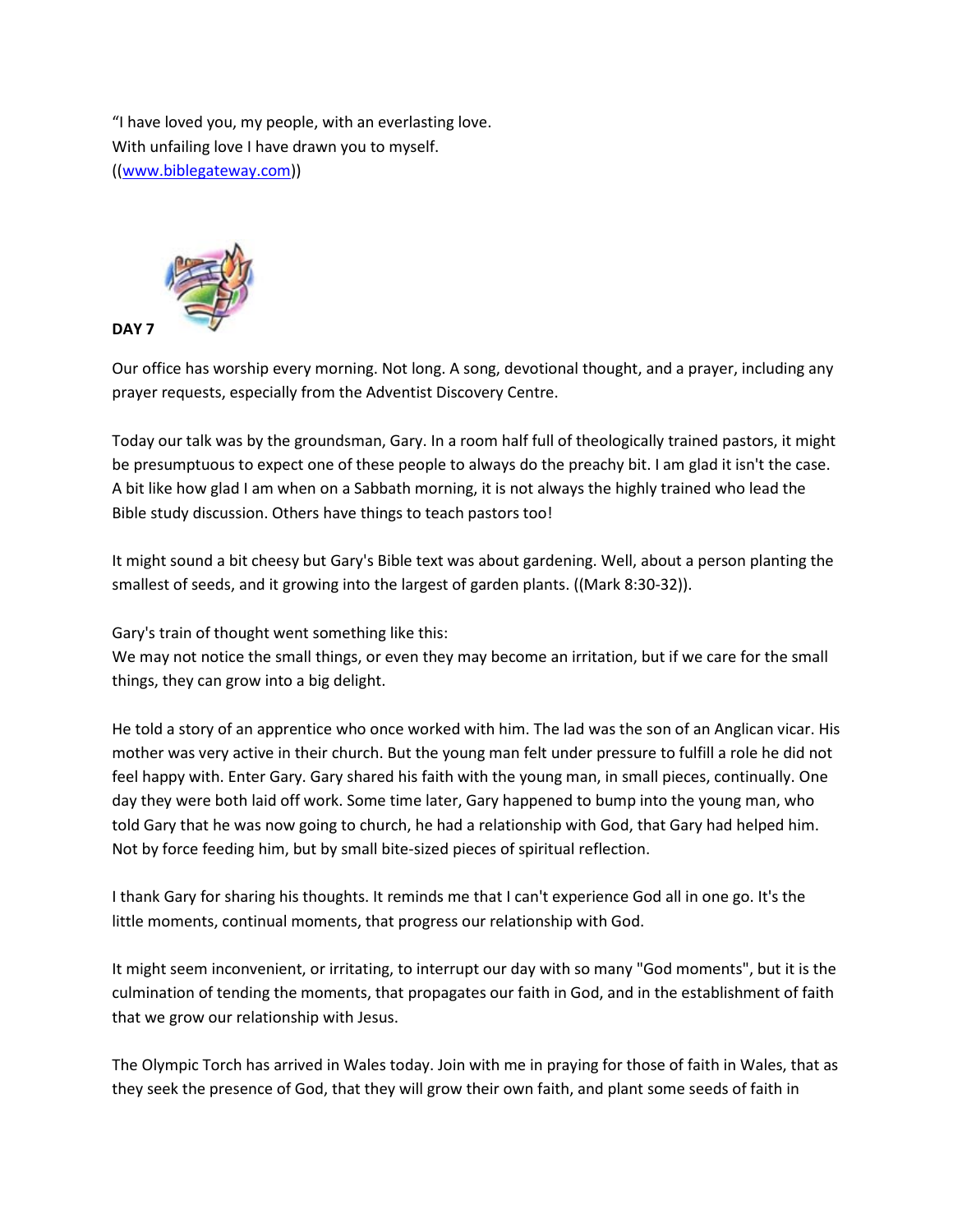other lives.

Happy Sabbath. Jesus is your destination.



I am an owl, not a lark. I prefer late evenings rather than early mornings.

I read this evening that two ladies in South Wales got up at 4am to get a good vantage point to see the Olympic Torch pass by. Just as well I suppose, as the same BBC report said there were crowds out to watch the 6:30am start in Cardiff, and in Caerphilly there were 25k on the streets, and in Swansea there were 20kon the streets with 10k at the celebration event in Singleton Park.

I will probably end up going to see the Torch pass by, and maybe at more than one location, but I won't be getting up at 4am to see it!

I am an owl, not a lark. Though I will be getting up early tomorrow morning. My wife, Emma, has just left to congregate with over 4000 other cyclists to ride from Clapham Common to Brighton beach, through the night, raising money for the British Heart Foundation.

Emma is riding with her twin sister and her husband, and between them they are aiming to raise £1000. If you feel so moved you can donate at <http://uk.virginmoneygiving.com/EmmaStickland>

I am very proud of Emma for doing this. And despite her thinking otherwise, I am happy to be getting our kids up at 2am, bundling them in a car, and finding a place in the crowd for their arrival in Brighton.

I am an owl, not a lark. I also heard this evening of someone who gets up at 5am every day to do 30 mins of Bible study. Not the only person I am sure. But not the time of day that I like to get up.

I am an owl, not a lark. So here's the thought; two women get up at 4am in Wales to see the Olympic Torch, I get up at 2am to support my wife on a sponsored night bike ride, others get up at 5am to study their Bible. Actually the time of day doesn't matter, what matters is what you expect by doing something at that time of day.

I am an owl, not a lark. I am not going to prescribe to you a time of day better than any other for you to seek the presence of God, but I am going to suggest to you that when you do seek the presence of God, expect to find Him. It's the expectation, not the time of day, that makes the difference.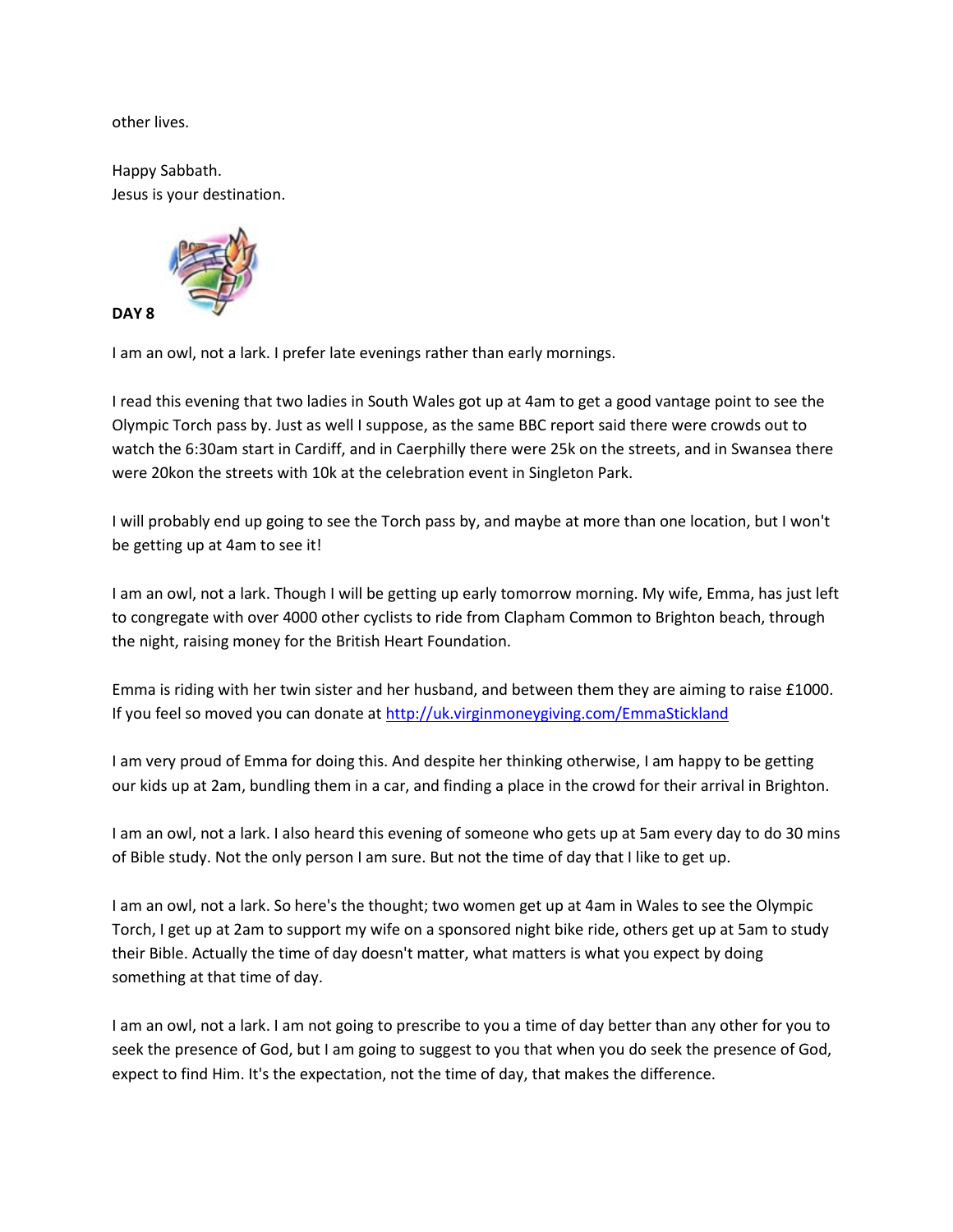What are you expecting when you skip time with God, when you give only a few distracted minutes to God, when you neglect to linger in your reading of the Bible for the presence of God to help you work things out?

I am an owl, not a lark. Maybe it's time for me to turn off Facebook and expect something amazing in the presence of God!



I got the kids up early this morning, and drove part of the route my wife was cycling on the British Heart Foundation London to Brighton Night Bike Ride. From about 5am we rolled along in the car, mingling with, well at times maybe more like we were engulfed by, the cyclists. If you want to face something very irritating, try driving behind a couple of hundred cyclists at dawn, all with their red rear lights flashing!

Maybe you have seen them. Red flashing lights, LED ones, that are especially bright if you view them straight on. It's a bit like a freaky hallucination . It makes you quite giddy.

As a surprise we stopped along the route to encourage my wife. I admire everyone who did this course, as it was so hilly. There were plenty of weary faces at the finish line.

It was there that I noticed my wife's number, 0874. Looked more like the start of a help desk phone number. I imagined cyclists riding behind her contemplating ringing a help line to get support to "keep going, don't stop, you can do it."

This evening I was reading my family a Bible story about Manasseh, a bad king. His father had been a good king, but Manasseh reintroduced idol worship, and practised "sorcery, divination and witchcraft, and consulted mediums and spiritists. He did much evil in the eyes of the LORD..." ((2 Chronicles 33:6 NIV)). He even sacrificed his own sons!

Then he found himself in trouble, exiled from his own land by an invading nation. He was put in shackles; imprisoned. Then he called to God for help.

This is the best bit of the story. God did not hold Manasseh's past against him. Instead, God gave the king another chance. Manasseh was reinstated as king of Israel, and proceeded to tear down the old pagan shrines and restored things as God had requested. Manasseh then lived a prosperous Godrespecting reign.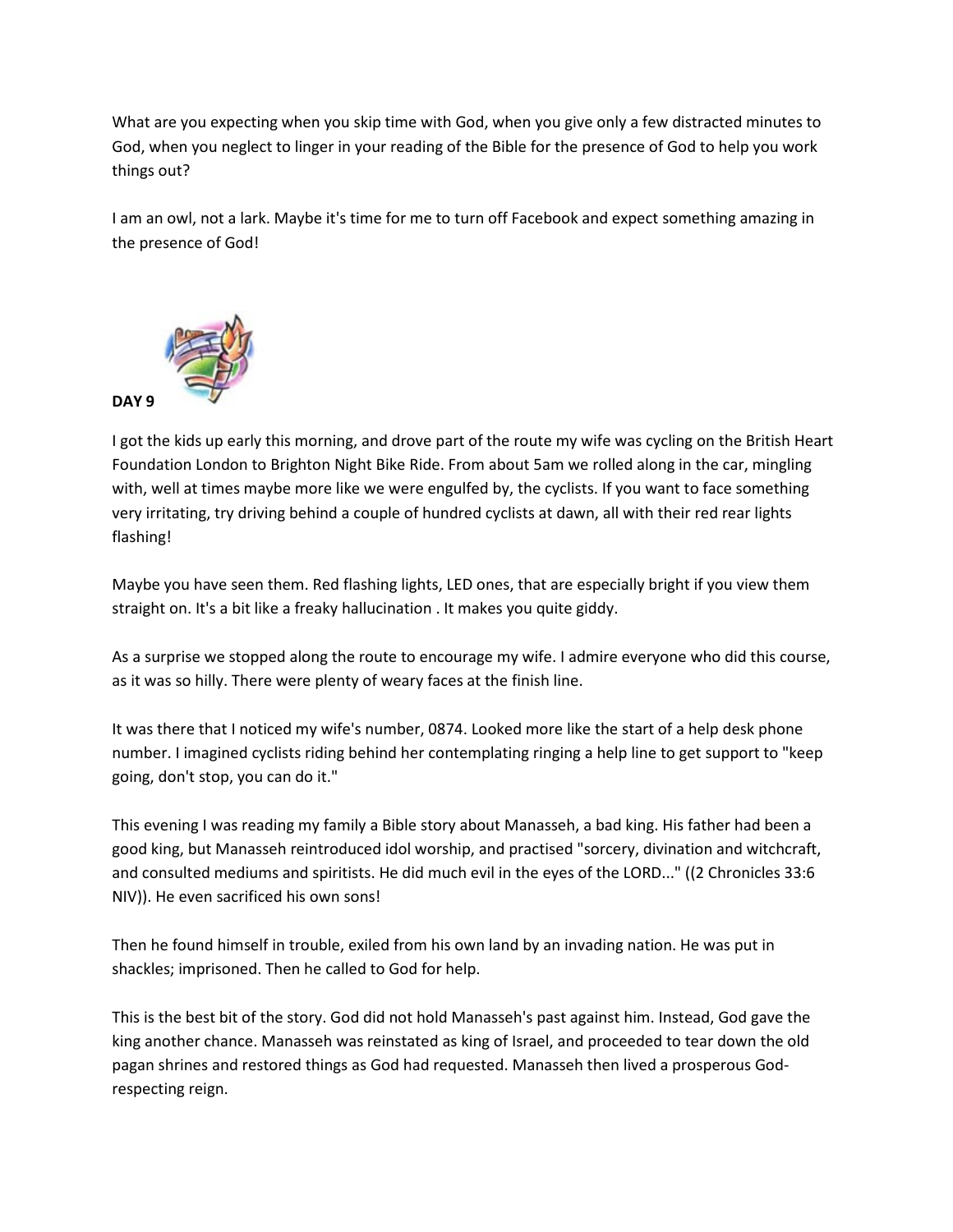\*\*\*\*\*\*\*\*\*\*\*\*\*\*\*\*\*\*

2 Chronicles 33:12 New International Version - UK (NIVUK)

12 In his distress he sought the favour of the Lord his God and humbled himself greatly before the God of his ancestors.

\*\*\*\*\*\*\*\*\*\*\*\*\*\*\*\*\*\*

Amazing that after all these anti-God things, it is recorded that God was Manasseh's God.

Manasseh was not in the habit of calling the God "08" helpline number; he did not pray to God. But when he realised God was waiting and available to him, when he called, God answered; "the LORD was moved" ((verse 13)).

I am so glad that there is nothing that I can do to stop God loving me, and that God wants to abide with us. ((The song, "Abide with me" was sung at the FA Cup Final in 1927 between Arsenal and Cardiff City, and the first and last verses are still sung at the cup final. There, my Olympic Torch in Wales reference for today, all be it loose!))

If it has not been your habit to seek the presence of God, nothing you have done will prevent God from loving you, and God is always ready to accept your seeking Him now and in the future. So why not ask God into your life right now. It's time you started enjoying the presence of God.

-Pr Nathan Stickland Jesus is your destination.



I had a chance to see some of a TV programme today, Undercover Boss Australia. The premise of the programme is to make a documentary about a boss visiting some of his stores while under disguise. It seems a little far fetched sometimes, but it does seem to work. They do this by saying they are making a programme about people making a career change, or some such scenario.

In this episode the CEO of a supermarket chain visited a number of his shops, helping out in a number of departments. He seemed pretty witless at times. Not a practical sort at all.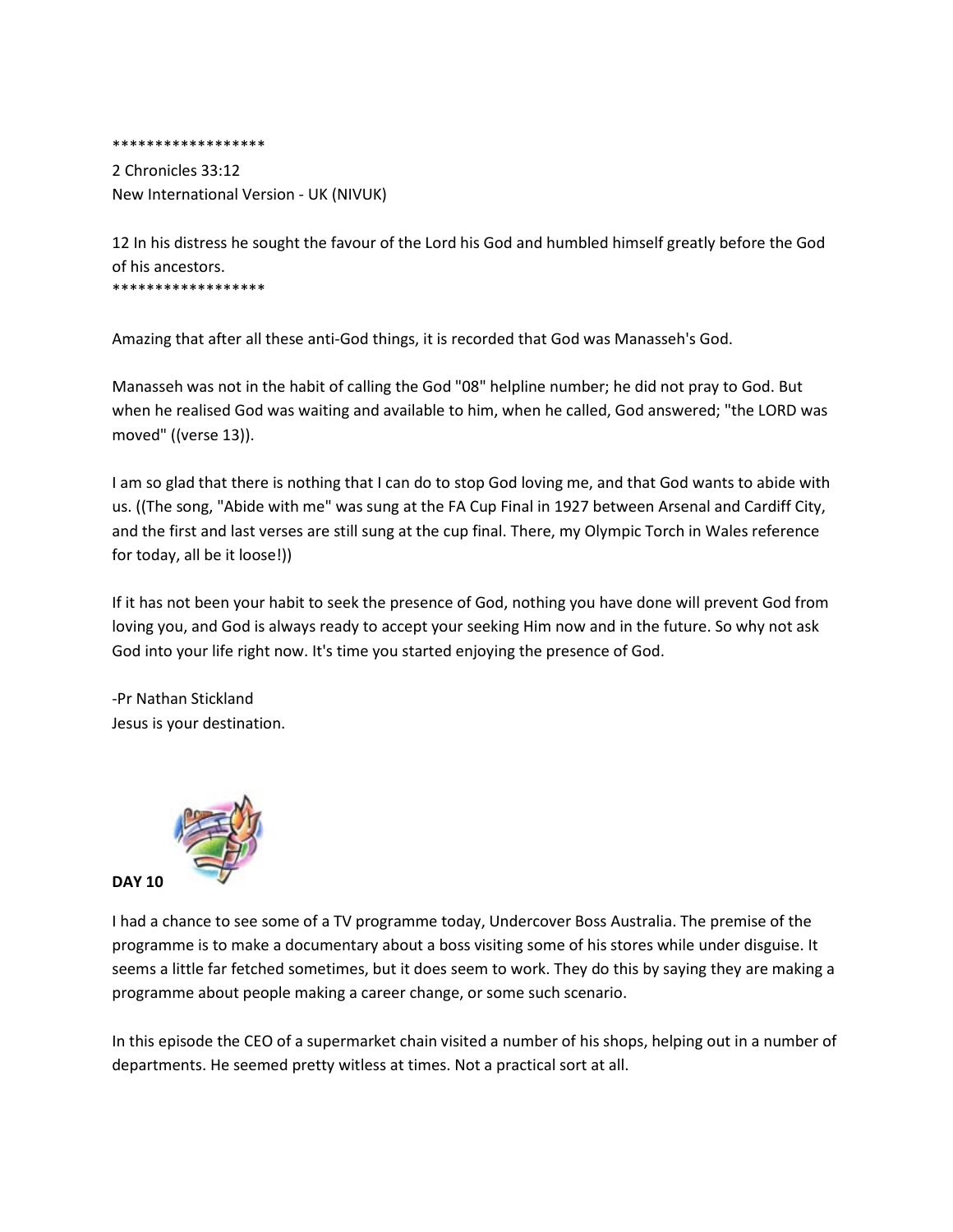In one store he helped out in the store's bakery. He started early, I think it was about 4am. It wasn't long before the bakery manager who he was working under said they were so far behind time (as much as an hour and a half!) that he asked the "boss" to leave as they would be able to work faster without him. It was done politely, but clearly the manager was concerned that the job just wasn't getting done.

The boss was a bit startled. The bakery manager featured in the employees gathering, the part at the end of the show when the boss reveals himself to a large number of the employees. He came off well though, getting a pay rise and a car! But the boss was clearly surprised that he had been fired, sacked, rejected. The boss had been dismissed by one of his managers.

Jesus told a story about landowner who let out his farm ((Matthew 21:33-46)). Retold in the style of Undercover Boss Australia, it goes like this:

There was a supermarket boss who built a new store and franchised it out. When it was time to collect his dividend from his investment, he sent three accountants to get his money. The store manager and his team beat one, killed another, and threw tinned tomatoes at the third. The boss sent more accountants, and again they came to the same end. So the boss sent his son, thinking the tenant manager will respect the son, but the manager chased the son out of the store and killed him too.

The question for discussion is this, when the company has its annual meeting with the shareholders, what should they do about the tenant manager and his team?

In Jesus' parable, the reply given by the religious leaders was to get rid of the tenants and replace them. To which Jesus turned the tables on the religious leaders, suggesting they were like the tenants/bad store manager. Jesus quotes from Psalm 118, a reference to a stone that a builder rejected that has become the most important stone of the building.

The bakery manager rejected the boss. He did not know it was the boss, but that doesn't matter in this case. The job needed to get done.

In the parable the tenants/store manager, rejected the envoys.

In our lives, as we busy ourselves with life, is it possible we might end up rejecting God? Sending God packing? Firing God from His job?

It's time to get to know the Boss, and I don't mean Bruce Springsteen! It's time to be in regular contact with the Boss, God, to seek His presence, so when He does turn up, we will recognise Him, and He will recognise us.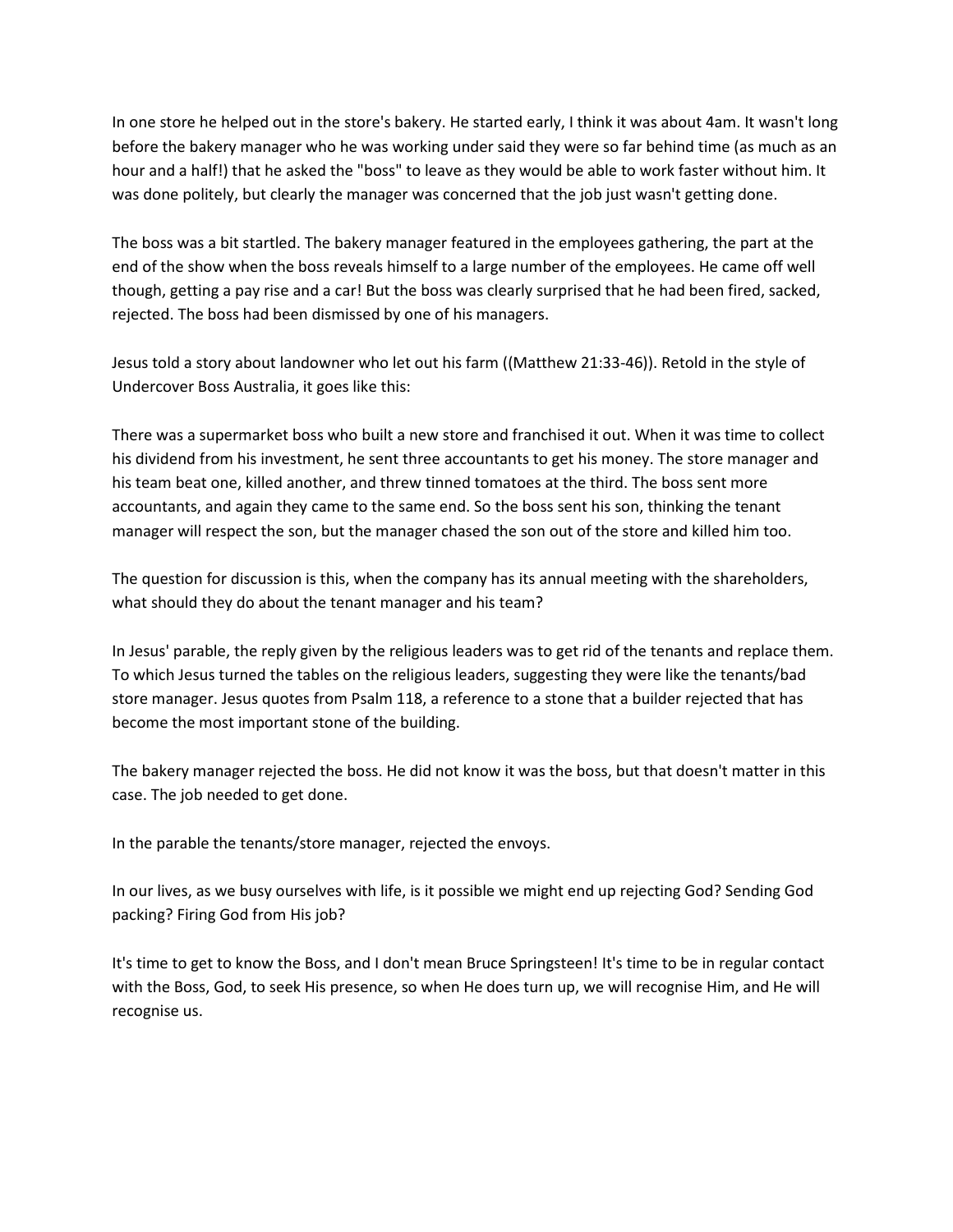

Watching the torch relay is rather addictive. Amazing to see so many people lining the streets, trying to get their photo taken as the torch bearer comes past. Cheers, flags, kids running and riding bikes keeping up with the entourage. ((view live at [www.bbc.co.uk/torchrelay](http://www.bbc.co.uk/torchrelay)))

The Olympic flame has arrived in Chester. Back in England, but tomorrow weaving its way along the border of Wales and England. Interestingly, the Chester football club stadium straddles the border, with the pitch in Wales, and the offices and main gate in England.

Another detail about Chester is that it was built by the Romans in the AD 70s. In about AD 32 Jesus foretold the fall of Jerusalem. About 40 years later the Romans destroyed Jerusalem (AD 70). The Romans tore down Jerusalem and built Chester at about the same time in history.

The Olympic torch came into Chester today with cheers and crowds lining the streets; Jesus entered Jerusalem with cheers and crowds lining the streets (Matthew 21:1-10). The funny thing is, both then and now, the Roman soldiers mingled with the crowds. This time actors have lined the street in Chester in commemoration.

After Jesus' triumphal entry into Jerusalem, He lamented over the city. The citizens had constantly turned against God. For centuries God had longed for the people of Jerusalem to return to Him. Now, with the Son of God in their presence, they wanted only to kill him (see yesterday's reflections for a similar story).

Jesus foretold the destruction of Jerusalem within one generation (Matthew 23:36). Not one stone would be left on another (Matthew 24:2). Josephus, a Jewish historian alive at that time, wrote, "it was so thoroughly laid even with the ground by those that dug it up to the foundation, that there was left nothing to make those that came thither believe it [Jerusalem] had ever been inhabited."\*

As the Olympic torch entered the city of Chester today, I couldn't help but think of Jesus' entry into Jerusalem. He prophesied that Jerusalem would be destroyed within one generation. It came true. When Jesus left the earth another prophecy was made, this time by some angels. Acts 1:11 "Men of Galilee,' they said, 'why do you stand here looking into the sky? This same Jesus, who has been taken from you into heaven, will come back in the same way you have seen him go into heaven."

Paul wrote to the people in Thessaloniki about dead believers being raised to life when Jesus returns: *(1 Thessalonians 4:16-18) "16 For the Lord himself will come down from heaven, with a loud command, with the voice of the archangel and with the trumpet call of God, and the dead in Christ will rise first. 17 After that, we who are still alive and are left will be caught up together with them in the clouds*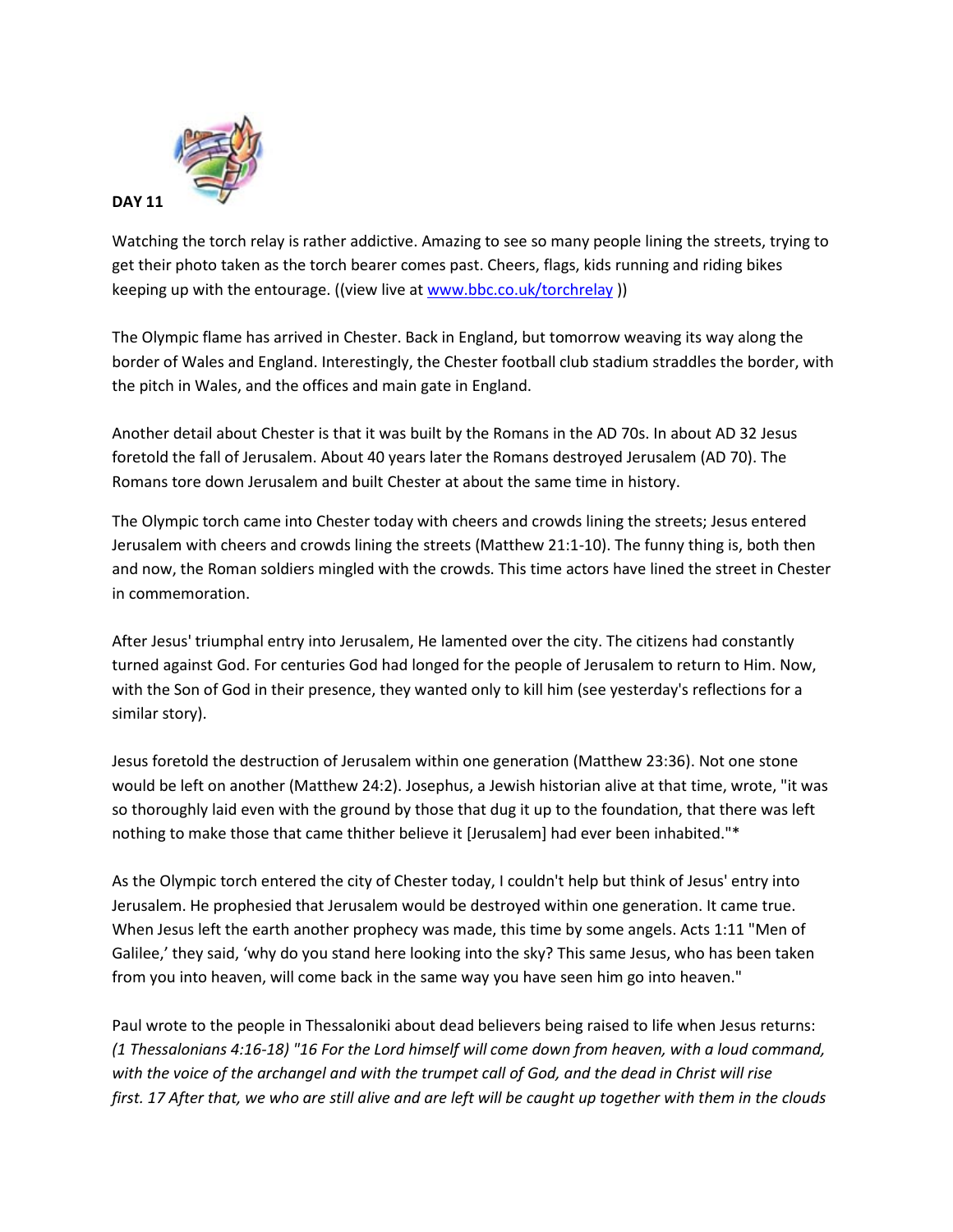*to meet the Lord in the air. And so we will be with the Lord for ever. 18 Therefore encourage one another with these words."*

Jesus came, and we have a promise He will come again. As you seek the presence of God in your life now, I encourage you to look forward to the fulfillment of this promise, that by your faithfulness to God, you will be caught up with other believers, and live a life, a new and eternal life, in the presence of God, even face to face. I encourage you with these words!



I went out for a walk this evening with my brothers. We try to meet up and go out, about once a month. We are in contact in between, but it's a time for just us guys. This time we did not go to the golf driving range, or 10 pin bowling, but we made use of the lovely evening. Anyway, you get more time for conversation when you are walking. Taking turns to swing at a golf ball or bowl a ball is an interruption for conversation.

It has reminded me of a time when Jesus' disciples were following him along the road. They were discussing who was going to be the most important in the "new kingdom". When they got to their destination they were caught out when Jesus asked them what they were arguing about as they walked along the road (Mark 9:33-37).

They were embarrassed, and they kept quiet. But Jesus, knowing what had been the point of discussion, used a child for an illustration. Matthew records the incident as a reference to being humble: to be the greatest you need to be humble. Mark and Luke record the occasion as one of acceptance and servanthood. That if you want to be the greatest, you must welcome the children, the "less important people", and serve others rather than expect to be served upon. Do these things, and you will be great in the kingdom of heaven.

The kingdom of heaven is a place of dwelling for the presence of God. If we are all seeking the presence of God in our lives, then one key is to be humble, and seek to serve others, even those we consider less significant.

It's time to seek the presence of God, it's time to humble ourselves and serve others.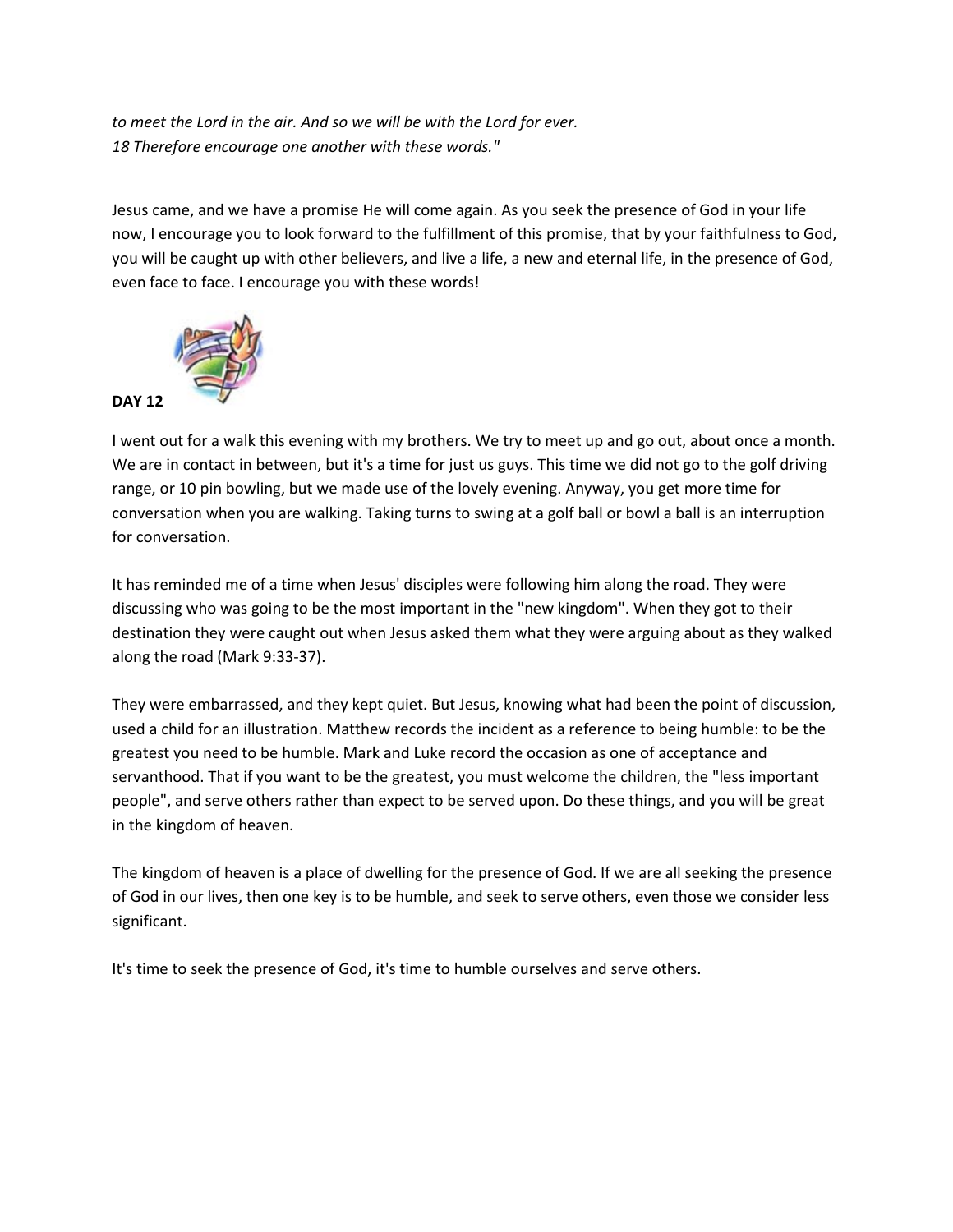

I spent a number of hours in the hospital today. Unplanned. I'm OK. I needed to take a family member to A&E. While waiting on doctors and assessments, I was asked to sit in the corridor. While I was reading and thinking through the things I needed to get done, I also watched people, like me, poised for improvement of health of a patient.

One such man sat a few seats away from me. I guess in his late sixties. He rose to his feet when a medical staff member, seemingly someone he knew, came round the corner. Something was said, briefly, then a man in his forties came round the same corner. Approaching the elder man, the younger man uttered, "He just passed away." They embraced, shed a tear, then walked out towards the exit. I guessed they were uncle and nephew.

Death is eventual. And permanent. At least the life we know now. But Jesus offers an eternal life. A life as He intended before the infection of selfishness, sin.

Mary lamented over the lack of Jesus presence before Lazarus' death. She said if Jesus had been there, her brother would not have died. She even acknowledged a "resurrection at the last day." ((John 11:24))

v.25 Jesus said to her, "I am the resurrection and the life. He who believes in me will live, even though he dies; and whoever lives and believes in me will never die. Do you believe?" ((NIV))

We have an eternal future, even if we die, if we believe. If we seek and abide in the presence of Jesus we have a long future ahead of us.

Do you believe this?



Have you ever lost something of value? Have you ever lost your phone? I have a cousin who lost, well dropped, her phone down the toilet this week! Amazingly it is still working!!!

I got a call from my Mum this afternoon. She was calling on her mobile. Then, instead of my Mum, a bloke's voice spoke to me. It turns out that this man, Chris, had found her phone in the road, and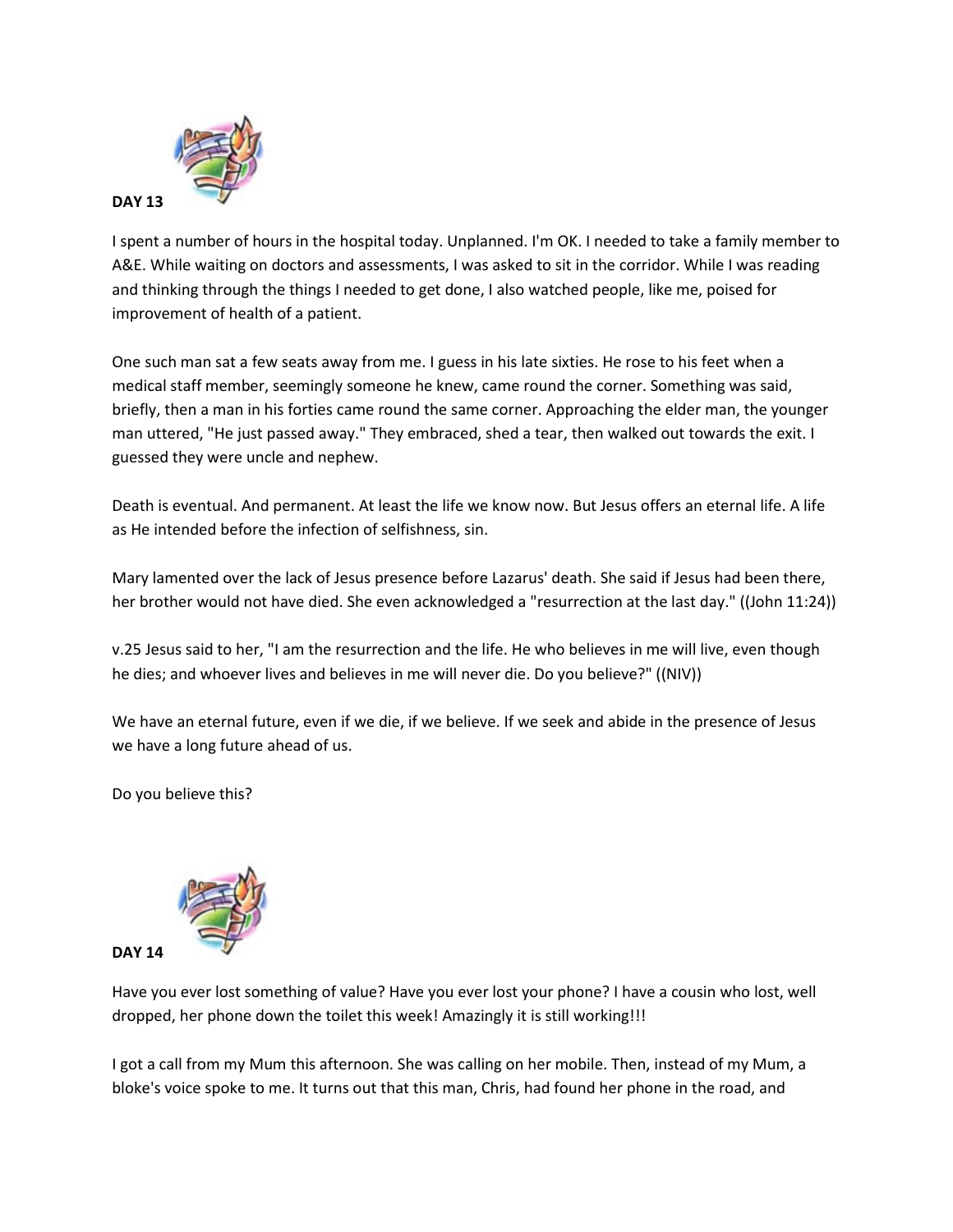managed to call the last number dialled. He lives a few doors up from my Mum and said he would drop it in.

Things lost of value, when found, bring great happiness. It reminds me of three stories about lost things, recorded in Luke chapter 15. A sheep, a coin, and a son.

In each story there is great rejoicing about that which was lost having been found. The last story is a bit different to the rest. This lost son, who left home with all the money he could get out of his dad, realised his mistake, his "lostness".

The son had blown everything. Wasted it all. Now he was feeding pigs. Then Luke 15:17 says, "when he came to his scenes...". The son realised that though he had left his father, he was still better off returning home. And when he went home, his father was so glad he threw a party.

I am always glad when I have found what I had lost. Maybe sometimes it's my phone. Maybe sometimes it's my keys! (Sounds like the makings of a song!). Maybe sometimes I've lost the presence of God in my life.

If you feel like you are in a pigsty, it's time to come to your senses, and come back into the presence of God. I believe He is waiting to throw a party.



I have enjoyed a day at a camp for primary school kids run by my church in Northern England (NEC Adventurer Camporee). Walesby Forest is a massive camp site, with lots of other groups camping there this weekend. But there in the corner of the site, was a large marquee with all the clubs tenting around it.

The speaker used the theme for the weekend, "Joseph's Journey". You get something of the idea of his life journey if you watch "Joseph and his Technicolour Dream Coat".

From at least the age of seventeen Joseph wound his brothers up. Reporting bad news about them to their father, and having dreams that suggested his elder brothers would bow down to him. They despised him so much that they sold him into slavery and led their dad to believe he was killed by wild animals.

Joseph became prime minister of Egypt (large story jump there, sorry), and due to a famine ended up saving his family, only after they unknowingly bowed down to him!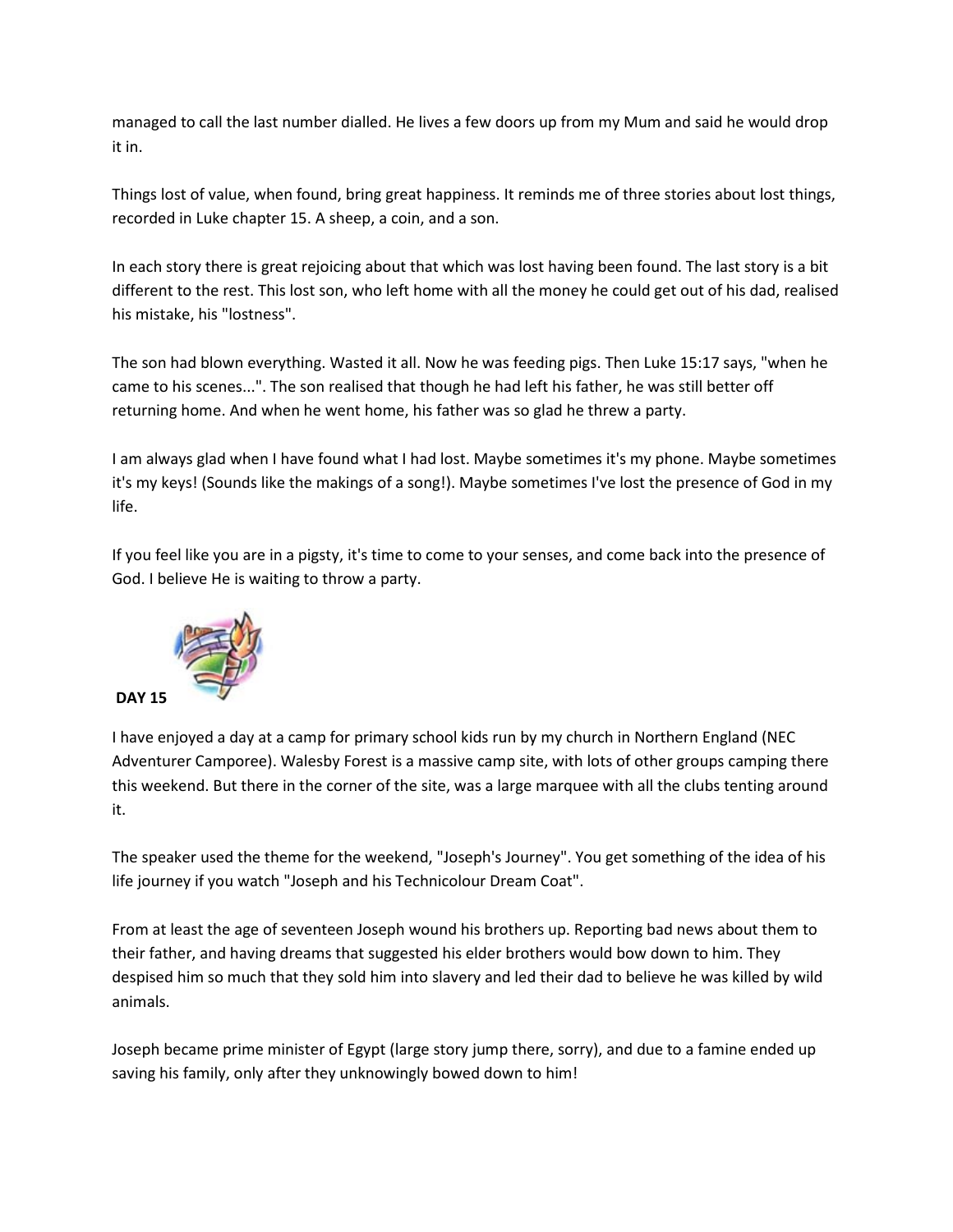Four hundred and thirty years later, the Hebrew people, Joseph's family descendants, left Egypt to return to Canaan. A land promised by God.

From that exit from Egypt, God showed these people how much He wanted to be part of their lives. God wanted to dwell among them, to have a representation of His presence with them.

Just like the marquee on the camp site today, with lots of tents camped around it, the Hebrew migrants, Israelites, were to camp around a large "tent", inside which was the presence of God.

These pictorial lessons have changed over time. When Jesus came to earth, he "made his dwelling among us." (John 1:14). In John, the Greek word "dwelling" is the same word used in the Greek translation of the Hebrew text of Exodus for "tabernacle" (meeting tent) [Exodus 40:34].

Through time God has wanted to be with us. He visited Adam and Eve in the garden, He requested a place in the Hebrew camp site during the journey to the new land, and through Jesus, God made His presence available on earth. Now through the presence of God (the Holy Spirit) He wants to be part of our lives.

Adam and Eve messed up that relationship, the Hebrew nation rejected God, Jesus' followers left Him when the going got tough. What will you do with the presence of God? Where can God "tabernacle" with you?



Another day enjoyed at another camp, this time at the Southern England camp for primary aged kids (SEC Adventurer Camporee). It seemed strange to me on Friday evening not to be at this camp. I have run this camp for eight years, and now I was at home, with one of my daughters camping in a field. Something just seemed odd.

Their camp theme is "You are Royal too". Linking the Jubilee weekend with the story of Esther, and the concept that everyone has the chance of being a child of God, therefore royalty; God is called the King of kings.

I was interested to notice, while driving down the M4 towards Bristol, that the motorway signs have been changed. The town of Wootton Bassett has had its name changed to Royal Wootton Bassett, in recognition of the town's respect for the servicemen and women killed in action while serving abroad. The towns people line the street as the hearse brings the body from the RAF base to the chapel of rest. Now the motorway signs proclaim the promotion of the town to "ROYAL" Wootton Bassett. The town has become royal too.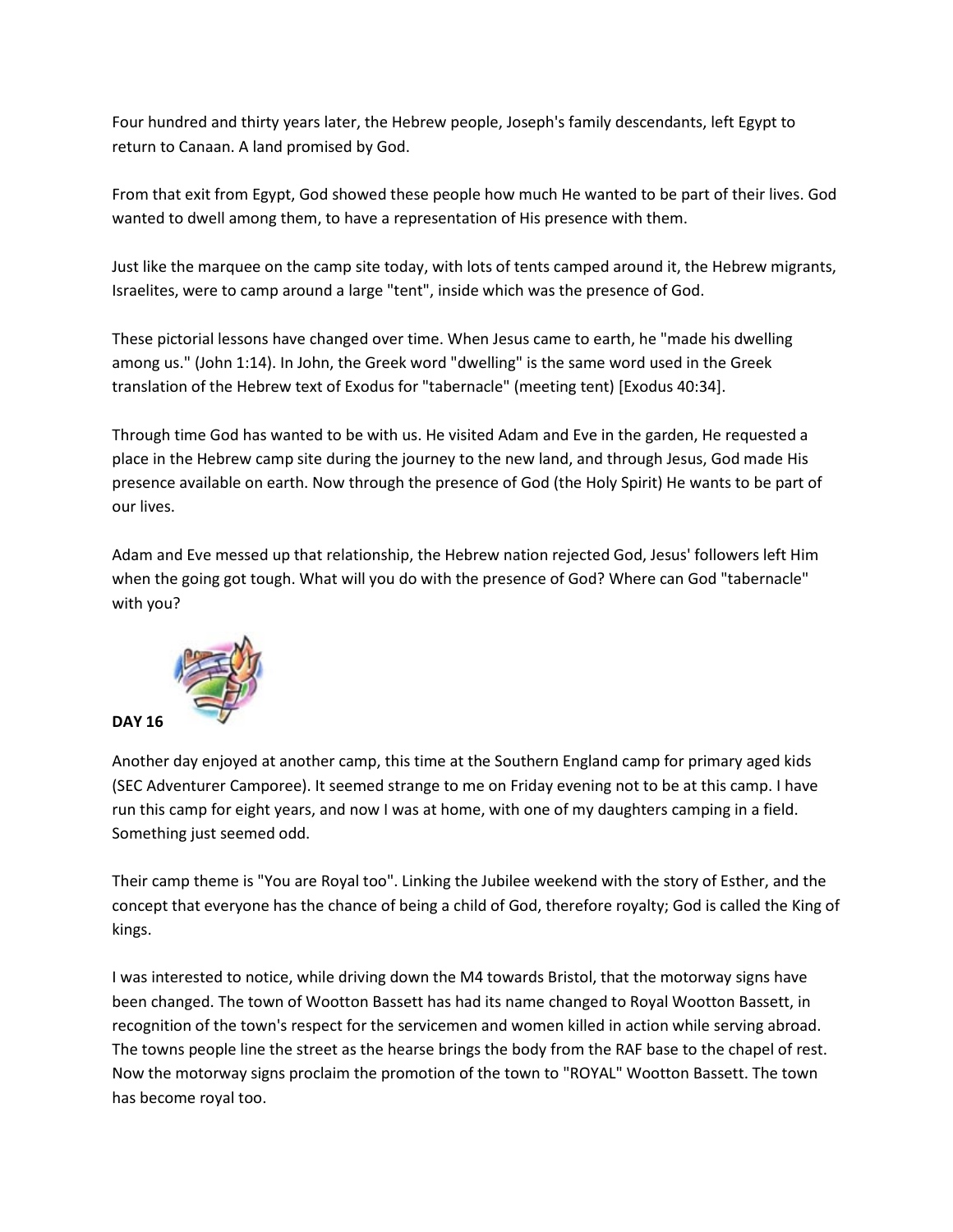These two things today remind me of verses in 1 Peter. Chapter 1:13 says, "Therefore, prepare your minds for action; be self-controlled; set your hope fully on the grace to be given you when Jesus Christ is revealed." This preparation is about spending time with God throughout your day, sharing yourself with God, tabernacling (meeting up) with God regularly.

This is because "you are a chosen people, a royal priesthood, a holy nation, a people belonging to God, that you may declare the praises of him who called you out of darkness into his wonderful light." (2:9 NIV).

The kids are learning that they are royal too. The people of Wootton Bassett have a renamed town, it is royal too. Peter calls those who follow Jesus a royal priesthood. That means if you are a follower of Jesus you are royal too.

As you seek the presence of God, know that you are sons and daughters of God, you are royalty too.



Jubilee celebrations continue over this weekend, with a big concert at Buckingham Palace today. Meanwhile, as the Olympic Torch weaves through Derry / Londonderry, republican protesters force a detour.

At the end of the concert, with the Queen on the stage, poised to light the last of the 4000+ commemorative beacons, Prince Charles gives some cordial words about his "mummy". As part of his speech the prince spoke of the Queen's work in the Commonwealth, saying she brought unity within diversity. With the protests in Derry we realise that complete unity even within the "United" Kingdom has not been irrevocably achieved.

I am mindful of the words of Paul to the believers in Ephesus about unity. He encourages them to "make every effort to keep the unity of the Spirit through the bond of peace" (Ephesians 4:3).

There are currently 54 sovereign states in the Commonwealth. It is beyond a stretch of the imagination to say that they are all at peace. Wars and internal conflict afflict every country. But all are united by one Queen.

It seems there are 196 countries in the world. I would say that even believers in Jesus Christ don't always find unity and peace with each other. But we are all united by one King, God.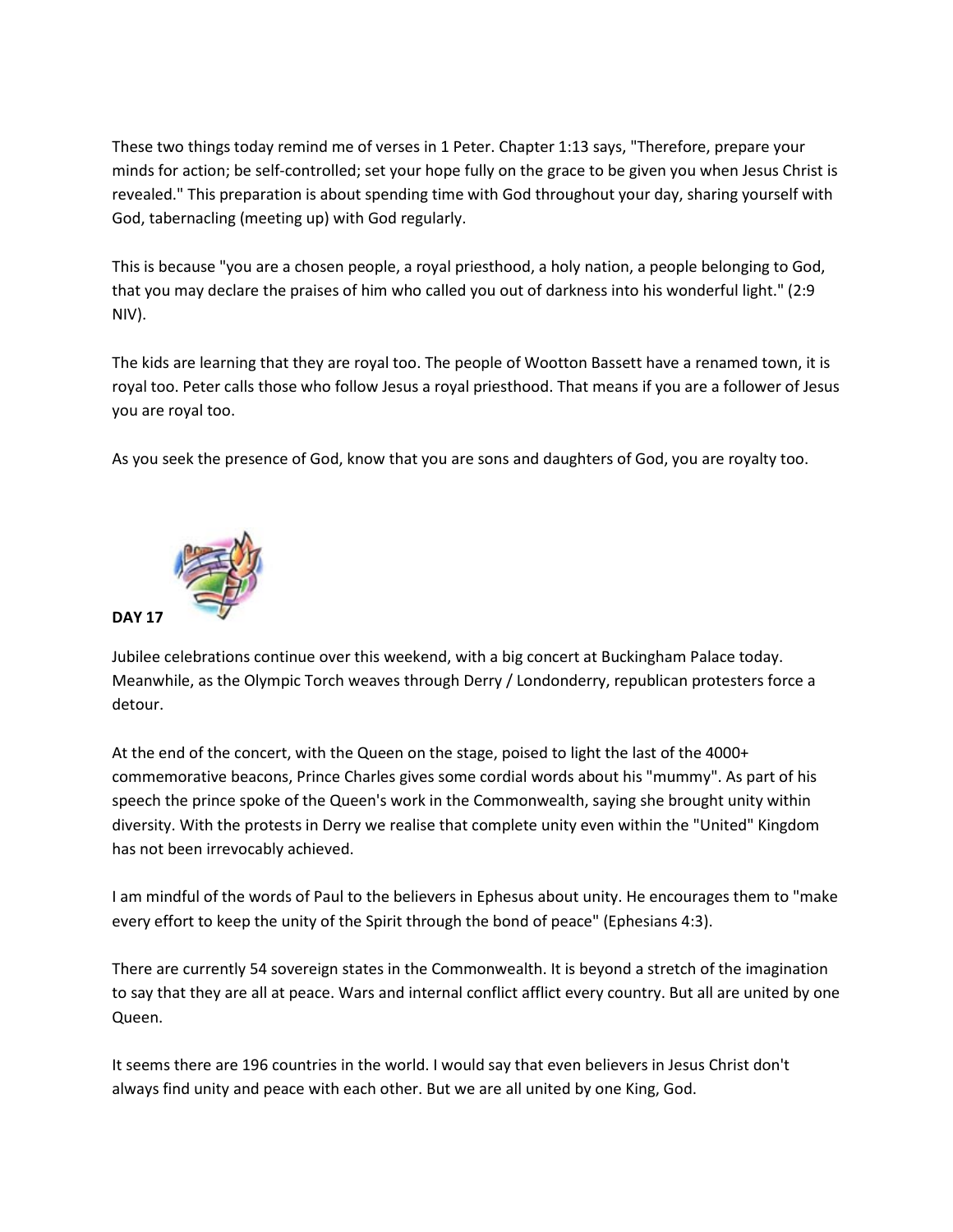If you are frustrated or discouraged in your search for peace between Christian believers, consider this, is it more important that you find peace or you offer peace?

As you seek to foster unity and peace, remember what Paul said a few verses earlier in Ephesians. "In him [Jesus] and through faith in him [Jesus] we may approach God with freedom and confidence (3:12) ....... for this reason I kneel before the Father (v14) ...... I pray that out of his glorious riches he may strengthen you with power through his Spirit in your inner being, so that Christ may dwell in your hearts through faith." (v16-17a).

As you seek the presence of God, approach God knowing that you can, stay long enough in His presence, kneel if you have to, and claim the power of God in your life to keep you faithful until His return.



Oh the frustration of not having 3G coverage everywhere! I wanted to watch the Olympic torch today more than any day so far, as going from Derry to Newry, it passed through Enniskillen, Portadown, Gilford and Banbridge, where our son was born, daughter was born, we lived, and I pastored. So much of the time the livestream went blank. So frustrating. But I got to see some things. Nice to know the flame went past at least one Seventh-day Adventist Church. As we consider the presence of the Olympic torch covering the UK and into Ireland, let us continue to think of the presence of God moving across our nations.

Also today was the service commemorating the 60th Jubilee of the reign of Elizabeth II in St Paul's Cathedral. Watching the sermon that the Archbishop of Canterbury, DrRowan Williams, presented, I felt some agreement and it brought some thoughts to my mind.

Dr Williams spoke of dedication. That alone made me think of Roy Castle singing DEDICATION on "Record Breakers" (it's worth a listen to the words on Youtube). Anyway, Williams went on to say, "To declare a lifelong dedication is to take a huge risk, to embark on a costly venture. But it is also to respond to the promise of a vision that brings joy."

Williams and others today talked of the Queen's dedication to her role and responsibilities as monarch. The common agreement seemed to be that Elizabeth II has contributed tirelessly in her efforts over 60 years. A worthy epitaph let alone to be able to say this publicly in her hearing.

So what of our lives? If we claim to be followers of Jesus Christ, or if we are interested enough to want to investigate knowing about God, how much dedication is needed? Is it a matter of working out how little we can get away with, or should we be so dedicated that clock watching is irrelevant?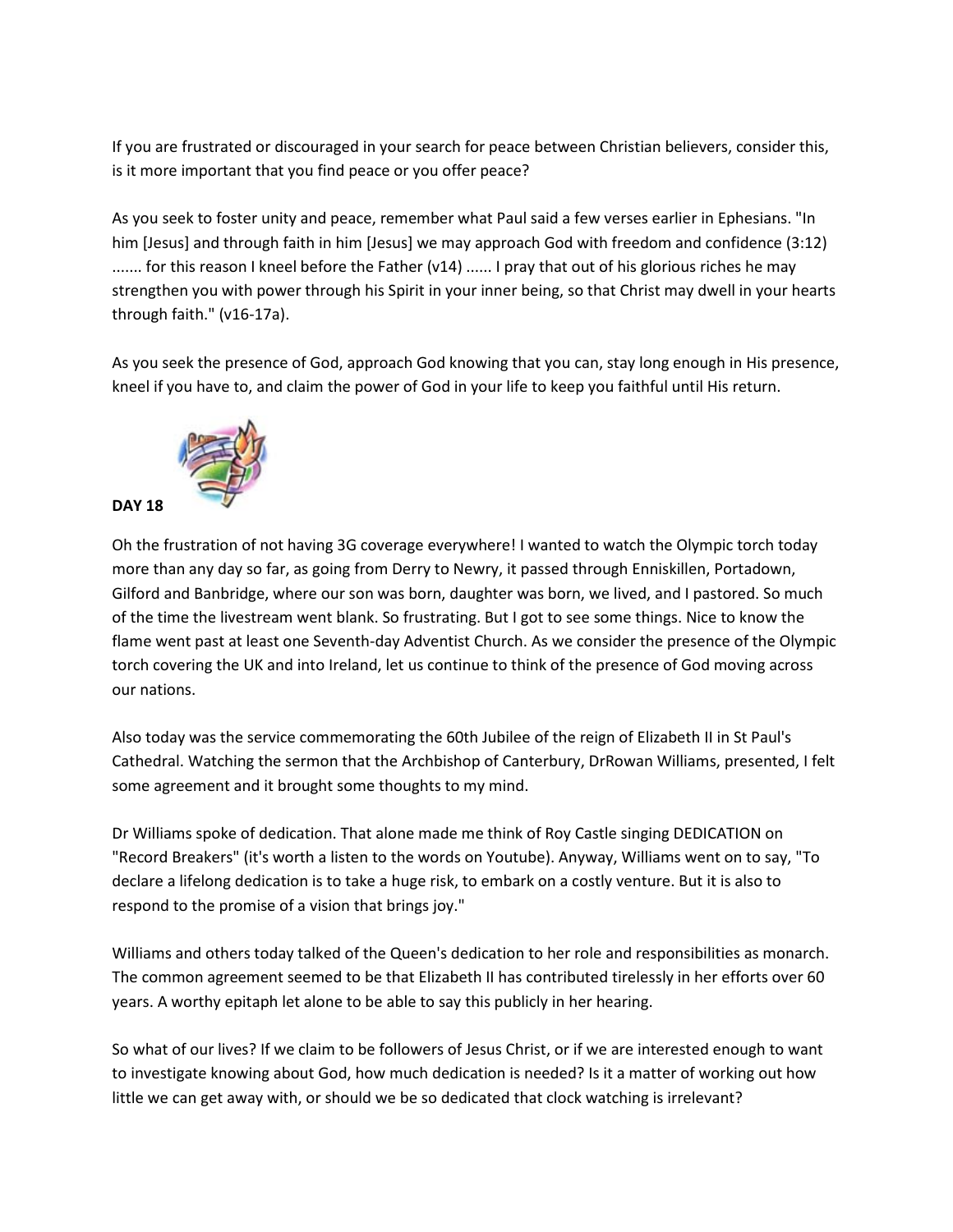I think that if we are to experience the presence of God in our lives, we need to dedicate our lives in a way that our interaction with God saturates every aspect of our lives. It is not a matter of how much time do I have to give to God, but how can I fit God into all my waking hours.

It is nice that the Queen has dedicated her life to her role, especially as she did not get a choice about the succession. You get a choice about God. If you want the presence of God in your life you get to choose. Are you ready for the dedication? It's a "huge risk...a costly venture" but it "brings joy"!



The Olympic torch moved from one country to another today, between The Republic of Ireland and Northern Ireland.

A friend of mine faces being sent from one country to another.

Joseph was sold by his brothers to travellers and taken to another country. The brothers then made out he was dead. Joseph established Egypt at a nation of provisions. His brothers came to him asking for food, without knowing he was their brother. He revealed himself. They lived happily ever after.

Before the reveal Joseph dismissed the Egyptian courtiers. "Leave my presence," he said. Then Joseph made himself known to his brothers. (Genesis 45:1). His brothers were "terrified at his presence." They realised the authority Joseph had over them.

As we seek to be in God's presence, what do we need to dismiss from around us in order for God to reveal Himself to us? What alien distractions can we do without? If we want to move from an earthly kingdom to a heavenly kingdom, shouldn't we make a point of shutting all other things out, and having some "me-and-God" time?



It's funny how we can get misled by our own perceptions about ourselves.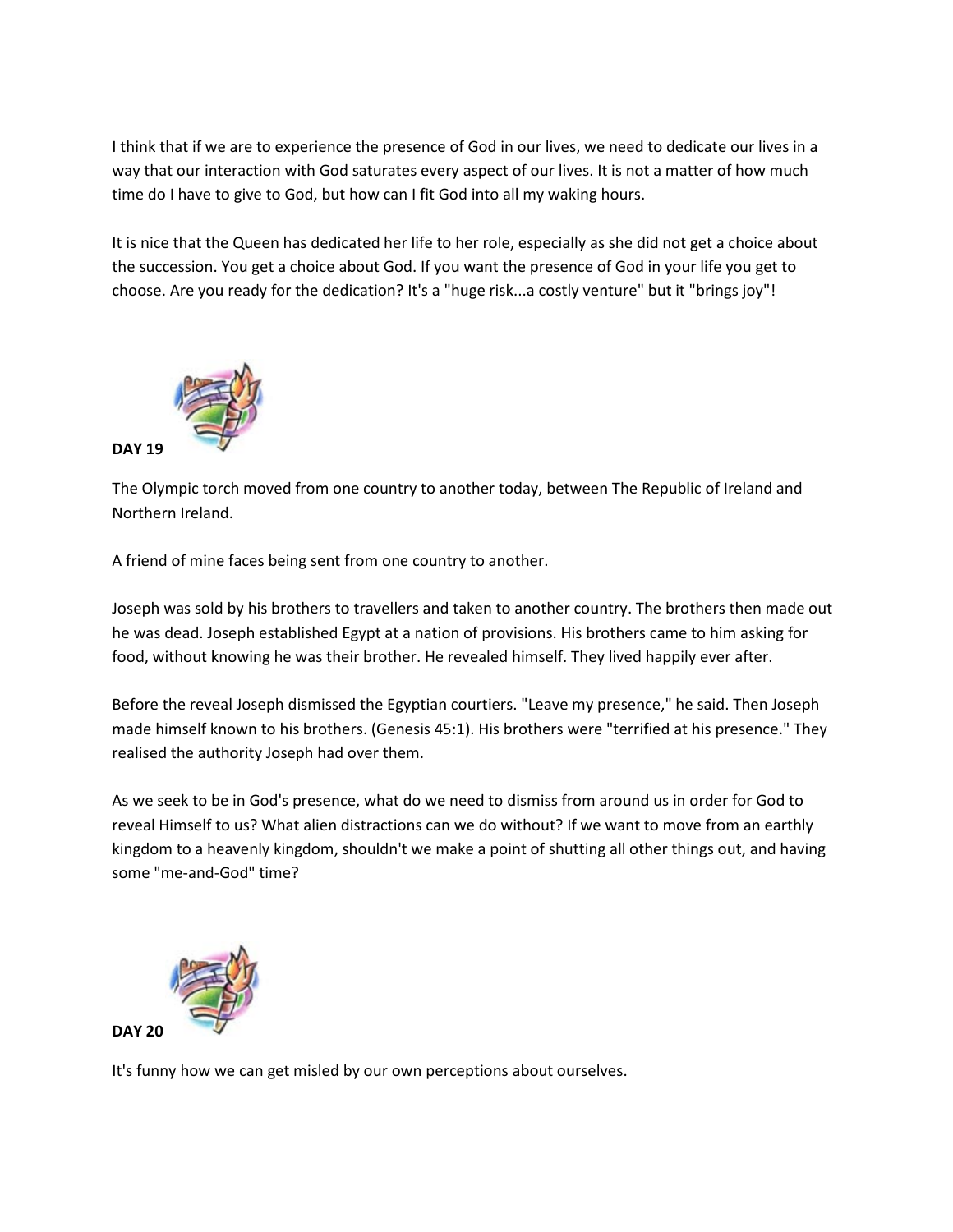The Olympic Torch took the ferry from Northern Ireland to Scotland today. According to the legend, there is another route, a "path", from Northern Ireland to Scotland. Giant's Causeway, on the Antrim coast, is a volcanic phenomena, where basalt lava cooled into columns, mainly hexagonal in shape. This volcanic activity can be traced underwater to the Scottish Isle of Staffa. Thereby creating a link, a path, a causeway, between Northern Ireland and Scotland.

The legend that accompanies the World Heritage Site has variations, but is basically about an Irish warrior, Finn McCool, who sought to fight his Scottish counterpart, Benandonner. In realising Benandonner was bigger than he, Finn and his wife made out that Finn was only the baby child of "Finn", who was not home from the field yet. Fearing this was such a big "baby" and therefore the father must be huge, Benandonner left and returned to Scotland, ripping up the causeway as he went to prevent Finn from following. Benandonner thought he was not big enough to fight the perceived Finn.

King Asa of Israel was a little like that too. He was told by a prophet that, "The Lord is with you when you are with him. If you seek him, he will be found by you, but if you forsake him, he will forsake you." ((2 Chronicles 15:2)).

Asa brought some stability and peace to the country, and people from surrounding countries moved there because they could see that "the Lord God was with him." Asa assembled his people in Jerusalem, and "they entered into a covenant to seek the Lord, the God of their fathers, with all their heart and soul." v.12. "They sought God eagerly, and he was found by them." v.15.

But something happened to Asa's perception about himself. He started to rely on his abilities and skills in governance. To prevent Judah from attacking Israel from the north, Asa gave the silver and gold from the temple and the treasury to the king of Aram, who then battled against Israel. This took the heat off Asa.

What Asa did showed he had relied on himself and another king, rather than relying on God. When he relied on God in the past, he had won battles, even when he was outnumbered. The next message from God given to Asa was that because his perception was that he had no need of God, from now on he would be constantly at war.

Unfortunately, even when Asa got a foot disease late in life, he only sought help from doctors, and still did not seek God for help.

We can look at situations and think we can not deal with them. So we run away and rip up the path behind us. We can look at situations and think we can deal with them, and leave God out of our equation.

Our own perceptions can mislead us. While Asa sought God wholeheartedly, things went well. It was when Asa thought he could now do it himself, that the problems never got resolved.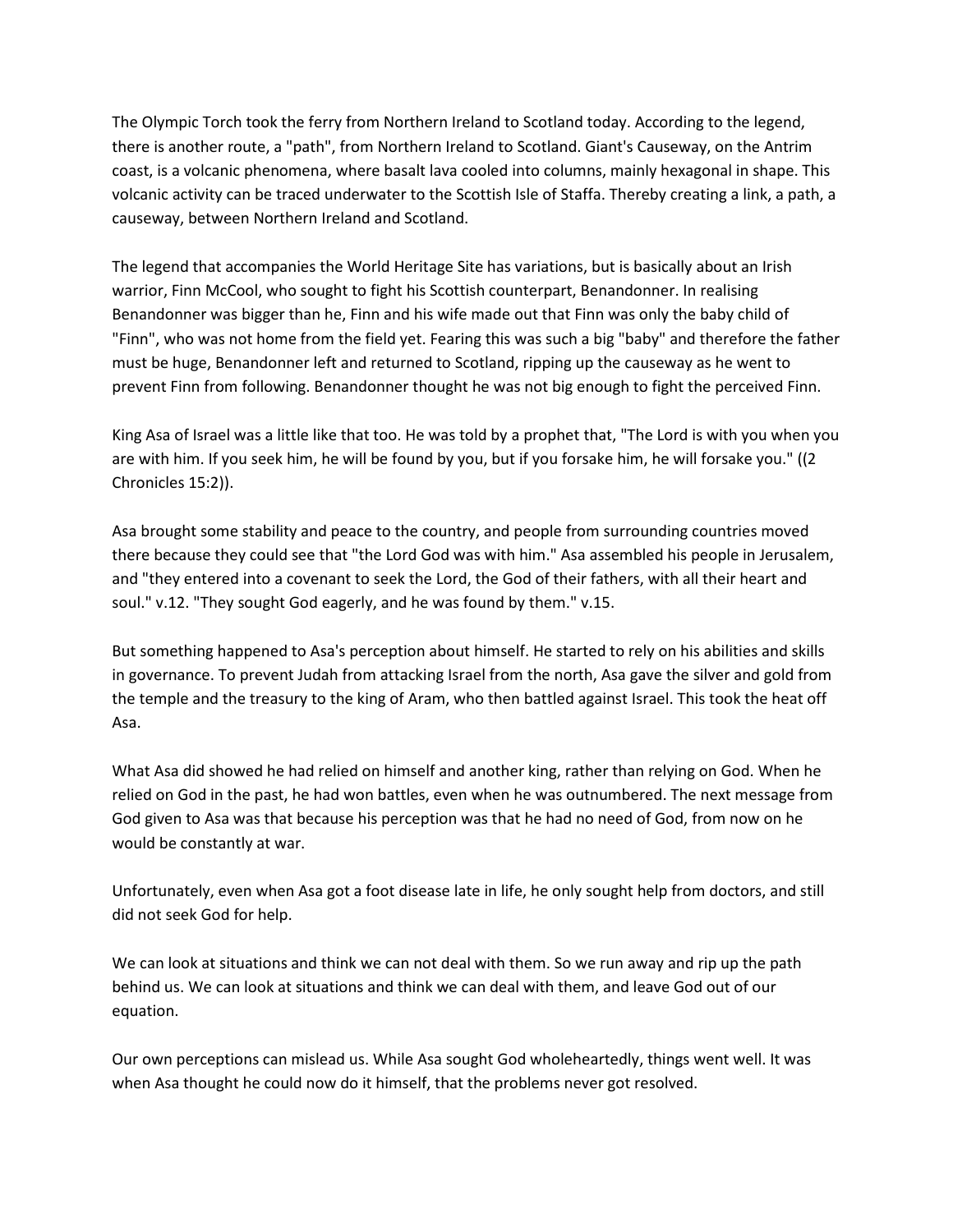It's a shame I find myself behaving like Benandonner and Asa at times. That's when I need a reminder to seek the presence of God because I need Him. I sometimes manage that myself, but sometimes I need others to remind me.



Today has been Global Ocean Day. On their website[,www.worldoceansday.org,](http://www.worldoceansday.org/) they say, "This year, we encourage you to reach out to young people in your community and help inspire them for the 2012 theme Youth: the Next Wave for Change."

My reflections today are on reaching out and waves. After one of the times Jesus fed a large crowd, he sent his disciples off in a boat while he dismissed the crowd. That alone seems strange, but then He went up in the mountainside to pray. ((Matthew 14:22-34)).

Evening time, or sunset, in that part of the word is about 6:15pm (between 4:30-7:45pm). At that time Jesus was on the mountainside, praying. He could see in the evening light the boat the disciples were in. On a clear evening He could have seen right across the lake, it is only 13km wide at its widest point, and 21 km long.

That evening Jesus might not have been able to see across the lake. There was a storm tossing the boat on the waves. They were a long way from shore, and it was evening time, starting to get dark.

Jesus knew these men, some fishermen, were in a storm, but He left them. For Jesus, prayer was more important. It wasn't until between 3-6am, the fourth watch, that Jesus went out onto the water and walked out towards the bobbing boat. Imagine being in a storm on a lake, with a number of experienced sailors, you have been battling the waves for about ten hours, and you notice someone walking towards you on the water, like they are out for a country walk. No wonder some thought they were seeing a ghost!

Peter, always ready to launch himself into a situation, asks this "presence", "If you are Jesus call me onto the water." Jesus obliges. So, bold as brass, Peter jumps out of the boat, and walks on the water towards Jesus. OK, this is the weird bit. Walking on water. First Jesus, then Peter. If Jesus made physics, if He made the elements, why can't He control them too?

Having battled in the boat for hours on end, Peter, now walking on the water, suddenly remembers the raging sea. Waves lifting him up and down, but he was still conquering surface tension. Peter then realised this is not normal. Peter panicked. He should not be able to do this. He starts sinking, and again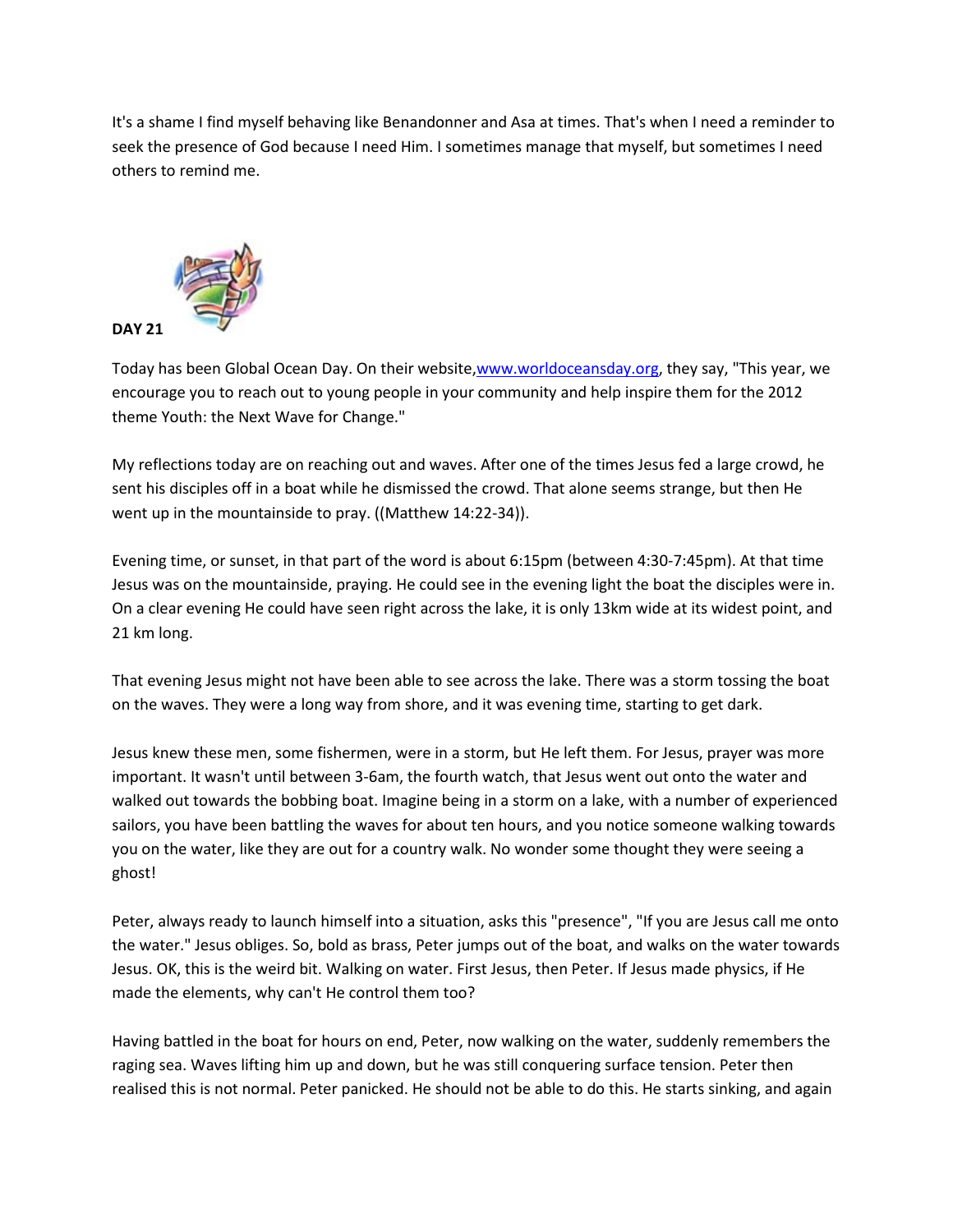calls out to Jesus. First Peter asks for an invitation to come, now he asks to be saved.

Jesus reaches out and catches Peter. They get in the boat, and the wind stops.

Why didn't Jesus stop the wind when He was up on the mountainside? It would have made for an easier life for the disciples. Instead Jesus waited for the desire to come close to Him, and the realisation that Jesus is needed for salvation.

I'm thinking about my own struggles, my own storms. Jesus doesn't stop them happening. But He may calm the storm after I remember to come to him and seek His saving grace. I hope this reaches you with inspiration.

When Jesus calms your storm, what is more important, the calm, or Jesus?



The Olympic Torch went from Glasgow to Inverness today. Along the way it went through Fort William, the nearest main town to Ben Nevis, the highest mountain in Scotland and the UK.

I remember being the driver for a group who set out to do the three peaks challenge: the three highest peaks in Scotland, England, and Wales in 24 hours. They set off for Ben Nevis in the afternoon, with a view to be down by nightfall (sunset was late when they went). I was to be the driver between the three peaks so they could rest (sleep) between the ascents.

The idea was to do Ben Nevis (Scotland) by nightfall, drive to Skafell Pike (England) by sunrise, and get Snowdon (Wales) done at lunch time the following day.

As a treat I was to have some hot soup and rolls ready for their return off Ben Nevis. So after my own stroll in the local woods, and an attempt at my amateur photography, I was back in time to get things boiling.

I mixed the water and the cream of sweetcorn together. Beat the eggs, and added to the warming broth. I could see the stream of head torches snaking down the mountainside like an army of fluorescent ants. I thought I should be ready a little earlier than the expected time of arrival, just in case! But that time target came and went. So did the target time. The latest deadline time came and went too. I was calculating that this three peaks attempt was not going to be successful, even with clear roads ahead. I kept heating up the pot, and with the evening getting cooler by the hour, my desire to have yet another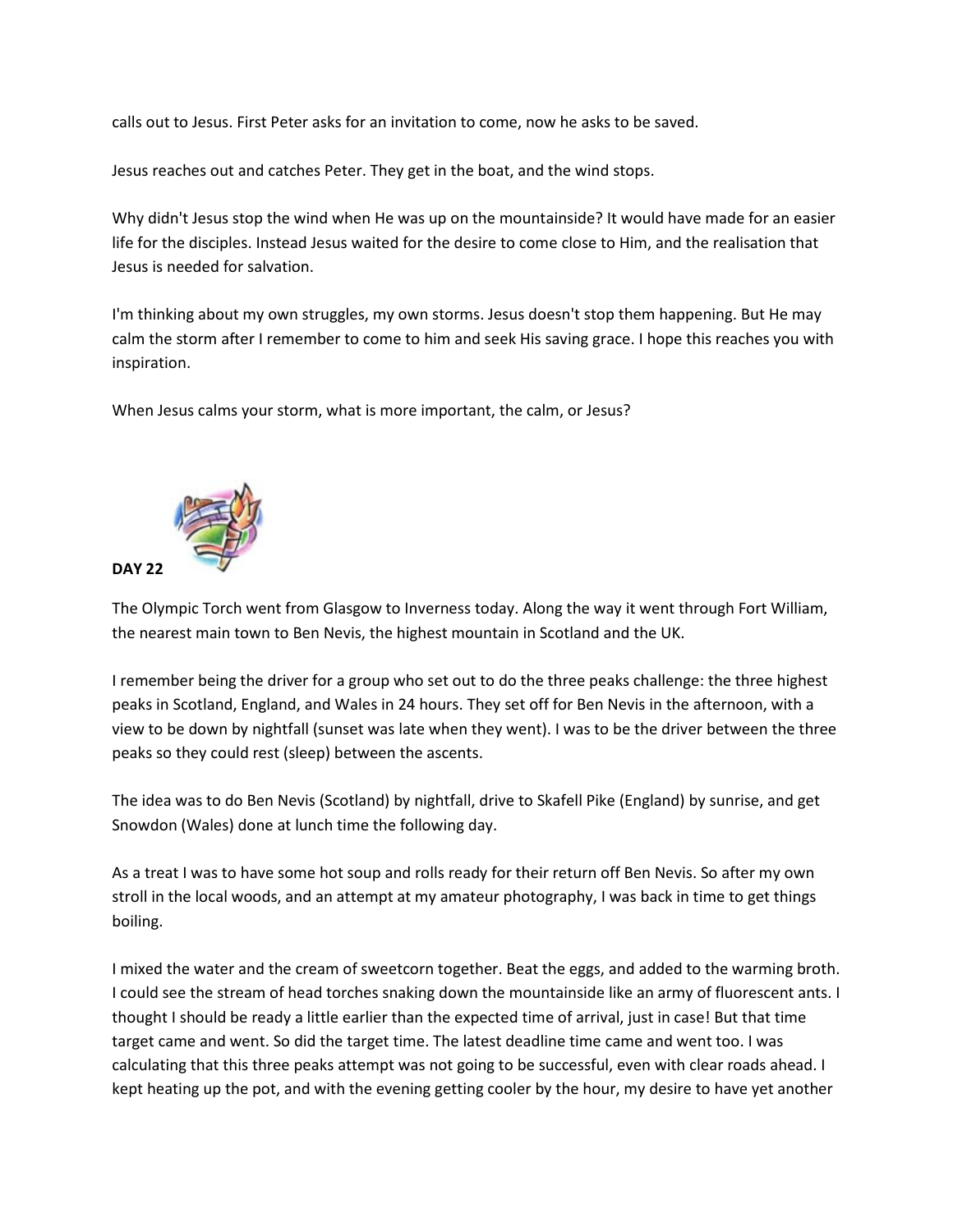cup of soup increased.

With no mobile phone coverage, it was a waiting game. I listened to the last night of the proms on the radio. Some walkers came over and thanked me for the musical welcome back to the car park with the sound of "Land of hope and glory" ringing out in the chilly pitch dark air.

I don't remember if I was asleep when they returned, but the soup was gone in a quicker time than it took to reboil.

I did not know when the walkers would return, but I got ready anyway. It was not a surprise when they returned, I just didn't know quite when it would be.

In the first few verses of 1 Thessalonians 5, Paul uses the analogy of Jesus' second coming not being a surprise to those who believe in God. The time may be uncertain, but believers will not be caught unaware. Paul says, "the day of the Lord will come like a thief in the night." When a thief comes you don't know he is coming. Those who seek the presence of God, who look forward to the fulfilment of Jesus' promise to return will not be shocked at His arrival. Only unbelievers will.

So as you live your life, and seek the presence of God, be ready, be prepared. We don't know when Jesus will come, but we know He will. He said He would. So enjoy the wait. Seek God's presence now. Drink soup!

*((The first mountain took longer than they thought, but they went on to do the second. By the time they got back from that one, time and energy had gone. Snowdon, and the three peaks challenge will be there for another day. I am very proud of their stoic achievement though.))*



As the Olympic Torch heads to northerly islands off Scotland, I want to consider some things in a westerly and then a further northerly direction.

As we consider 70 days of praying for and experiencing the presence of God in our lives, the Catholic Church is holding the 50th International Eucharist Congress in the Republic of Ireland. Today, with 20,000 attendees, they held an open air service, with 80,000 expected next Sunday. The congress has as its theme "Communion with Christ and with One Another".

The congregation was not limit to Catholics. The Church of Ireland Archbishop Dr Michael Jackson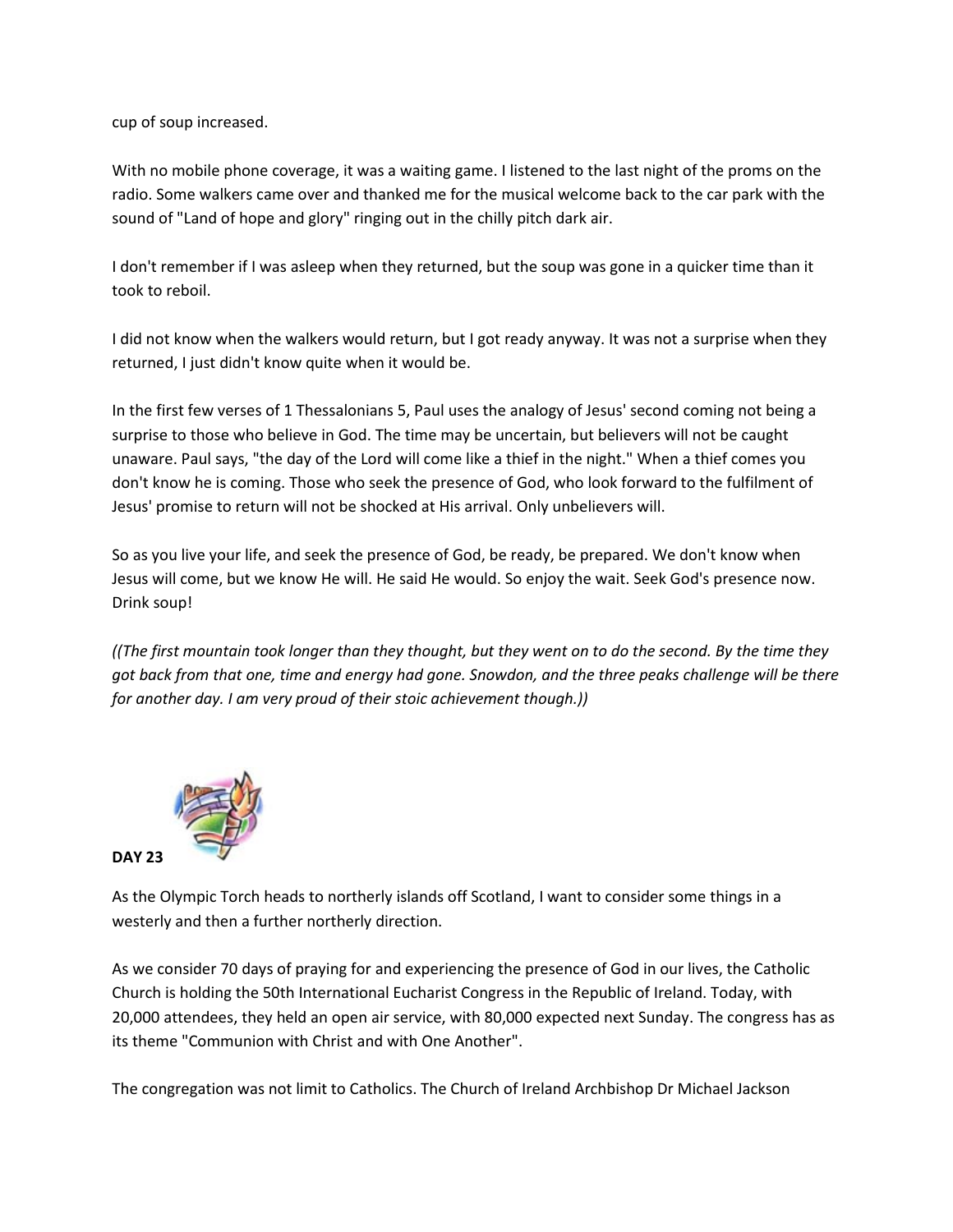participated. This interaction between Christian denominations is cordially welcomed by some, but to others it is seen as a prophetic fulfilment of a false Church drawing people away from true Christianity.

I can't help but wonder at how many jokes have been made about the Archbishop's name! But it was this that reminded me of a story I read in "The Unquenchable Worshipper" by Matt Redman. It's a book I would include in my "If-I-only-had-one-bookshelf-to fill-what-would-I-put-on-it" list.

Matt Redman, a Christian songwriter and recording artist, travelled to Norway for an appointment. He accompanied the speaker, but as the speaker had a fear about flying, they went on a ferry. Matt loathed the long journey, and when they arrived and did the sound check he was not in a good mood. Even during the set of songs he did, he felt restless and not in a worshipful mood. Then he found himself interrupting the sequence of songs to sing a Michael Jackson song, "You are not alone."

Unhappy about the whole experience, he sat through the rest of the programme. At the end, people came to speak to him, and he was aware of one lady loitering. When everyone else had gone, she came forward. She expressed to Matt how her life was a mess and she wanted out. She came to the meeting saying to God that if you are here, express yourself to me. Then she referenced his Michael Jackson rendition. She considered it was a message from God to reassure her, she was not alone, God was there with her.

God speaks through men to crowds. And God speaks to individuals in a crowd. I am grateful that when I seek communion with Christ, I can go directly to God and not through a priest, and that when I ask God if He is near, He will answer me.

Psalm 138:3 (New International Version)

"When I called, you answered me; you made me bold and stouthearted."



As the Olympic Torch continues its tour around Scotland, I reflect on a TV programme I saw the other day. "Ade In Britain" is a show where Ade Edmonson, of "The Young Ones" fame, is touring Britain looking for ancient or traditional food.

In this show he was near the English/Scottish border. He met some people who carry on a tradition in Berwick-Upon-Tweed of patrolling the border to ensure the Scots had not crossed over. It was all done in historic fashion, though it hardly seems neighbourly, but I guess there was a reason to do it centuries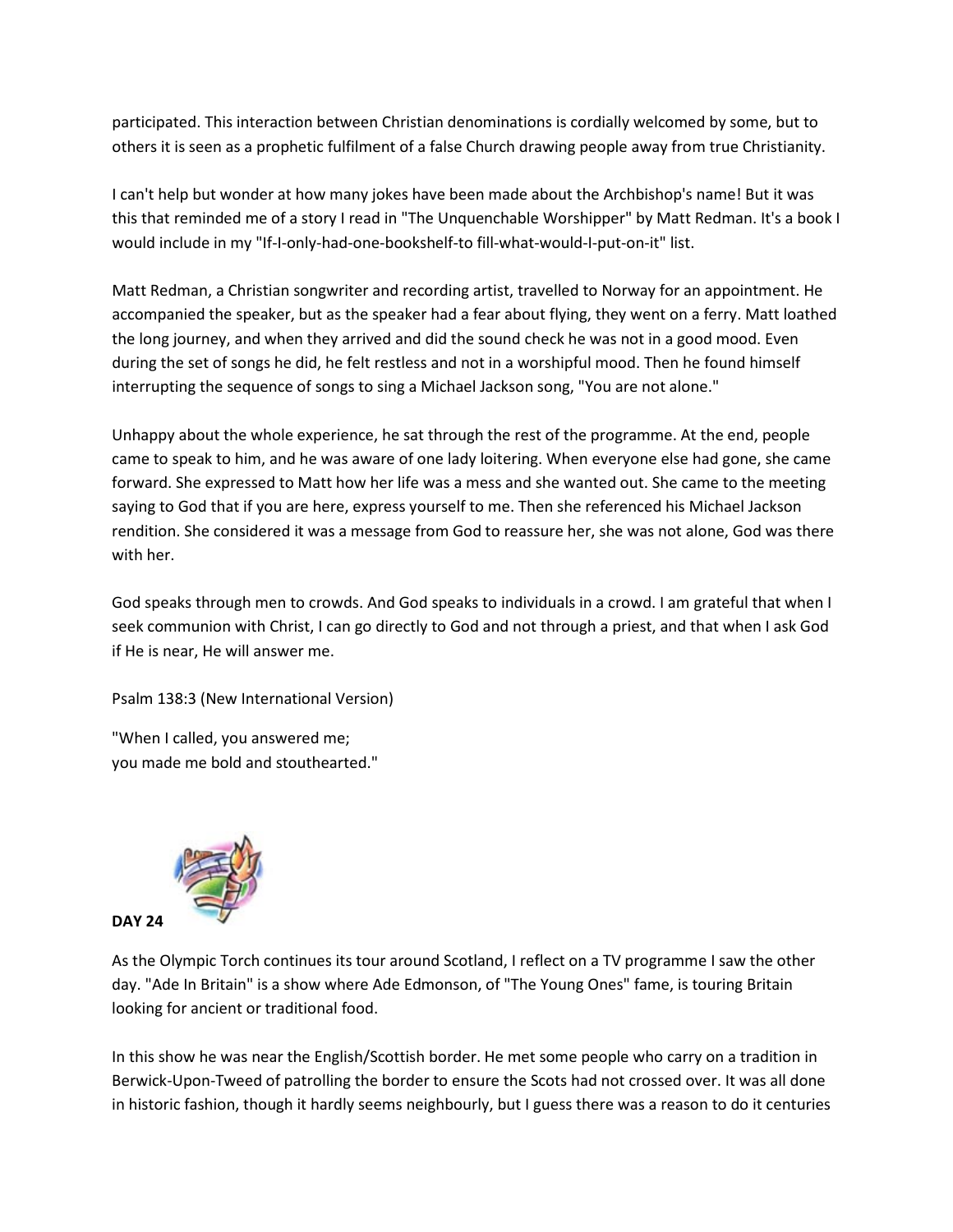ago.

I was sorting out some stuff this evening. Well, boxes of stuff to be honest. I came across a magazine, that I can't for the life of me remember why I kept. But in it is an article by a solicitor outlining the law and neighbourly disputes.

The article considers many problems neighbours quarrel over. At the end of the article the writer says, "I have always regarded having bad neighbours as hell on earth - a way of acquiring points to be cashed in when the next world is reached!"

One day an expert in religious legalism asked Jesus what he must do to inherit eternal life. I guess he was looking for "acquiring points to be cashed in when the next world is reached!" Jesus retorted asking what the religious legal requirements were. He replied that it is to love God with all your might and love your neighbour as yourself. To be sure the expert was meeting his target he asked Jesus, "Who is my neighbour?"

Jesus told the story we call the "The Good Samaritan." A man gets jumped by a gang, and left for dead. Two fellow countrymen came past, at separate times, both men of authority. But neither stopped to help. It was a traveller from another country who did stop, cleaned the victim up, and booked him into a hotel, at the traveller's expense.

If we are to experience the presence of God, now and in the next world, it seems we can learn something through treating others with compassion, consideration, and care. So who is my neighbour? It may be someone from another country, from over the border, or just over the fence.

Eternal life can start now, though it is not done on a point system. Experiencing and portraying the presence of God starts now too.



I was my son's age when the story of baby Azaria and the dingo hit the headlines. An Adventist family was camping in the Australian outback. The mother went back into the tent to check on their baby daughter. But Azaria was gone. The claim was that a dingo, a wild dog, took Azaria.

The mother, Lindy, was tried and sent to prison for life, for the murder of her daughter, and Michael, the father, an Adventist Pastor, was given a suspended sentence, being found guilty of being an accessory after the fact.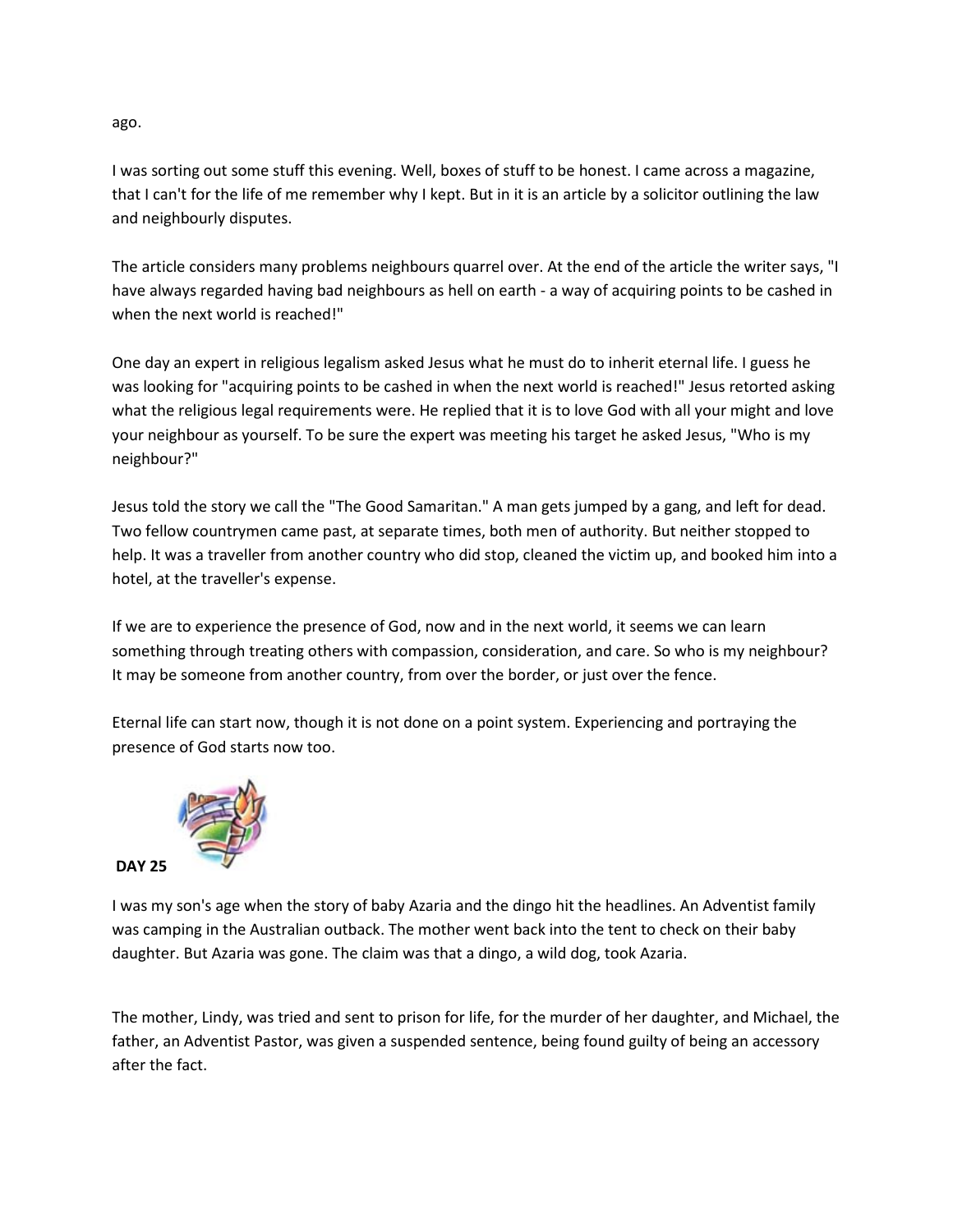The media and the nation were captivated by the story, which also attracted global interest. Of course, having a church connection, Adventist at that, all kinds of false stories and suspicions were rumoured.

Then, due to new evidence, Lindy was released, and then pardoned. It has taken 32 years of courtroom drama to get to the stage this week (12 June) of having yet another coroner's report, the fourth, give the latest verdict that a dingo caused the death of baby Azaria.

Such was the interest in this story that Hollywood made a film about the story, called "A Cry in the Dark", starring Meryl Streep.

Protesting their innocence for all these years, now Lindy and Michael, and their children, can find relief in knowing that they have not only had their convictions overturned, but they are exonerated from the suspicion of murder. I presume that despite a large compensation pay out, and a major movie made of their lives, they would rather have their daughter alive.

The Chamberlains are not guilty. But they had to fight, and wait for 32 years, to reach this point in clearing their names and concluding the cause of Azaria's death.

We, on the other hand, are guilty.

Guilty of turning away from God, and showing selfishness towards our neighbours, and sometimes even our families and friends. This is called sin. Sin became part of life on earth when Eve and Adam ignored God's instruction, and only thought of themselves. Turning away from God leads to self destruction.

But because God is a God of relationships, of presence, He looks at us with grace, as though we are not guilty.

Isaiah 1:18 (NIV) "Come now, let us reason together," says the Lord. "Though your sins are like scarlet, they shall be as white as snow; though they are red as crimson, they shall be like wool."

God says, come to me, we can enjoy each other's presence. I will forget about what has separated us. There is no consequence to you.

It's time to come and reason with God. To experience His presence. Come. Now.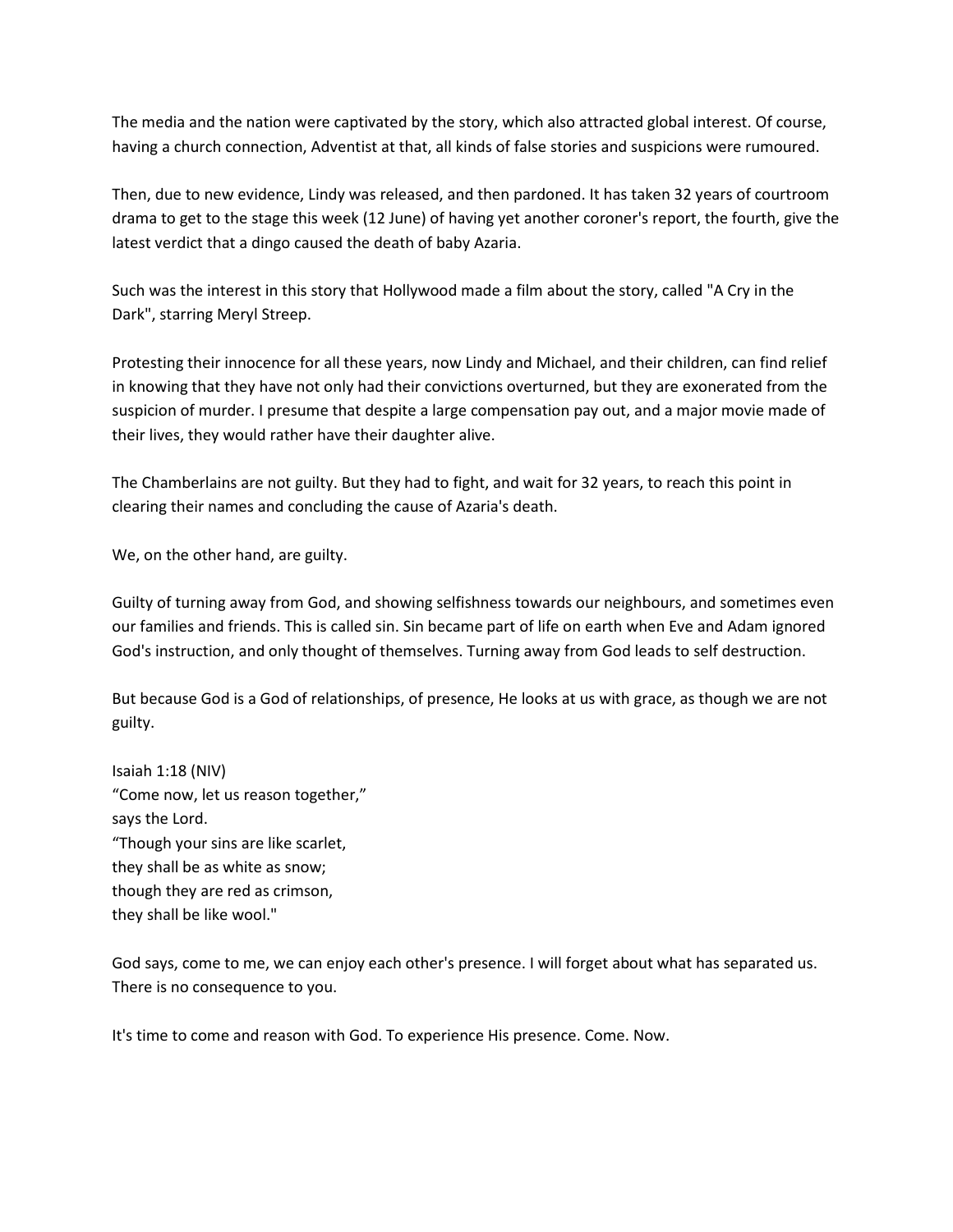

If you asked me to recount the storyline of "Chariots of Fire" you would get little information. What I do remember is that it was about men of faith and principle.

Given that the Olympic Torch took a route along a beach in Scotland today, re-enacting a scene from the film, and given comments have been made on the BBC website accompanied with pictures, seemingly showing some pride in the connection with the 2012 Torch, the beach, and the 1924 Paris Olympics, I thought I would refresh my memory of the story.

A true story, and indeed one of two men of faith. Harold Abrahams, a Jew, experiences anti-Semitic despise at Cambridge University, but went on to get a place in the British Olympic Team. He lost the 200m race but won at 100m. He defied those with prejudice, and won gold. Noteworthy is that Abrahams converted from Judaism to Catholicism a decade after his win. Being persecuted as a Jew gave him determination to win gold. If he had converted earlier in his life, would he have had the same determination?

Eric Liddell was a devout Christian. Born in China to Scottish Missionaries, he is challenged by his sister over his devotion to God having missed a prayer meeting while out running. This faith challenge stayed with Liddell when he travelled to Paris as part of the British Olympic Team only to find his race was on a Sunday. Being a Sunday keeper, he chose to forfeit his chance to run, instead taking a preaching appointment at a Church of Scotland congregation in Paris.

Lord Andrew Lindsay, having already won silver in the 400m hurdles, offers Liddell his place in the 400m race. Despite being a 100m runner, Liddell wins gold in the 400m race.

Along the way Liddell gathers global interest as his religious beliefs took precedence over his national athletics. He then returned to China as a missionary.

The film is due for re-release on 13 July in 100 cinemas nationally. It comes out on Blu-Ray and DVD too on 16 July, and is on stage in London from 23 June.

But so what? What made this film the 11th best British-made film? Was it the cast, or the set? Was it that two men stood for principle? I would like to think that these men's trust in God had something to do with the film's success.

As we consider ways of encountering the presence of God during the 70 days of the Olympic Torch relay, let us consider the Scripture passage allegedly used by Liddell in his sermon that Sunday: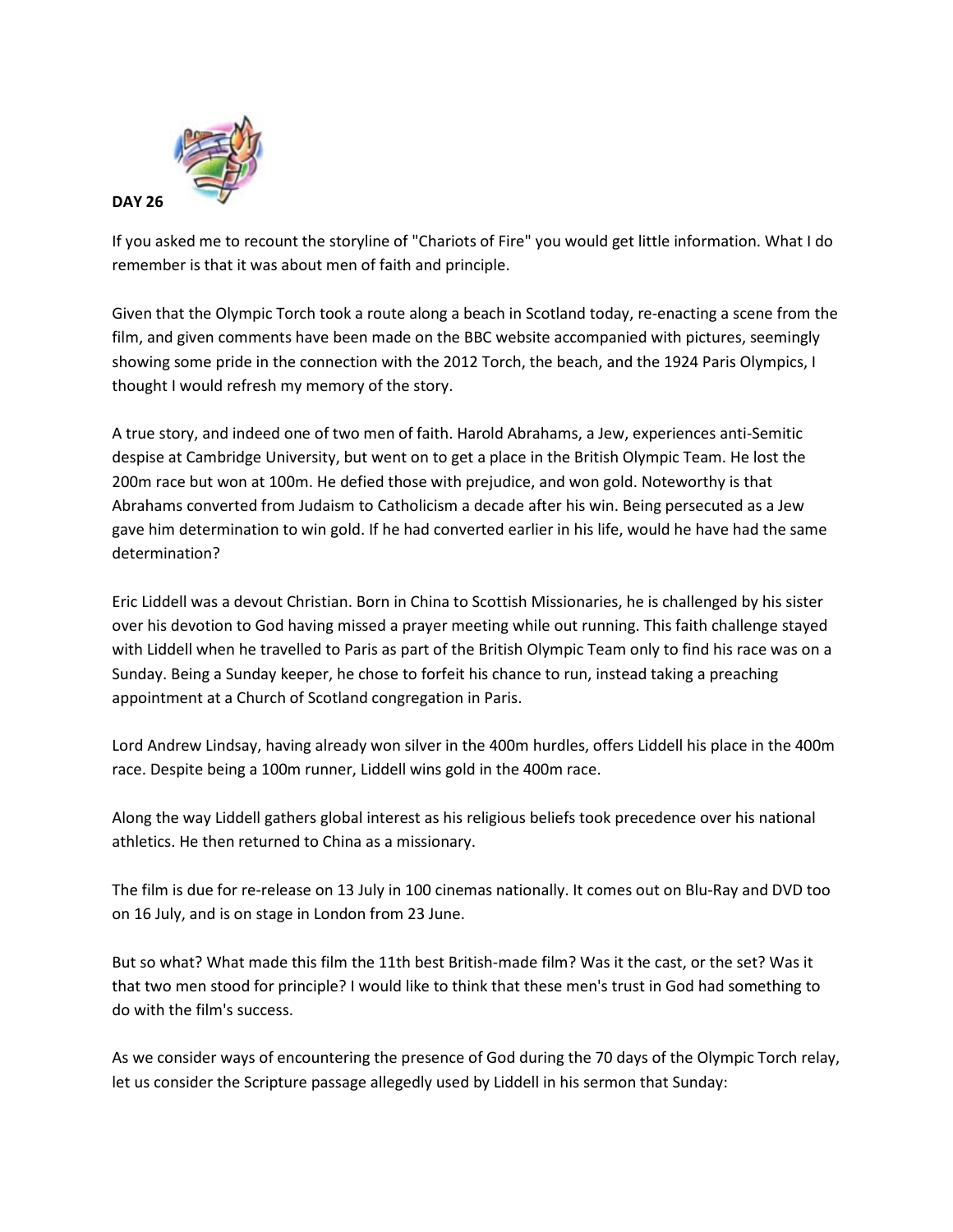Isaiah 40 (NIV) 30 Even youths grow tired and weary, and young men stumble and fall; 31 but those who hope in the Lord will renew their strength. They will soar on wings like eagles; they will run and not grow weary, they will walk and not be faint.

It's time to seek God. It's time to renew your strength. It's time to run after God. It's time to put your hope in God and seek His presence.



As the Olympic Torch drops south from Scotland to England, our nations remember the 30th anniversary of the end of the Falklands War.

I remember seeing coverage of the conflict on television. Early attempts at text graphics flashed up on screen when something significant happened. It confirms in my mind that most conflicts in the world boil down to land ownership. That's our island. We want that territory, and we want you people out. The insanity and bigotry of jealousy, selfishness, and greed.

The capital of the Falkland Islands is Stanley. Like the global tradition of twinning towns to foster international appreciation, Stanley is twinned with Whitby. Incidentally, my secretary told me today of the twin towns of "Dull" and "Boring". ([\(http://www.bbc.co.uk/news/uk-scotland-tayside-central-](http://www.bbc.co.uk/news/uk-scotland-tayside-central-18336146)[18336146\)](http://www.bbc.co.uk/news/uk-scotland-tayside-central-18336146))

Whitby will be visited by the Olympic Torch within a few days. This ancient town has much history, the good and the gory. In the 7th century AD, the Synod of Whitby met. From my understanding, this was about two opposing methods of calculating Easter.

The Ionan practice was based on the Jewish method of calculating the Passover (lunar), and seemingly celebrated on whatever day the resurrection fell on; much like people remember their birthday always on a given date.

The Roman practice used a different method of calculation (solar), and is coincidently often the first Sunday after Passover starts. That is my simplified version of the calculation! It's like saying I will remember my birthday on the first Tuesday in February when the sun rises after 7am!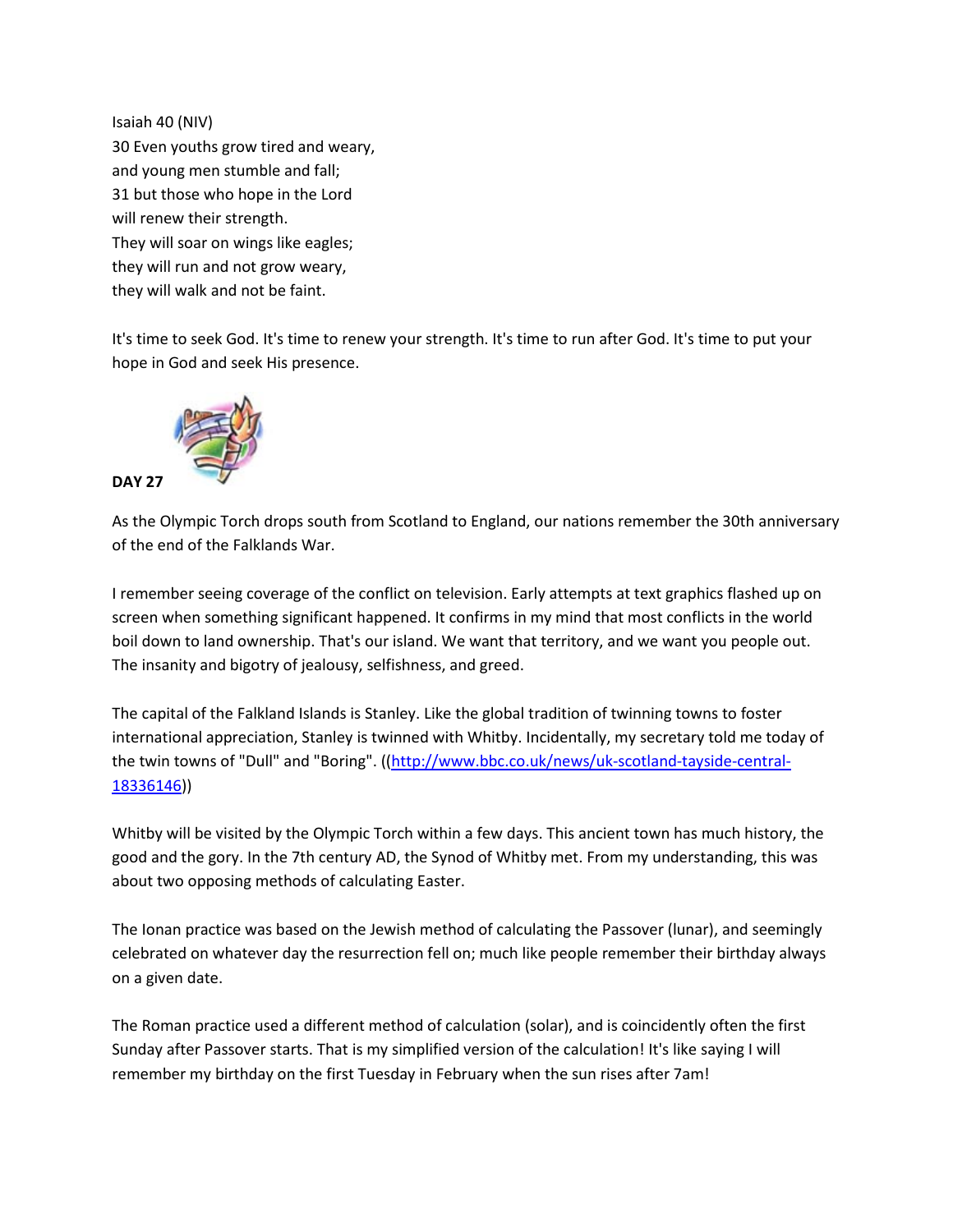((See this link for maybe the best and concise explanatio[nhttp://www.britannica.com/blogs/2011/04/when-are-easter-passove/\)](http://www.britannica.com/blogs/2011/04/when-are-easter-passove/))

At the Synod of Whitby, it was concluded that the Roman calculation would be thereafter adopted. One of the arguments for this was that as the Roman church believed in apostolic succession since the apostle Peter, then if the Roman church says Easter will always be on a Sunday, this is authoritative. Forgive me if I am wrong, but I see parallels of the Roman church changing other dates, to Sunday too!

This discovery has made me ponder. Not just on the relevance of God's instruction to remember the seventh day, or even which day we might remember Jesus' resurrection, but the significance of asserting changes to any event of or instruction from God.

I guess the more important lesson is not so much about tradition and changes, though they are marks of a true believer (Revelation 14:12), but of habits. What good is it if I turn away from wrong tradition, and practise correct Biblical instruction, but I have not made a habit of seeking the presence of God? I could be right in theory, but not right in the presence of God.

The 14th of June is the anniversary of the end of the 1982 Falkland Island conflict. Easter is the anniversary of the end of the cosmic spiritual war. Today is a daily anniversary for each of us in our continued quest to seek the presence of God.



We are thinking about being in the presence of God, especially with the Olympic Torch relay covering the UK and Ireland. It's a good illustration of God being near us all.

I got sent a link today to a newspaper article, that reports on the video antics of a student in the USA, and his team, who record public pranks, and post them on Youtube.

This prank was to walk up beside other students on campus and try to hold their hand. For a mixture of responses have a look at the article and the video. It has reportedly got 1.5 million viewings in 3 days!

[http://www.dailymail.co.uk/femail/article-2159355/Why-wont-hold-hand-Hilarious-video-student](http://www.dailymail.co.uk/femail/article-2159355/Why-wont-hold-hand-Hilarious-video-student-pranking-random-strangers-internet-sensation.html)[pranking-random-strangers-internet-sensation.html](http://www.dailymail.co.uk/femail/article-2159355/Why-wont-hold-hand-Hilarious-video-student-pranking-random-strangers-internet-sensation.html)

It made me laugh, and made me think about the Beatles song, "I want to hold your hand." The song is about a man who is expressing his interest in holding someone's hand. It's an expression of love. Of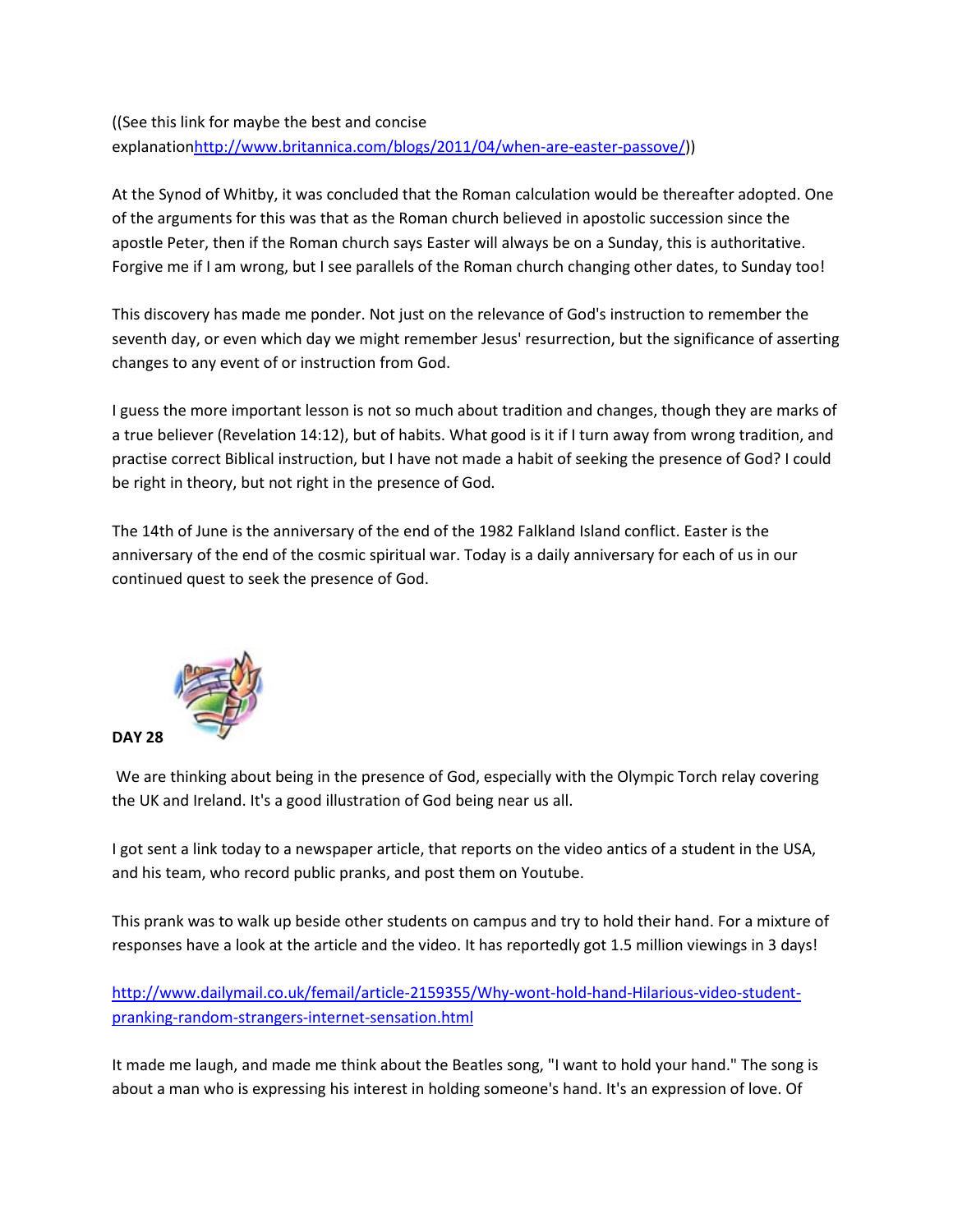availability. Of interest.

One lines says, "And when I touch you I feel happy, inside It's such a feeling That my love I can't hide I can't hide I can't hide."

I believe God wants to be with us. God wants to hold our hand. God has a feeling of love, He can't hide, He can't hide, He can't hide.

Zephaniah 3:17 (NIV) The Lord your God is with you, he is mighty to save. He will take great delight in you, he will quiet you with his love, he will rejoice over you with singing."

Imagine God taking such delight in you, that He sings you a love song. He loves you yeah, yeah, yeah. He wants to hold your hand. He wants to sing to you. He wants to be in your presence.

Why not take time to get close to God today? To metaphorically hold His hand.



Tomorrow (Sunday) the Olympic Torch will leave Durham and weave its way to Middlesbrough.

Oh, the clarion sound of Roger Whittaker singing "I'm gonna leave old Durham town" comes racing through my head.

In the song, the verses list a number of reasons why the singer will leave Durham town. His Daddy walked out the door, going to war, presumably not coming back. As a boy he'd watched the ships leaving on the river Tyne. Mama passed away, "Goodbye, son" was all she'd say. Now there is no reason for staying. So it's time to leave.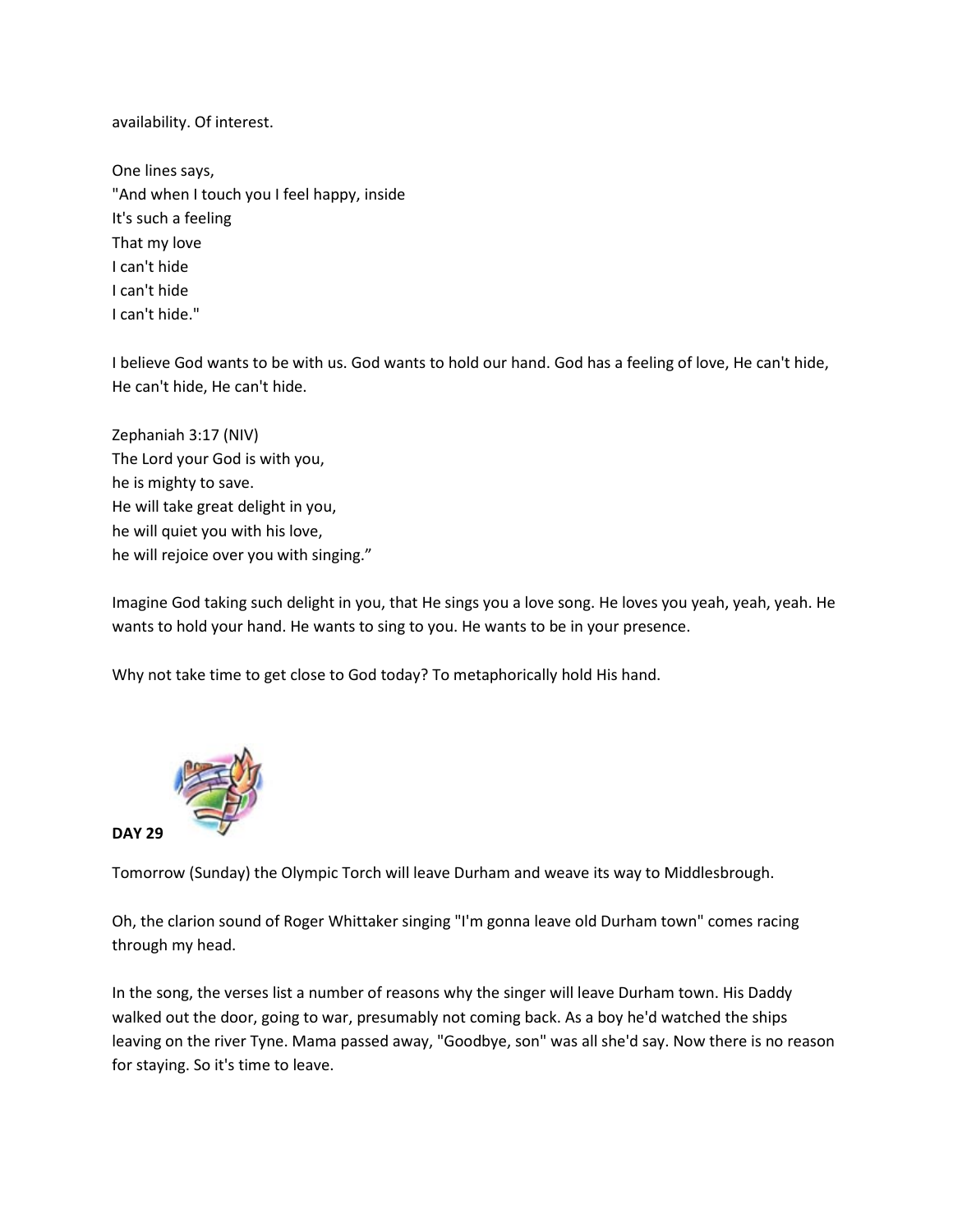We might have all kinds of reasons for leaving. We leave to come back; we leave our digs to go to study, we leave home to go to work, we leave church only to come back.

We leave to get away; we leave a job, we leave a relationship, we leave town.

Our reasons for leaving are many.

But this is not a song that God will sing to us. He is not leaving, for any reason. In fact He is physically coming back.

But here and now we can experience His presence. God said to Joshua when Joshua took over leadership of maybe 1.5 million traveling Hebrews, "No one will be able to defeat you all your life. Just as I was with Moses, so I will be with you. I will not leave you or forget you." (Joshua 1:5 NCV)

Jesus, talking to His disciples before He left earth, told them how they should share their faith, and said, "... I will be with you always, even until the end of this age." (Matthew 28:20b)

We might have reasons for leaving, even leaving God, but He will never leave us. He said so. He promised!

Since God is with us, why not share some time with Him now. You and God. Alone. And again later. And again soon after that. All day. Continually. He's not leaving you. He hasn't forgotten you. You just have to stop and say hello.



It's been Father's Day in Ireland and the UK. A day to remember your Dad, hopefully with positive memories.

My eight year old daughter informed me today that I don't have to get a card for today, because my Dad is dead. I understand her child's perspective. She also said she doesn't just have to remember me today, as she loves me every day of the year! I love these simple perspectives.

A child's comments give us insight into our relationship with God, our heavenly Father.

Yesterday, I pondered on leaving, and how the presence of God never leaves us. That can be confusing, as Jesus (incarnate God) left us, but we still have the presence of God with us (Holy Spirit). I realise the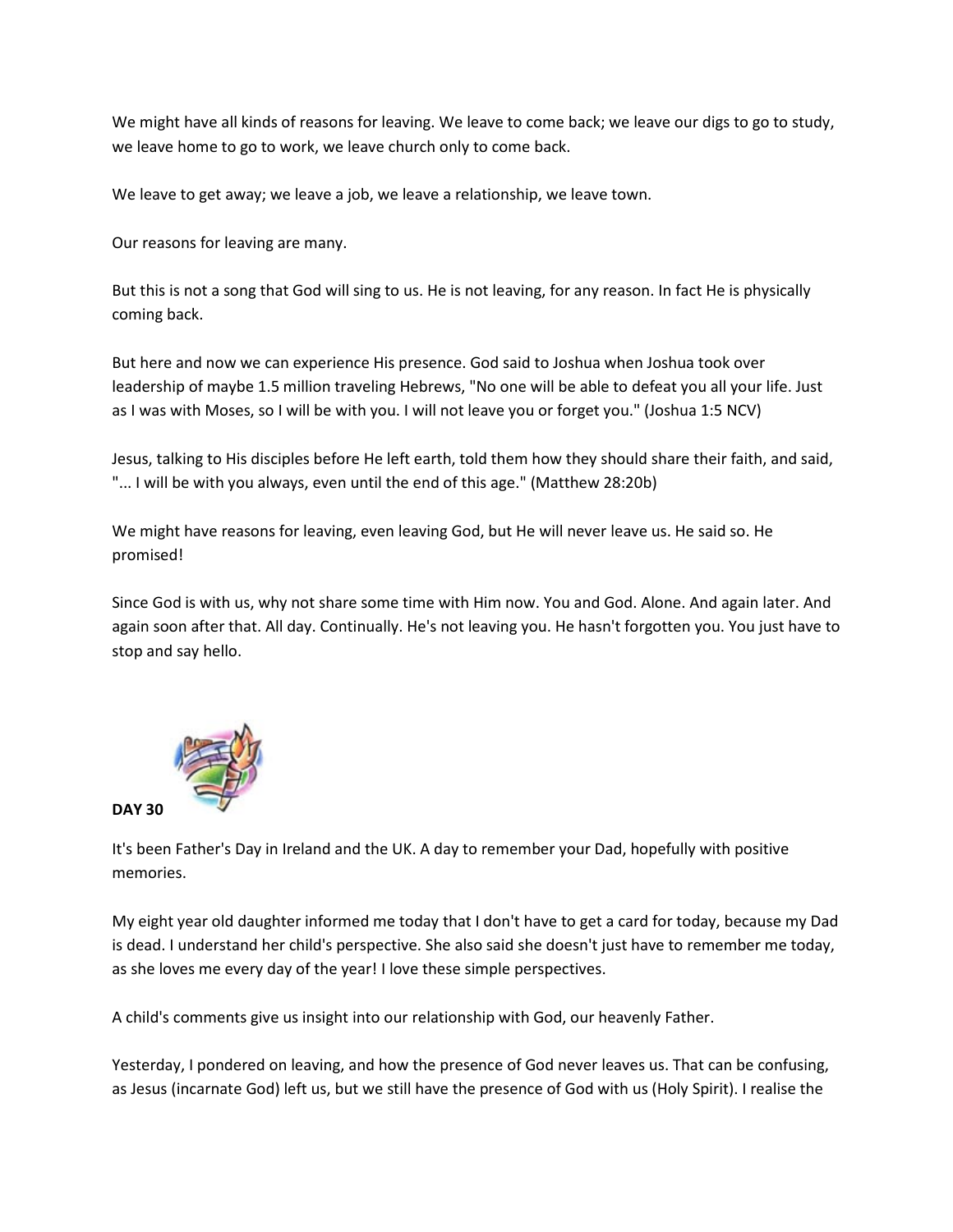confusion this can bring to think of Jesus saying I will never leave you, I will be with you to the end of the age, and then ascending to Heaven. It needs to be understood as physical and spiritual. These are linked but separate.

My Dad died a few years ago. I don't have to buy him a card any more. Actually, it's sad that I don't get to buy him a card any more. But, because of what I believe, I know I will see him again when God returns and resurrects the dead who had put their faith in Him. But I still get to remember my Dad, and remember my love for him daily, not just on Father's Day.

We don't get to buy God a Father's Day card. He is not here with us, yet. Jesus left the earth, but promised to return. But I can remember God's love for me and my love for Him, every day, not just at Christmas or Easter!

And more than that, because God is not dead, and because He is God, He remains with us in Spiritual presence. Jesus said so.

### John 14: 16-17 (NIV)

And I will ask the Father, and he will give you another advocate to help you and be with you for ever – the Spirit of truth. The world cannot accept him, because it neither sees him nor knows him. But you know him, for he lives with you and will be in you.

Jesus went on in John 17:20-21 to say,

" ...I pray also for those who will believe in me through their [the disciples] message, that all of them may be one, Father, just as you are in me and I am in you...."

Jesus left, but the Holy Spirit remains.

Our experience is not limited to one day, or to a day of reunion in the future, we get to seek and find God now, and now, and all the "nows" we can fit in our day.

Jeremiah 29:13 (NIV) You will seek me and find me when you seek me with all your heart.

Happy Heavenly Fathers Day!



**DAY 31**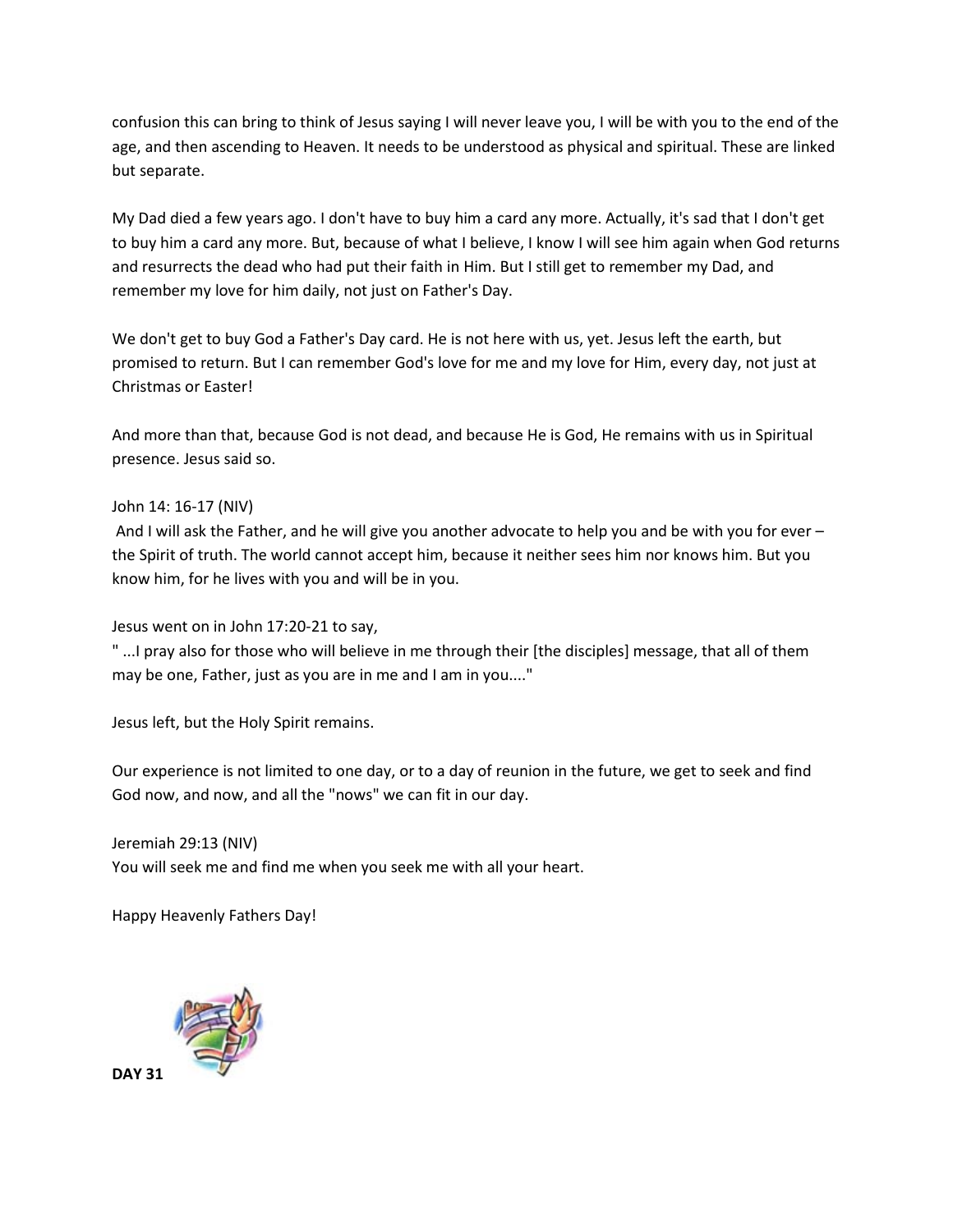With Croatia being beaten by Spain 1-0 in the Euro 2012 cup, the plethora of plays on the name of the goalscorer was lead by Gary Lineker.

Jesús Navas scored the goal for Spain, and after the final whistle, Lineker, a TV commentator, said something like, "So there you have it, Jesus is the saviour." It didn't take long to have others posting "Jesus saves!"

It reminds me of the banner at a football match years ago. In the prolific goalscoring days of Kevin Keagan, a banner (well, bed sheet) was stretched out in the crowd, "Jesus saves, but Keagan scores on the rebound." (Google it and you will find all kinds of variations).

"Jesus saves" is poetic, even if it sounds like an 1800's hymn. 'Keagan scores' sounds victorious!

And that is the way I would like to think of Jesus, victorious.

Psalm 60:12 With God we shall gain the victory, and he will trample down our enemies.

As we seek the presence of God, while the presence of the Olympic Torch flits round Ireland and the UK, let's consider this aspect of being victorious. We gain the victory WITH God. In His presence. You have to be on His team!

To score on the rebound we have to be in the box. To be victorious with God we have to be in His presence.

Salvation comes from Jesus. Victory comes from God. Scoring comes from being in the right place. It's time to be with God.



The Olympic Torch reached the City of York today. A city steeped in history, being the city of the House of York, which fought against the House of Lancaster around the 1400's. The House of York was the dominant force, but were overthrown by Henry VII of the House of Tudor, supported by the Lancastrians.

The War of the Roses, between the Houses of York and Lancaster, took place mainly in open fields, with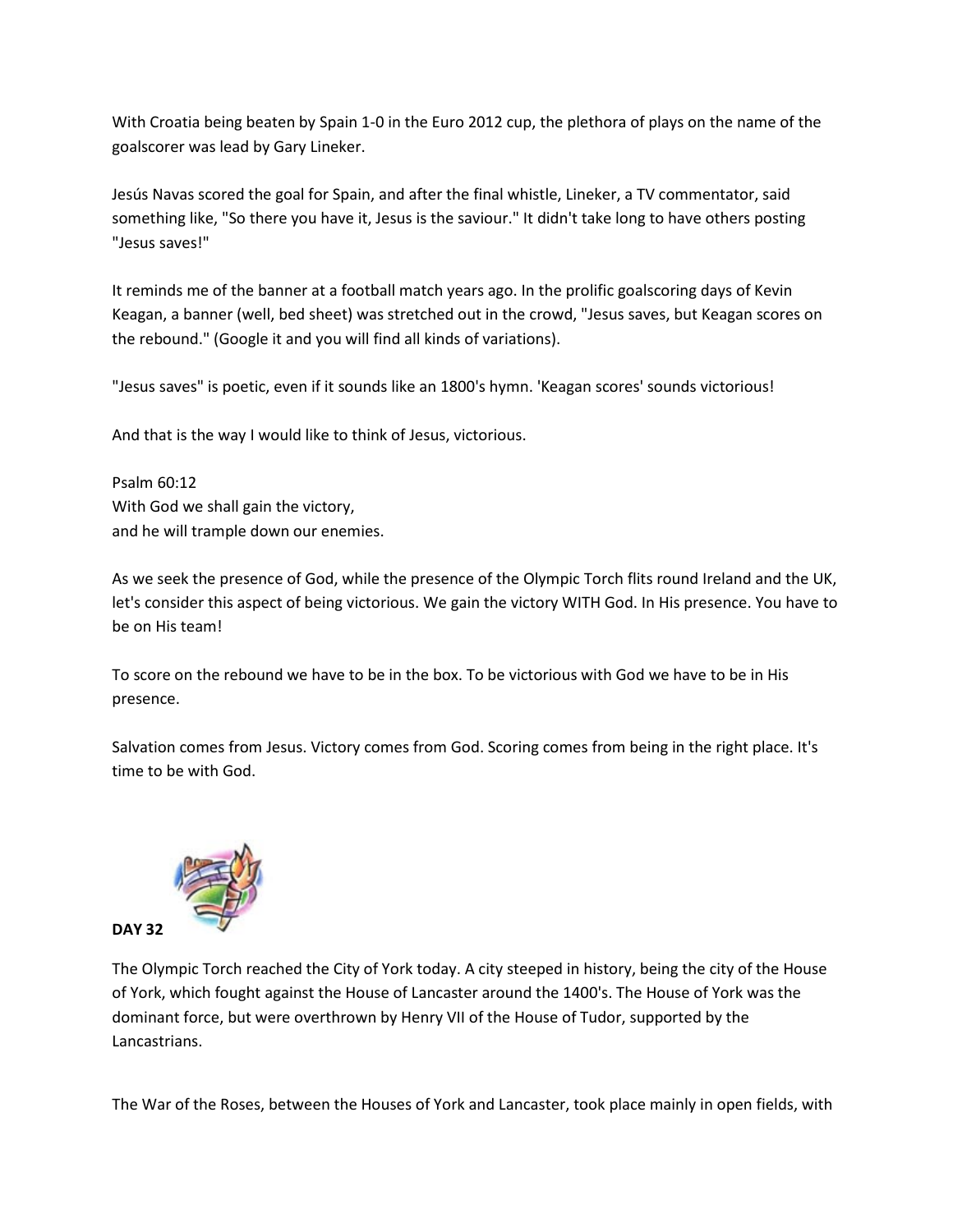England's castles playing little role in royal allegiance in this era. One of the older castles, Windsor Castle, was built by William the Conqueror soon after 1066. It was added to over the centuries, and was favoured and developed by Henry VII in the early 1500's.

So my link with the Olympic Torch today is through Henry VII. The torch is in York tonight. Henry defeated the House of York. Henry vastly developed Windsor Castle. I have been inside Windsor Castle and drove past it today!

A tentative set of links, but an association anyway. And hereby lies my ponderings for today.

I got invited to a gathering of friends at Windsor Castle once. Basically, some friends of mine have a friend who used to live and work in Windsor. She hosted the party. I got to enter some of the staff living quarters, and I wasn't a tourist!

While the social gathering played out its time, I remember gazing out of a window. We were in an old tower, round as I remember, and while the view was interesting, the thickness of the walls are what I remember. They must have been about six feet, 1.8m, thick. You almost have to step out of the room, into the alcove, before you reach the window.

These walls were very thick. A defence. A fortress. A mighty fortress!

These walls have always reminded me of the Martin Luther song, "A Mighty Fortress is Our God." Luther wrote this hymn between 1527-1529. What a coincidence, Henry building the walls in parts of Windsor Castle, walls I have marvelled at, at about the same time Luther wrote this hymn.

The words are a paraphrase of Psalm 46. In this Psalm there are loud, raging words like "roar, foam, quake, uproar, desolation, wars, breaks, shatters". There are words of peace too. Indeed, these words are the pearls of the Psalm.

10 He says, 'Be still, and know that I am God; I will be exalted among the nations, I will be exalted in the earth.'

11 The Lord Almighty is with us; the God of Jacob is our fortress.

As we seek the presence of God, remember "a mighty fortress is our God", and amidst the fury of life, we have an invitation from God to "Be still, and know that I am God". Be still in God's presence.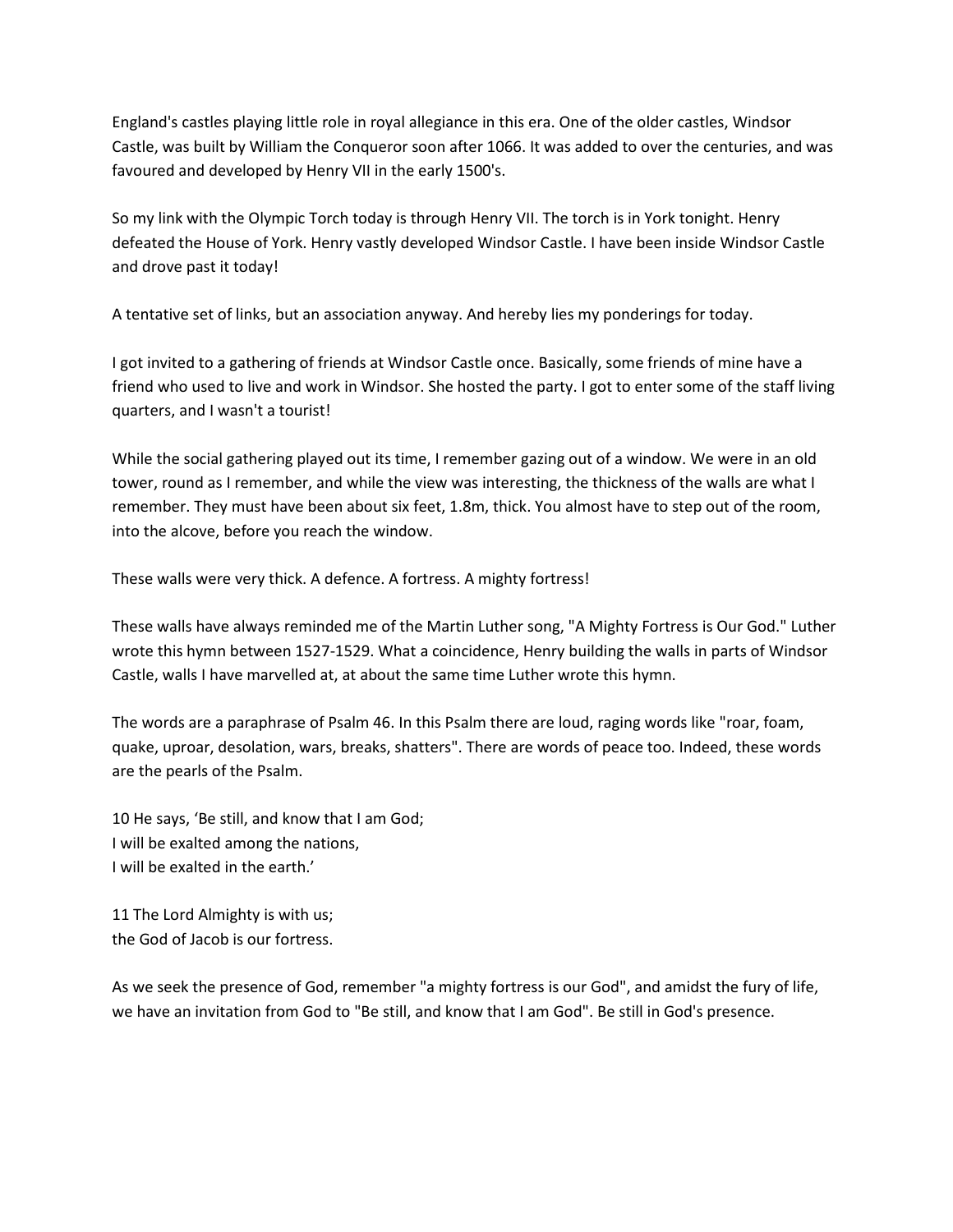

Summer solstice today. Longest day of the year and all that. Not always on the 21st, occasionally, like today, on the 20th. It is the day with the longest sunlight.

In Joshua 10 there is recorded a strange phenomenon; the day the sun stood still. *12 On the day the Lord gave the Israelites victory over the Amorites, Joshua prayed to the Lord in front of all the people of Israel. He said, "Let the sun stand still over Gibeon, and the moon over the valley of Aijalon."*

*13 So the sun stood still and the moon stayed in place until the nation of Israel had defeated its enemies.*

God often used natural forces to achieve an outcome. In the previous verse it describes how the Amorites were chased by the Israelites, and a hail storm inflicted large casualties on them. "The hail killed more of the enemy than the Israelites killed with the sword." God parted the sea as an escape route for the Israelites running from the Egyptians. As the sea refilled the pathway, the water drowned all the pursuers.

So in the verses above, God made the sun stand still.

I heard a story today of a mother who made her two year old son sit still, all day, every day. She is an addict. A Community Chaplain knocked on her door. After the pleasantries, the chaplain offered to pray with the mother. She disclosed her despair. She had been to her doctor. He had recognised a problem. The social services got involved. Now she waved the letter telling her they were coming to take her son away. All the boy knew how to do was sit in the corner, silently. She had not been a good mother. But in seeking help for her condition, the mother was facing separation from her son.

The community chaplain prayed specifically for the decision to be revoked; rehabilitation to be offered to the mother, and the son to remain with his mother.

The following Sabbath morning, midway through the morning church service, the mother tore into the room waving a letter. She declared she wanted to be baptised! For her God had become real in her life. The social services had fulfilled the prayer request. She was offered rehab and could retain her son.

I wonder what God wants to do in our lives if we only stood still, sought His presence, and asked?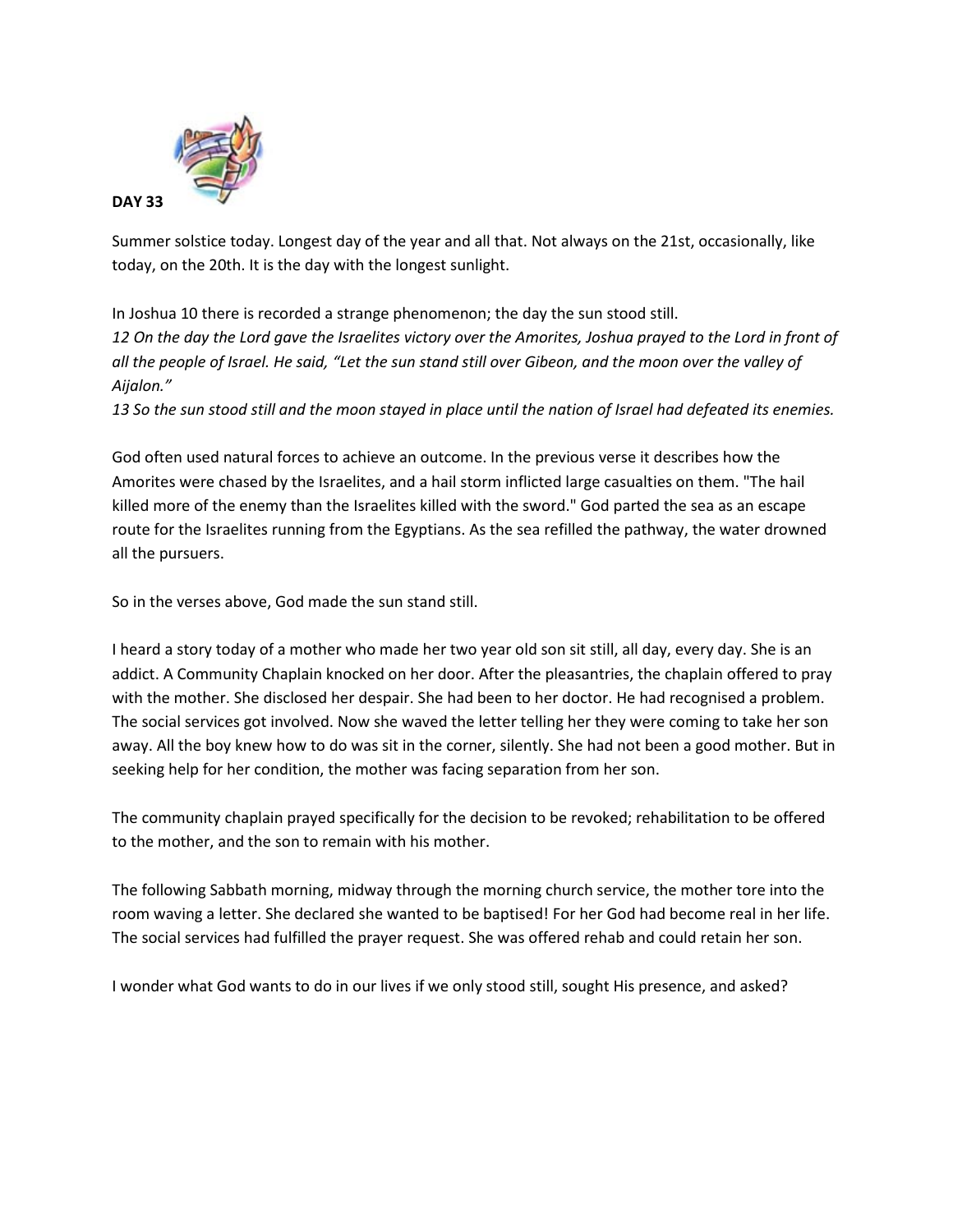

The Olympic Torch was back in Scotland today. I thought it had left the other day, but it was back, ending up by lake Windermere.

Today I read about the new library in Birmingham. Opening next year, it is costing about £189 million. Libraries are the kind of place you go back to. Not least to return items. And libraries have expanded beyond books, to have films, music, newspapers and magazines, and internet access.

This new library in the city centre of Birmingham is going beyond that too, "providing a dynamic mix of events, activities and performance together with outstanding resources, exhibitions and access to expert help for learning, information and culture." ([\(www.libraryofbirmingham.com\)](http://www.facebook.com/l/cAQGv5B90/www.libraryofbirmingham.com))

An aside, my youngest daughter was so keen to finish reading her library book this evening, that when my wife checked up on her after bed time, my daughter had fallen asleep on her back, with the book still open, over her face! She must have been holding the book up, and gradually fallen asleep.

The Olympic Torch went back to Scotland. People go back to libraries. And people keep going back to God. What is the difference?

The torch is a one off. Libraries are places people visit, return items, borrow more etc. And in Birmingham one day people will be able to get more that a usual library service. This makes me wonder if we treat God any differently to libraries.

Do I pop back to God for the usual exchange, but miss out on a more involved experience?

Seeking the presence of God is more that an exchange of information, or presenting a list of "have you got this, and this, and this?". God wants us to remain and receive. If you have been missing out on something with your time with God, try resting. To rest means to stop. Be still. Remain. Abide.

## Matthew 11: 28-30 (NLT)

*Then Jesus said, "Come to me, all of you who are weary and carry heavy burdens, and I will give you rest. Take my yoke upon you. Let me teach you, because I am humble and gentle at heart, and you will find rest for your souls. For my yoke is easy to bear, and the burden I give you is light."*

Why not try this with God now. Stop. Come to God. Rest, and be rested. Listen. Let God teach you. Receive a "dynamic mix" with "expert help".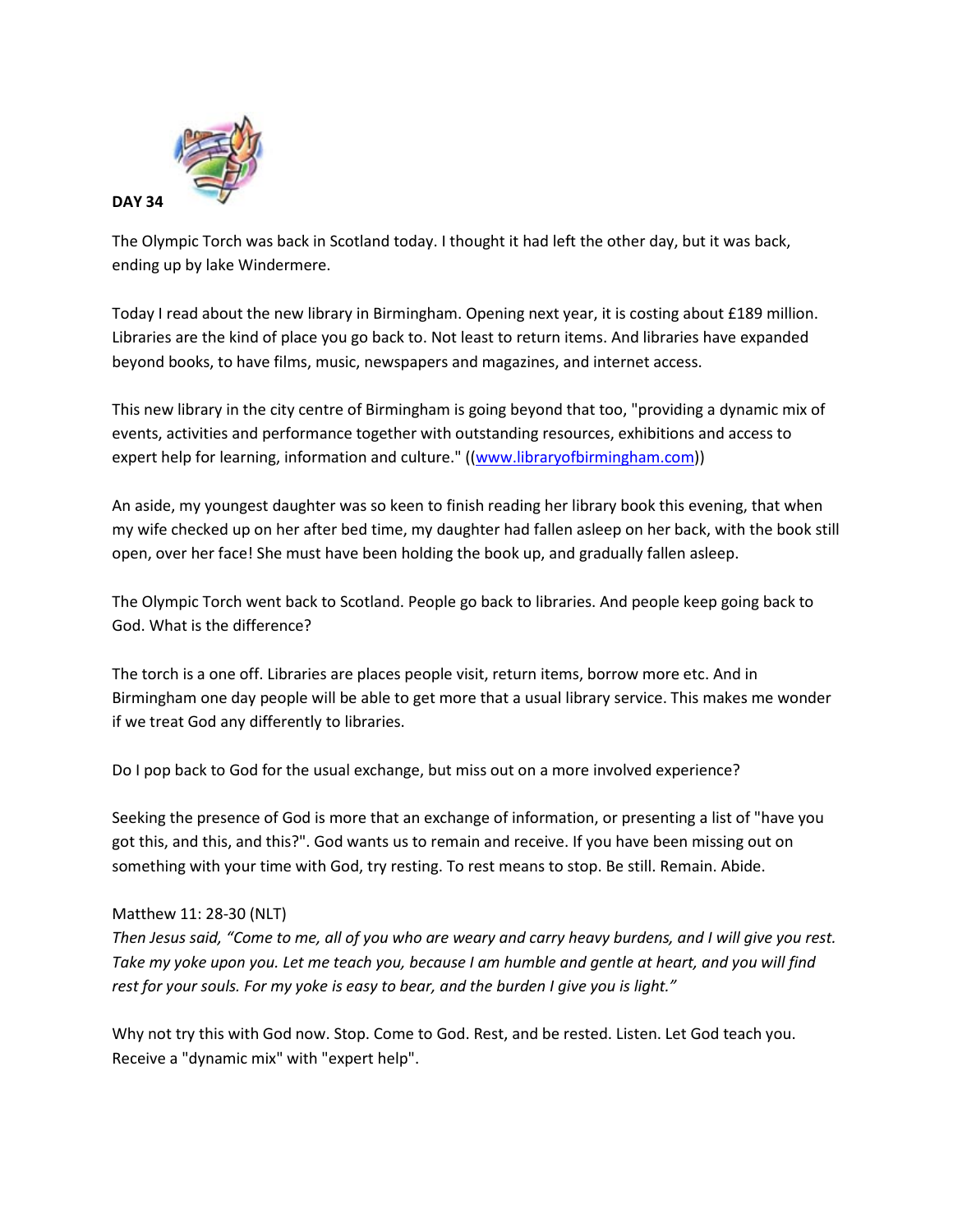

The end of the 35th day, halfway through the Olympic Torch Relay, the day's tour has had a sweet theme. From Kendal (mint cake) to Blackpool (rock). I have been journalling during the 70 day journey, concentrating on how we can focus on experiencing the presence of God.

I hadn't realised the torch was nipping back into Scotland after it left a few days ago. I hadn't realised I would be in Windsor Castle today, having journalled about it within the last few days. And I hadn't realised how the last 35 days would affect me. An outcome of sharing my ponderings about seeking the presence of God has been that all day, every day, I have been sensitive to things around me that bring my attention to the presence of God.

My ponderings today are reflections of my visit to St George's Chapel, Windsor. I have been attending some meetings this week about Adventist Community Services, at Newbold College, and we took a break to attend Evensong at St George's Chapel, only it was not Evensong this evening, but Evening Prayer.

I was slightly disappointed that I would not hear choristers enchanting us with their synchronised voices, but never-the-less to sit in the Quire and see the magnificence of this Chapel was mesmerising.

I had been given a laminated order of service. The 25 minute service was occupied with responsive reading, both from the reusable printout and a prayer book. We heard two recitals from other passages of scripture, but our main "prayer" was Psalm 118, and, as promptly as the exercise finished, the canonical procession left.

There is too much else I have been disturbed by to ponder on now, but this experience both stagnated and agitated my desire to encounter God in this historically rich place of worship.

The clergymen came in. We stood in silence. We bantered the scriptural passages and written prayers. The sequence seemed more procedural than personal. They left. So did we.

## *Matthew 23: 27-28 (NIV)*

*'Woe to you, teachers of the law and Pharisees, you hypocrites! You are like whitewashed tombs, which look beautiful on the outside but on the inside are full of the bones of the dead and everything unclean. In the same way, on the outside you appear to people as righteous but on the inside you are full of hypocrisy and wickedness.'*

I don't mean to pass judgement on the clergy there today. I post this scripture to think of me, not them. I was repulsed at the thought, the realisation, that we can so easily go through the process, read a text,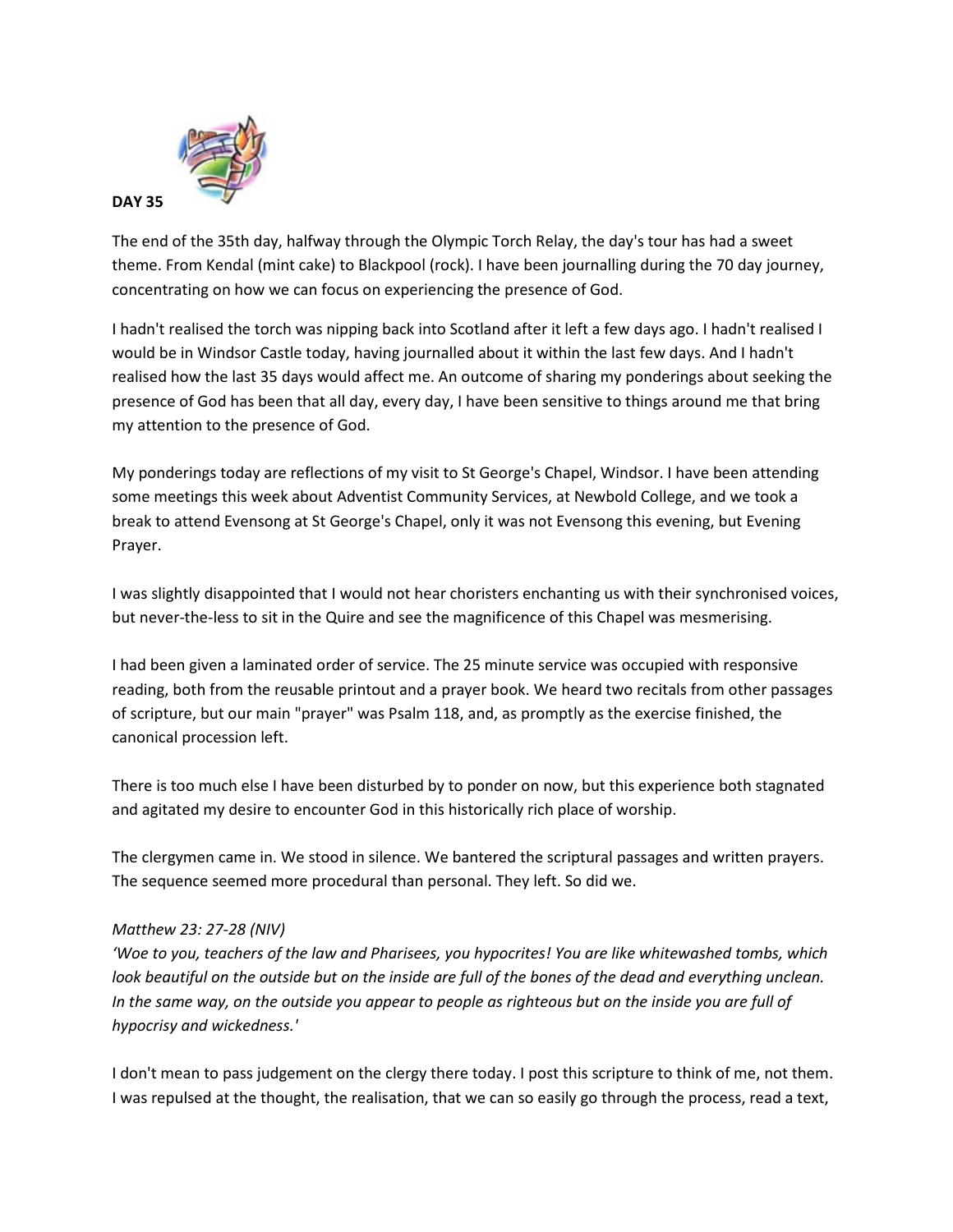say a prayer, go to church, stand and sit at the right times, all this looking good, but it is void of the personal longing and experience of an encounter with God.

This troubles me because it is so easy. A simple charade. We can fool others. We might even fool ourselves. But we leave God longing for the intimate us.



Twice today I have heard reference to the same story. Once in a sermon I heard, and once in conversation this evening.

The story is when Jesus asked his disciples, "Who do people say I am?" ((Mark 8:27-29))

The response the disciples gave was, "Some say John the Baptist; others say Elijah; and still others, one of the prophets."

Then Jesus asked them, "But who do you say I am?" Peter, always quick to jump in, answered, "You are the Messiah, Christ, the Anointed One."

On driving home this evening I was pondering on this. Why did some say Jesus was John, Elijah, or another prophet, and a disciple say Jesus is the Messiah?

In Matthew's gospel account it is recorded that Jesus says Peter knew the answer not because someone told him, but because God the Father revealed it to him.

I want to suggest something here; Peter knew who Jesus is because he spent time with Jesus; Peter lived with Jesus daily. The others didn't know who Jesus is because they weren't with Jesus very much, or maybe not at all.

As we consider ways of being in the presence of God, I think this story holds one of the keys. We won't get who Jesus is unless we live with Jesus. God isn't someone we visit, but someone who accompanies us.

Who do you say Jesus is? Not sure? Pray, speak to God, and ask Him to accompany you this coming week, and the week after. Always. And renew that invitation daily. And daily ask yourself, "Today, who do I say Jesus is?"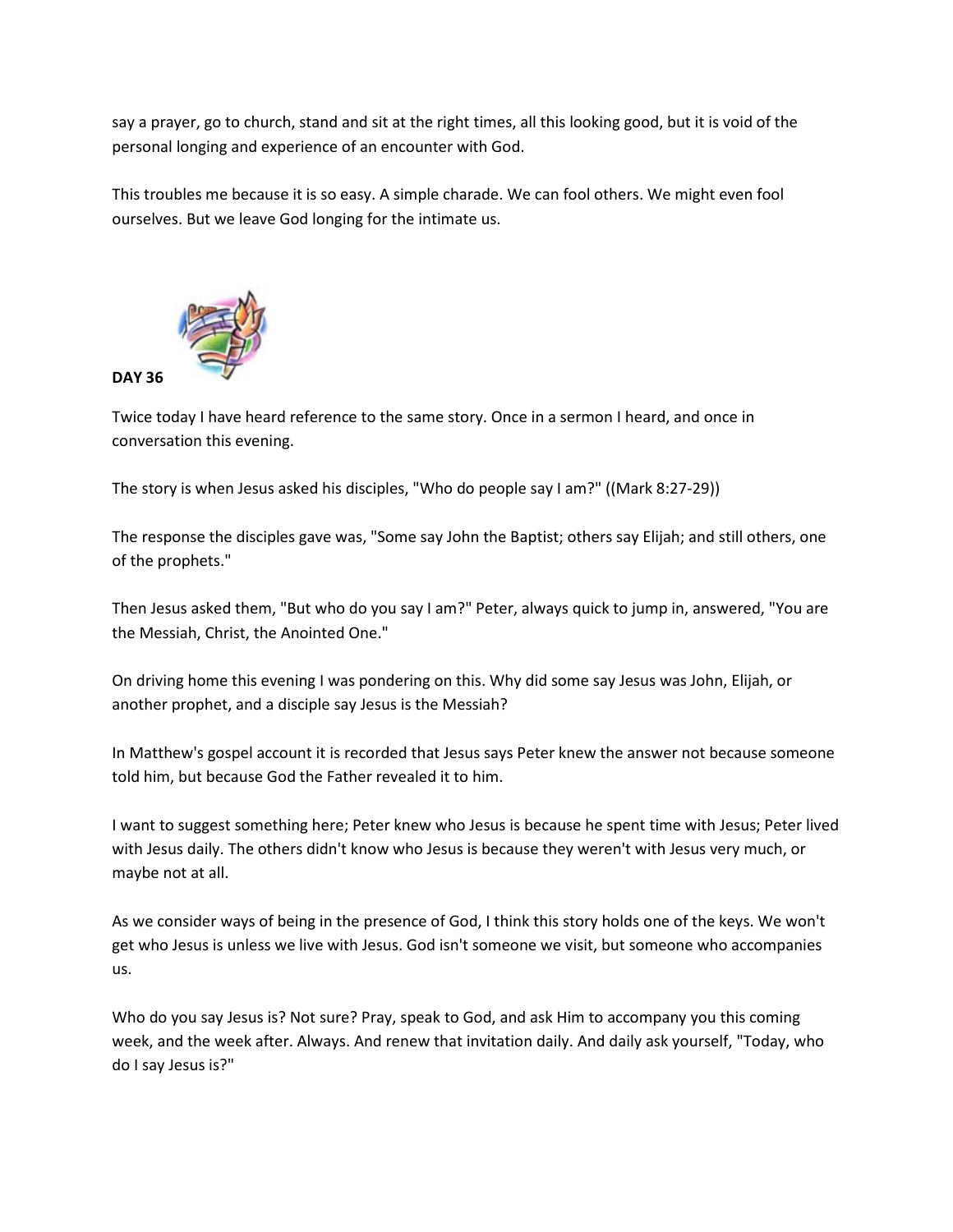

I pulled away from the hard shoulder on the motorway today, having just changed my wheel. The buzz of adrenaline eased from my veins, and my legs felt a little weak.

Making my way to Newbold College from Watford for another day of Community Service training, I was mentally bemoaning the state of the rainy weather, while running through the morning devotional I was to present to my fellow cohorts.

As I turned off the M25 on the slip road to the M4 the view from my windscreen moved to the right as the rear of my car swung round to my left. I tried steering into the skid but only managed to reduce the severity of the spin.

My front nearside wheel hit the chamfered curb, followed by my rear nearside wheel. This wheel hit side on, breaking the seal of the tyre and deflating it. The pirouette continued leaving me facing the right way down the road, but straddling the curb. Not wanting to have another car copy my routine, I pulled away, joined the M4 and found a safe, well safer, place to stop and inspect.

Fortunately, there were no barriers or signs at the point where I did my twirl. Just muddy puddles. I had come away with two dirty wheels, one deflated tyre, and a squirt of adrenaline to see me through the day!

I have continually thanked God today for my "safe" journey. Things could have been so much worse.

I wonder why it takes an experience like this to make me so appreciative of God's continual presence, care, and provision in my life? Why aren't I always full of thanks and praise, all day long, for the simple, the mundane, the usual things that happen in my life?

This week, without being too obsessive, I am going to thank God for all the "usual" things that happen. Not that I haven't been appreciative in the past. It's more for my own good. I don't want to leave my thanks to God just for the "unusual" occurrences. I invite you to join me.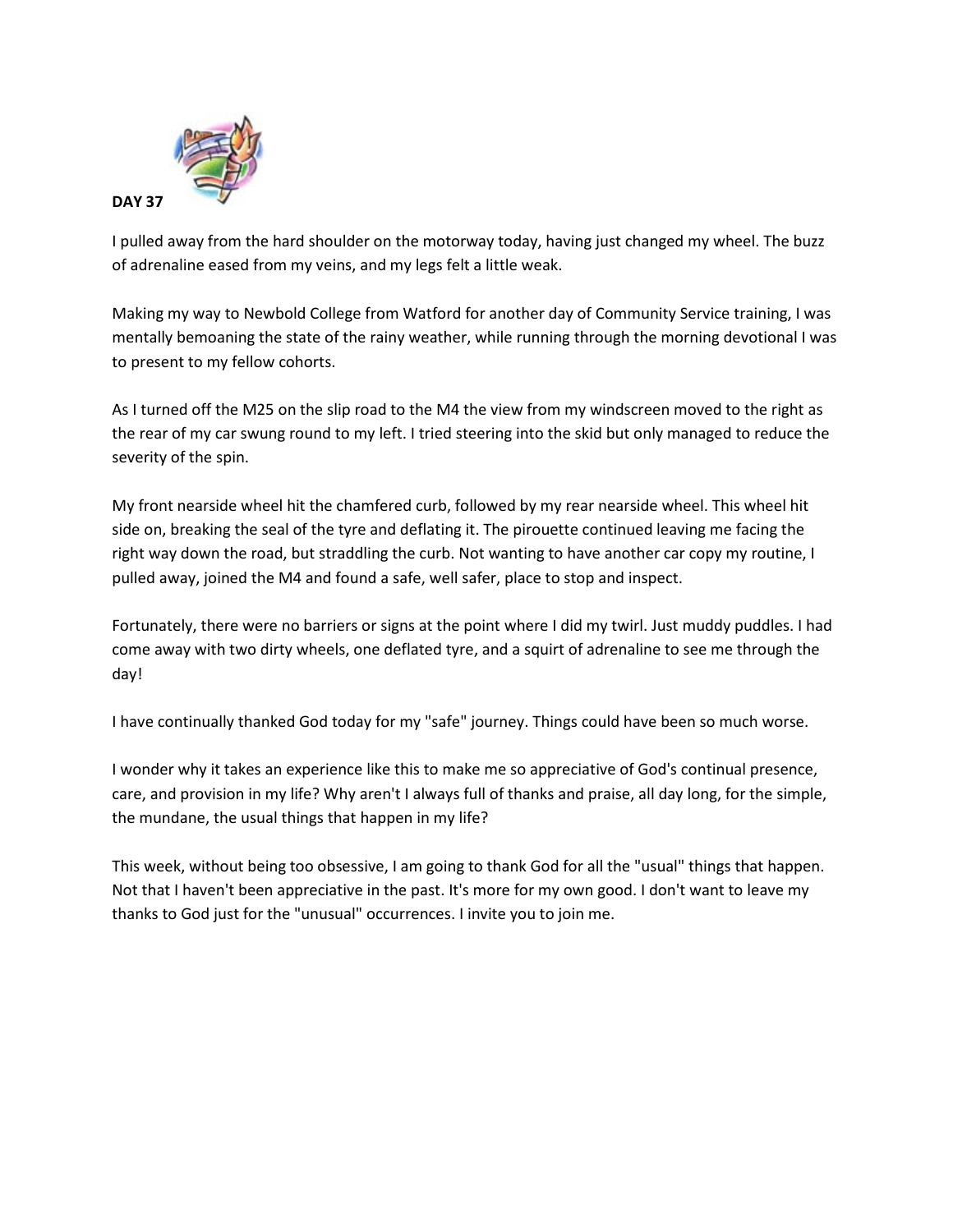

"Are you a thermometer or a thermostat?"

The Olympic Torch arrived in Sheffield today. A city known for its industrial past, Sheffield steel is considered among the finest steel in the world. Steel production is still a major industry in Sheffield, and in one factory they are able to pour the largest ingot in Europe at 570 tonnes!

To make steel, you have to first make pig iron, which is basically steel with too much carbon. Further refinement takes place to make steel. To make pig iron, iron ore is heated at a very high temperature (1,375 °C / 2,507 °F).

This is not as hot as ancient foundry workers managed. "The Haya people of East Africa invented a type of high-heat blast furnace which allowed them to forge carbon steel at 1,802 °C (3,276 °F) nearly 2,000 years ago." [\(http://en.wikipedia.org/wiki/Steel\)](http://en.wikipedia.org/wiki/Steel)

Clearly monitoring and regulating temperature is very important in the production of pig iron and steel. A thermometer tells you the temperature, a thermostat adjusts the temperature up or down.

So which are you? A thermometer or a thermostat?

Do you measure your relationship with God as to how "hot" you are? The thing is, a thermometer just reads the temperature. There is no adjustment. Just a reading. Fact. Acceptance.

A thermostat takes the reading and adjusts the heat to maintain it at the desired temperature. It is reactive and proactive. It adjusts. It optimises. In a foundry it changes matter from a solid to a liquid.

So which are you? A thermometer or a thermostat?

It is good to regularly measure the temperature of your relationship with God (thermometer), but even more important is to regulate (thermostat) your relationship with God in order to keep you at boiling point, thereby refining your relationship.

Does your relationship with God need some thermostatic adjustment? Is it time to turn up the heat? Spend some time in the presence of God to regulate your relationship with Him.

Ezekiel 24:11 (NIV) *Then set the empty pot on the coals till it becomes hot and its copper glows,*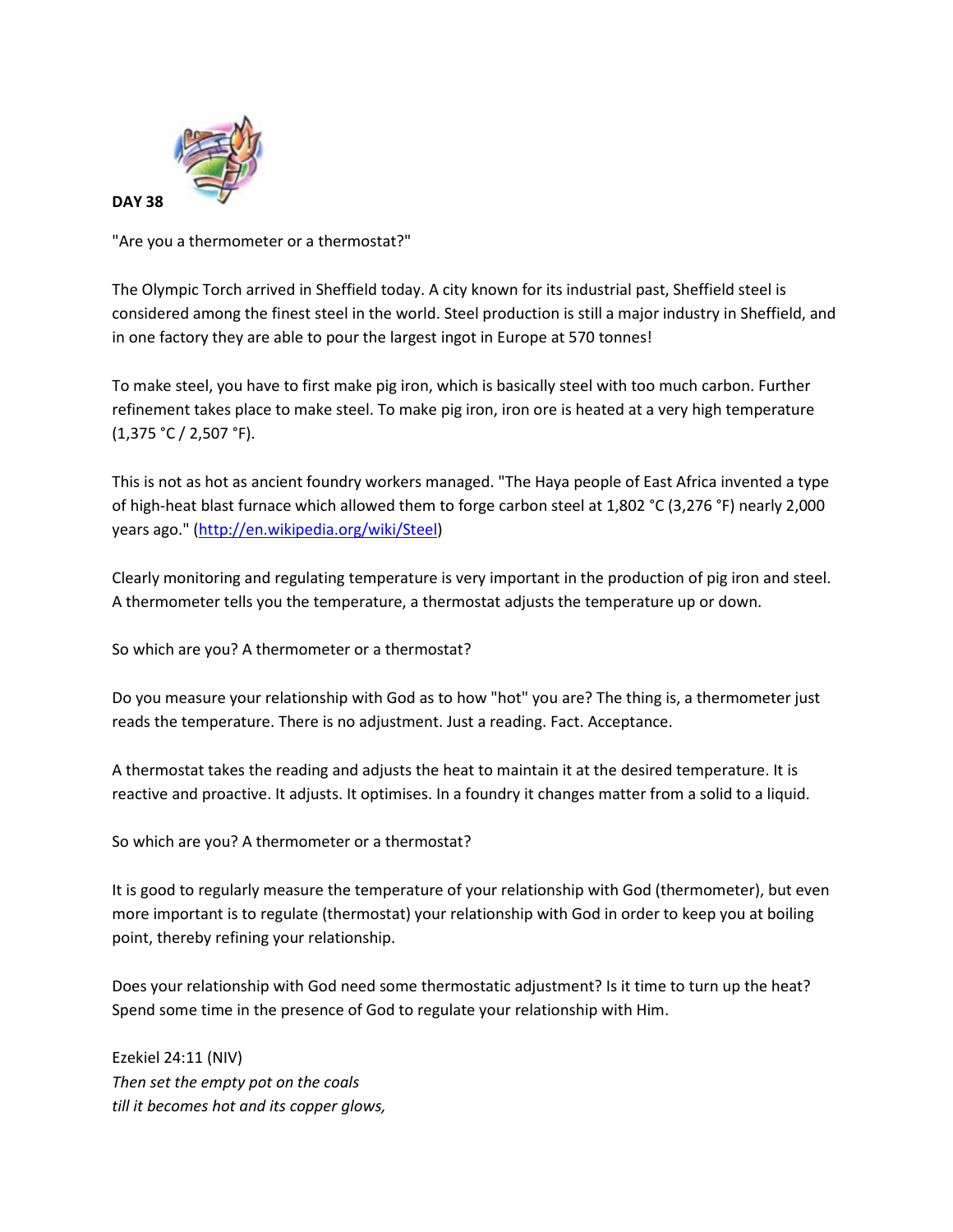*so that its impurities may be melted and its deposit burned away.*



When I nipped home for lunch, I saw a programme on TV, and they were talking about a missing piglet!

The discussion was based on the idea that the piglet had been taken, or had run away. Then one presenter suggested that the piglet was just lost. It had wondered away unintentionally and had become lost. It didn't know its way home.

This reminds me of the stories in Luke 15 of the lost sheep, the lost coin, and the lost son. In all stories the shepherd, the woman, and the father were looking for what was lost. In the lost son story, the son realised his error in leaving his father, and returned home to a welcome reception.

For our morning worship today, my kids and I read a nature devotional book. The illustration was about salmon who swim from the place they were born, cruise the ocean seas, and then find their way back to the very stream they were born, to continue the reproduction cycle.

An experiment was quoted where they removed the smelling part of some of the salmon on one stream. Some of the sample salmon were not operated on. The "normal" salmon were released with the "modified" fish.

The normal salmon found their way to the exact stream they were born, while only about half of the modified salmon managed to get back "home".

Scientists say it is this smelling part of the fish, the olfactory, that guides them back home. The particles in the water make up a smell that they recognise, and they are able to trace this right back home.

Piglets may wonder off, and so might sheep, and there is a search for all (or most?) things we lose. But like the lost son, and the salmon, we can come to our senses, to "smell the coffee" as the saying goes, to wake up to our distance from God. And when we venture to return home, I believe we will get a celebratory welcome.

If you feel it is time to "swim home", finish reading this, click the link below, read the stories, and talk to God (say a prayer), something like: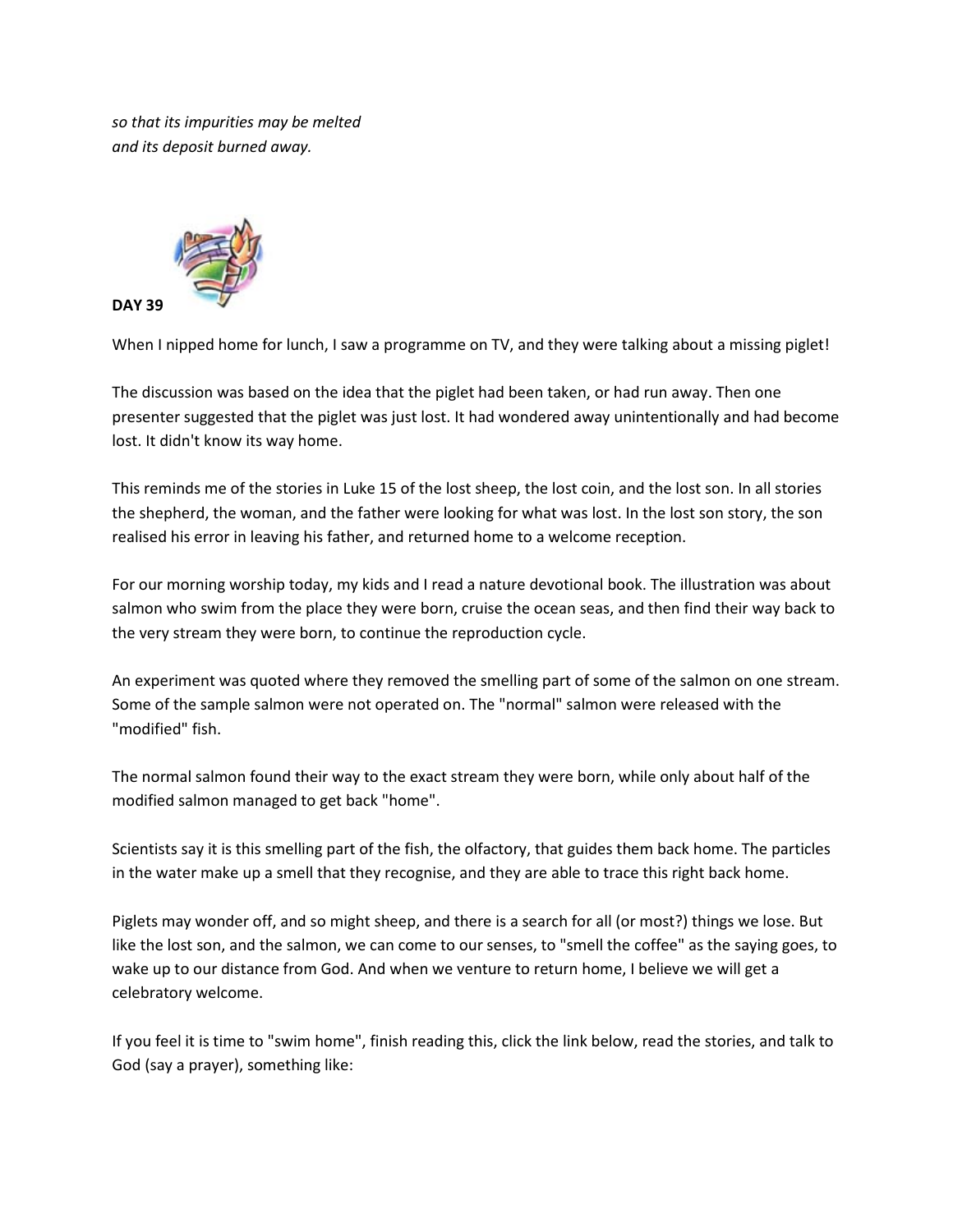Dear God

I have found myself wandering away from you. I know you will be happy to have me back. I just find it hard to be sure of that. But here I am. I am ready for you to show you love me. I am ready to return to a relationship with you. Thank you for your forgiveness. Thank you for your promises. Thank you for your returning presence in my life.

Amen



Two conversations. Unrelated. Linked.

I spoke on the phone today with someone who told me she is moving. Home. Country. She had just sold her car. Everything is going. She is giving up everything and going to study youth ministry in another country. She feels God is leading her this way.

I spoke to someone in a car park today. He has a part time job. Having had to share his wife's car for some time, he now has a car of his own. His boss sold him the car. Not for market value, but for less than the trade-in value. His boss, not a Christian, told him, "God gave you this car."

Both people, not only believe in God, but rely on Him. I get the impression that both rely on the presence of God in a way that if God says, "Give", she gives, and if God says, "Receive", he accepts.

### Matthew 10:5-8

The Message (MSG)

Jesus sent his twelve harvest hands out with this charge:

"Don't begin by travelling to some far-off place to convert unbelievers. And don't try to be dramatic by tackling some public enemy. Go to the lost, confused people right here in the neighbourhood. Tell them that the kingdom is here. Bring health to the sick. Raise the dead. Touch the untouchables. Kick out the demons. You have been treated generously, so live generously."

I don't use this quote to persuade "her" to stay. I just like the last line. I wonder what have I given to God today. Only then might I be ready to receive. God gives generously. We get the chance to do so too.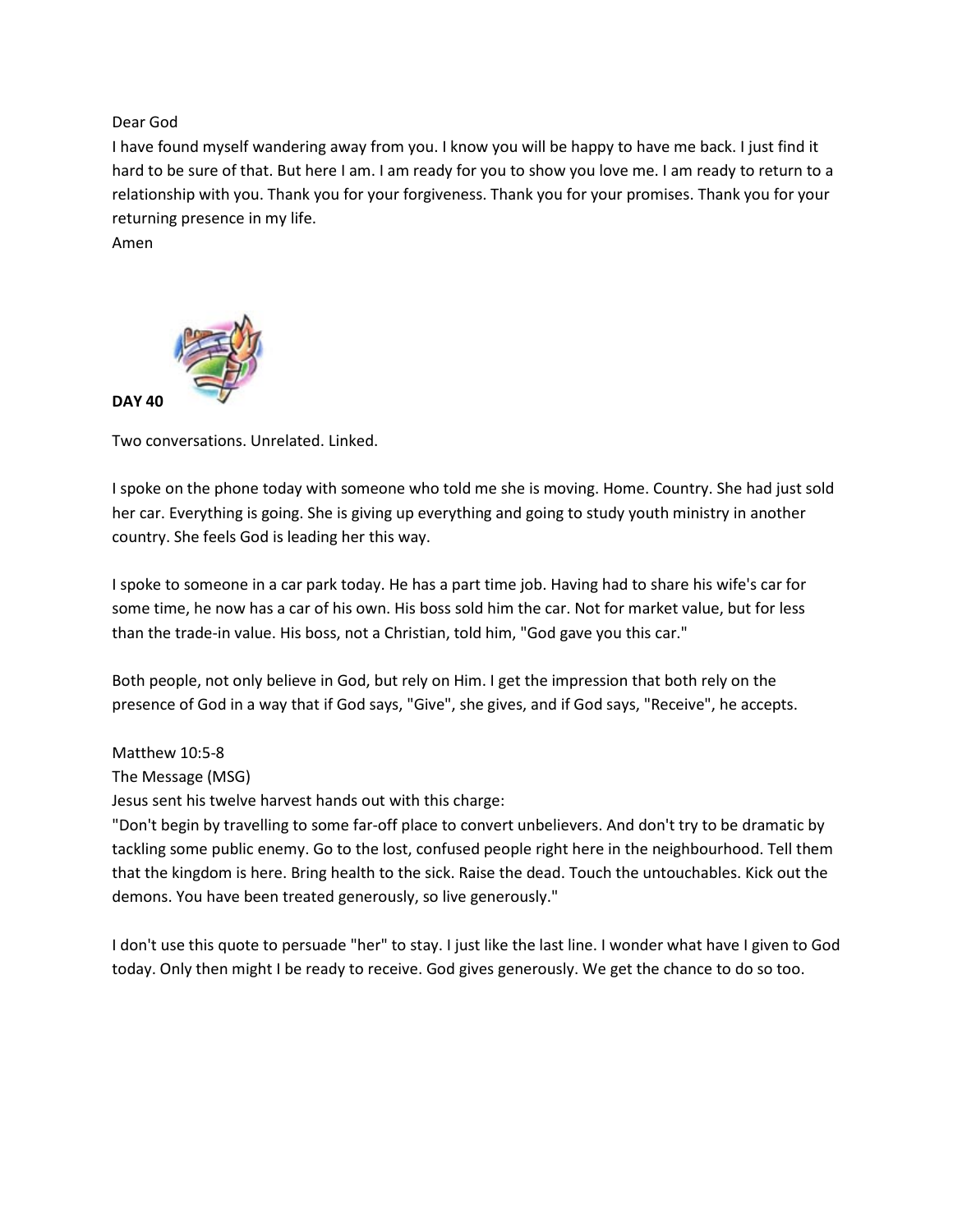

# RSVP

Répondez s'il vous plaît, a French phrase inviting a response. Sometimes we are asked to give our response, but sometime we give it anyway. Either way, our response can encourage, offend, persuade, and dissuade someone in their actions. Our influence on someone should not be disregarded.

I read today to two boys, each working as an altar boy, in different towns, but similar era. One boy accidentally dropped a goblet and spilt consecrated wine all over the floor. The priest struck the boy, shouting at him that he should not come back. The boy obliged.

The second boy accidentally did the same thing. A different church, a different priest. This time the priest winked, and whispered, "You are going to be a priest someday."

The first boy, Marshall Tito (Josip Broz), became the authoritarian dictator of the former Yugoslavia. The second boy, Fulton J. Sheen, became a TV priest in the USA. The assertion in the article I read is that it was the alter boy experiences that determined the polar opposite lives these boys developed.

I am not sure about the details or the implication of the article, but I repeat the story because I am pondering about the affect we have on others.

Proverbs 22:6 (NIV) Start children off on the way they should go, and even when they are old they will not turn from it.

OR

Proverbs 22:6 (MSG) Point your kids in the right direction when they're old they won't be lost.

Two comments. Two priests. Two boys. Two different careers.

After Peter denied Jesus, three times, Jesus effectively winked at Peter and said, "You are going to be priest, a faith leader, someday."

I like it that Jesus did not tell Peter to clear off. It gives me hope. When I find myself stepping back from the presence of God, He doesn't keep his distance, but offers words of support.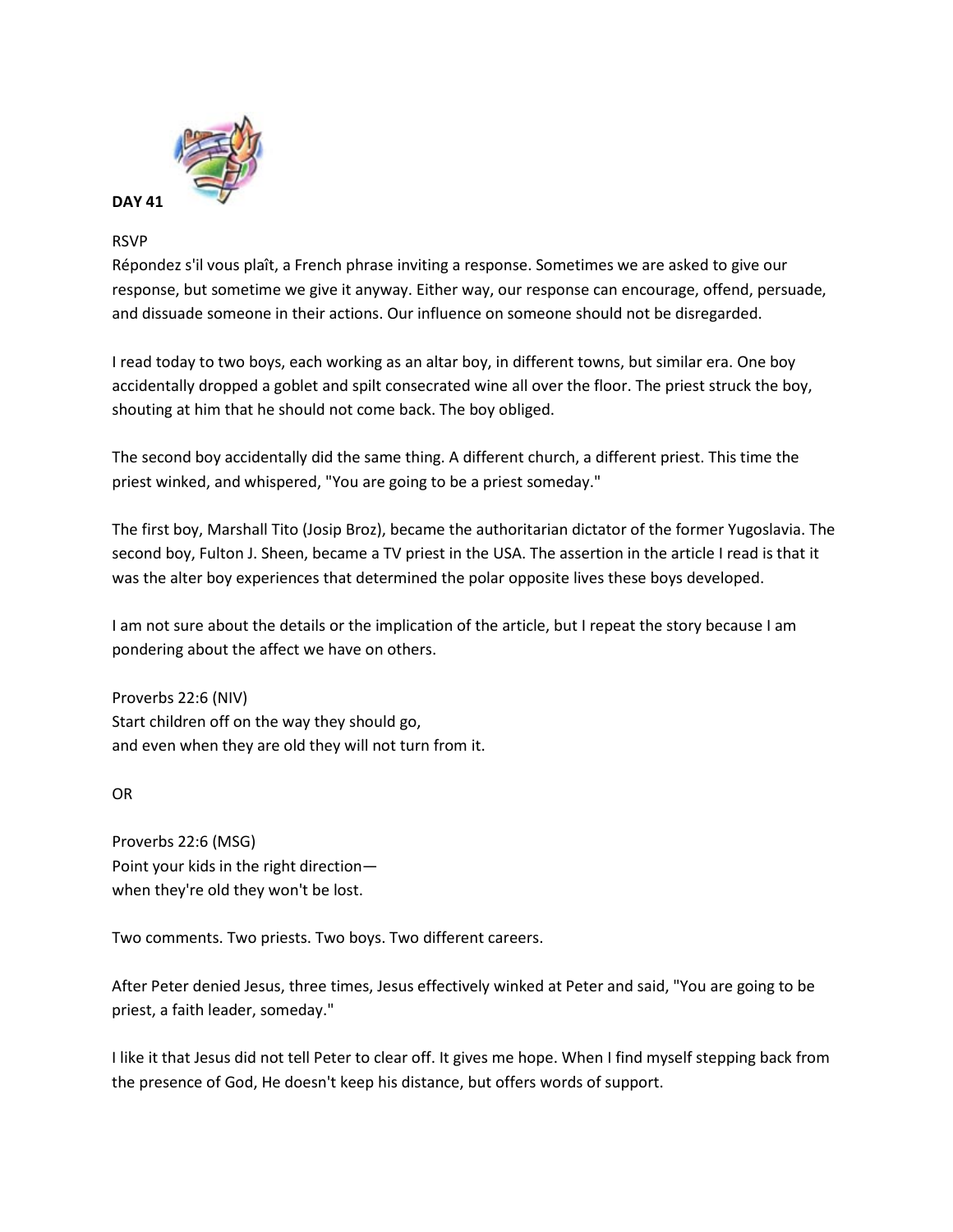God wants to direct us, without pushing us away. And we get that instruction when we are in the presence of God. And after all His expressions of love to us, He asks us to RSVP.



After a very long, traffic congested, painfully slow journey from Watford to Glasgow today, I am glad to be settled and reflect on my day.

During my journey I was reminded of one time I did this trip on the train. The second of two times on the train, the first going up the east coast, this time the trains took me up the west coast.

On my return leg I was gazing out of the window admiring the rolling hills somewhere between Glasgow and Carlisle. I noticed the distant snow tipped mountains, the babbling stream running alongside the rail lines, and the farmed animals, both sheep and cows. Then I noticed a man standing at the back of a 4x4 type vehicle.

As we clattered closer I surprised myself with the thought that it looked like he had no clothes on! Passing by about 30m from where he was parked, I can confirm that indeed he had nothing on but a pair of trainers, and stood facing the passing train. Don't let your mind think about that too much. I looked around the carriage, but no one else seemed to have seen the spectacle.

Today, on the radio the DJ gave reference to the Mayor of Louth, who had dressed up as a local food product for when the Olympic Torch passed through her town a few days ago. Her Lincolnshire Sausage outfit caused consternation with the town folk, as some thought the padded foam garb resembled a body part more than a sausage!

While both stories are linked to nudity, or a perception of naked awareness, I hope you will "bare" with me. (I only realised the pun as I typed it).

God created Adam and Eve, and they were naked. It was only their actions that broadened their perceptions, and they realised they were naked. Nothing wrong with that. It is how God made them. What happened was, the way they saw things changed. Selfishness. Personal gain. A disdain for the other person. Shame of doing wrong. Blame of someone else. All led to a cover up. Literally. It is sin, turning away from God, that produces perversion.

God made us to be in His presence. As there is no perversion in the presence of God, we are stuck. How do we shed our perversion, our sinfulness, mask over our wrongs? Trying to do it ourselves is another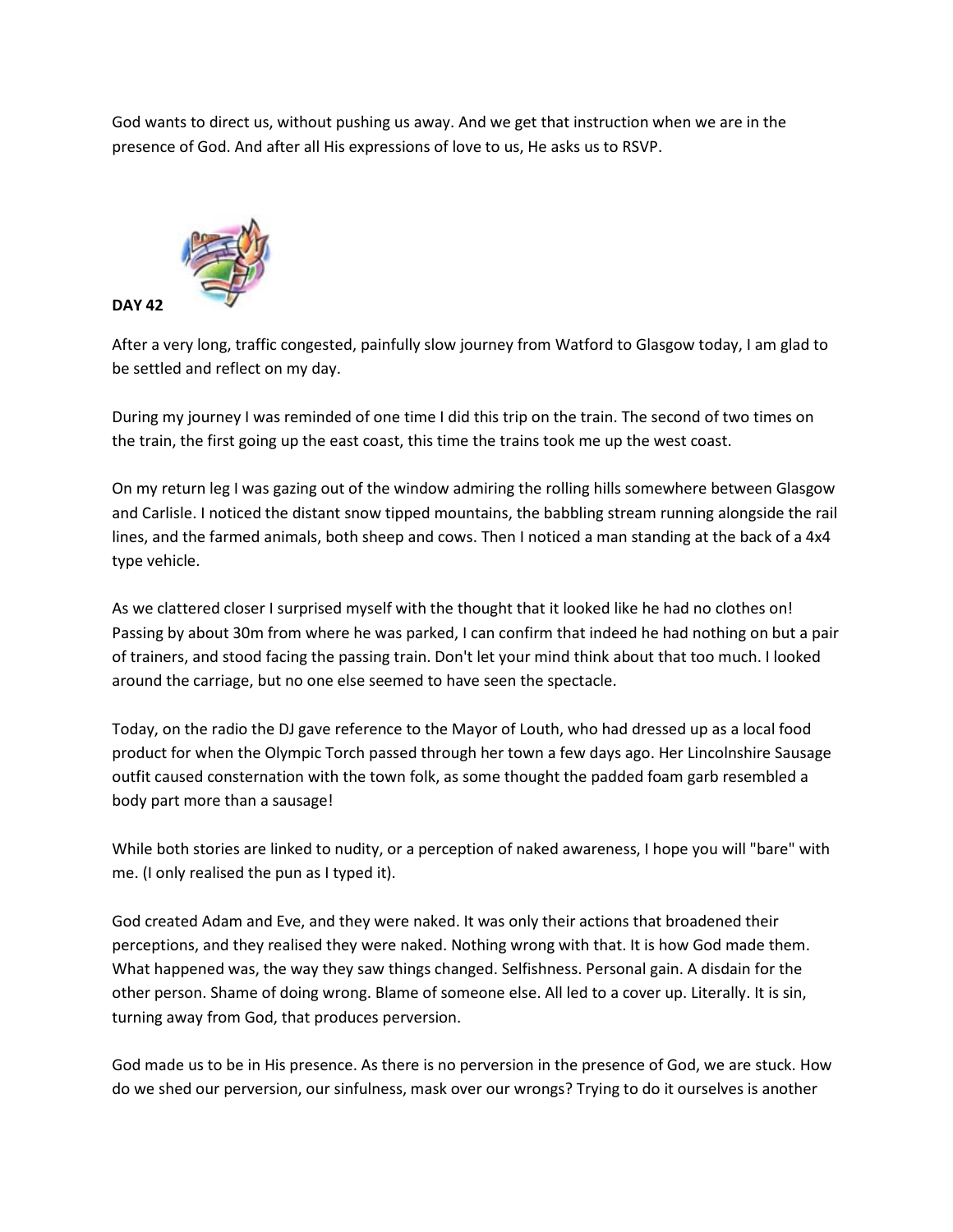mistake. We don't. We can't. God does. He has!

Isaiah 61:10 (NIV) *I delight greatly in the Lord; my soul rejoices in my God. For he has clothed me with garments of salvation and arrayed me in a robe of his righteousness, as a bridegroom adorns his head like a priest, and as a bride adorns herself with her jewels.*

Until Jesus returns and makes all things new, we will always have a sliding scale of what is modest, and what is not. It is because others struggle that we should be careful not to provide distractions for them.

My pondering is not about how we see each other, or ourselves. It is about how God sees us. He offers to see us the way He made us. He sees us as covered up, not exposed. Therefore we don't need to hide from God. He forgives. He covers. He wants to dress us up like a spouse, because He adores us, and wants to be with us. Stop hiding. God sees you as a beautiful spouse.



I have had a great day at Glasgow Church doing Master Guide training with nine Master Guide hopefuls. I am so encouraged by the young age of the group, from four churches. Well done Scotland!

This afternoon's session was Christian Storytelling and Communication Skills. My irreducible minimum in communication skills is, "communication is done on the terms of the receiver".

The stereotype scenario is she says she told him last week, he says no she didn't because he didn't hear her. They are both right. She did say, but he didn't hear. Communication is done on the terms of the receiver.

God is not a distant God. Not in presence. When I speak to God, He hears me. He hears me because He wants to be intimately involved in my life. If I would let Him.

Psalm 18:6 (NIV) *In my distress I called to the LORD; I cried to my God for help. From his temple he heard my voice; my cry came before him, into his ears.*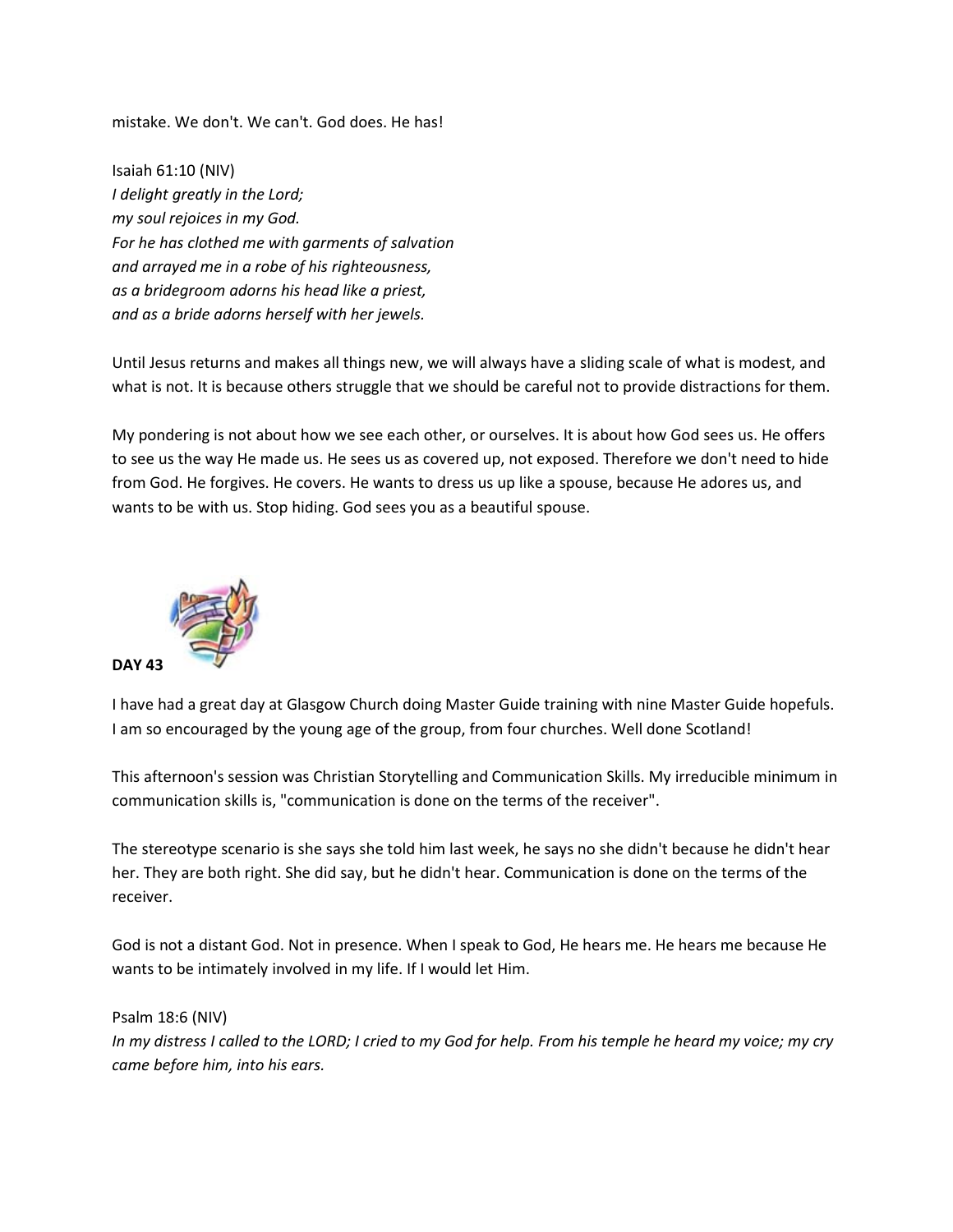If communication is a two way thing, and if God is listening to us, are we listening to Him?

### Revelation 3:20 (NIV)

*Here I am! I stand at the door and knock. If anyone hears my voice and opens the door, I will come in and eat with that person, and they with me.*

God made us to be in relationship with Him. So why wouldn't He stand at a metaphoric door and call for our attention?

The danger is we ignore God, or even do our own thing, with faith as a disguise. Or even create faith the way we want it to be.

### 2 Timothy 4:3 (NIV)

*For the time will come when people will not put up with sound doctrine. Instead, to suit their own desires, they will gather round them a great number of teachers to say what their itching ears want to hear.*

If communication is done on the terms of the receiver, and if we want to hear the voice of God (this is an inclusive phrase for an audible sound, a strong feeling, advice from those we trust etc), shouldn't we turn off all the distractions, and prepare ourselves to receive God's transmission?



I found it hard to keep my eyes on the road this evening, as I noticed the pitch silhouette of the Trossachs Mountains overlaying the blushing post-sunset sky. The sheer splendour of the mountains beckoned me into their presence, even at late dusk from tens of miles away. Thank you God, that through the turmoil of the flood You made such beauty.

Psalm 104:19 (NIV) *He made the moon to mark the seasons, and the sun knows when to go down.*

The view from your window may not be as majestic as this. I only wish I had a daily view like this! More often my window view is comparatively more bland. But God is equally there in that perspective.

So my pondering today is why does it take the magnificent to drawer my attention to God, when He is around me in the minutia as well?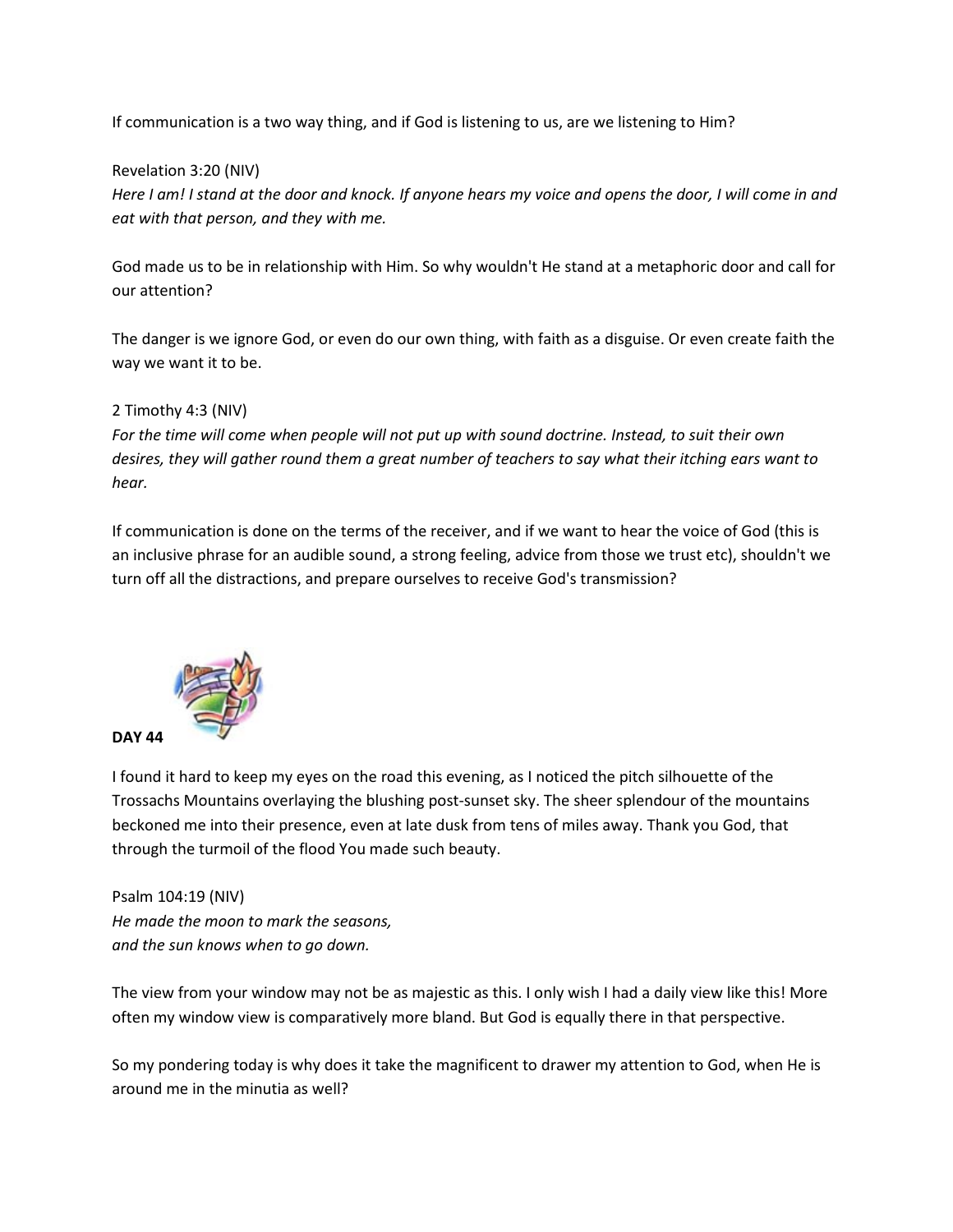Psalm 104: 33-34(NIV) *I will sing to the Lord all my life; I will sing praise to my God as long as I live. May my meditation be pleasing to him, as I rejoice in the Lord.*



While Spain suffers with 25% unemployment, they have been celebrating their win last night of the Euro Football Cup. And it hasn't taken people long to come up with the jokes, like "Italy went to Poland 4- NOTHING". A joke about losing to Spain 4:0.

I read an article today about the fines UEFA have issued during the tournament: one for Croatia of \$100k for the fans chanting racist comments at Italy's Mario Balotelli, and another of \$125k against Danish striker Nicklas Bendtner for showing his underwear after scoring a goal - underwear clearly advertising a betting company.

[\(http://keepingscore.blogs.time.com/2012/06/25/10-things-weve-learned-about-soccer-from-euro-](http://www.facebook.com/l/PAQHCmIzF/keepingscore.blogs.time.com/2012/06/25/10-things-weve-learned-about-soccer-from-euro-2012/?iid=sp-x-mostpop1%2310-things-we-learn-from-euro-2012-some-things-are-worse-than-racism)[2012/?iid=sp-x-mostpop1#10-things-we-learn-from-euro-2012-some-things-are-worse-than-racism\)](http://www.facebook.com/l/PAQHCmIzF/keepingscore.blogs.time.com/2012/06/25/10-things-weve-learned-about-soccer-from-euro-2012/?iid=sp-x-mostpop1%2310-things-we-learn-from-euro-2012-some-things-are-worse-than-racism)

The article quoted above questions the disparity of the fines issued. The author questions why guerilla marketing should attract a higher fine than racism.

Whatever the reason and validity of the disparity, we live in a world of sliding scales of consequence. In UK law, if you assault someone you might get a warning or a short prison sentence. If you murder someone, your sentence will amount to years in prison. We seem to work with the idea that some wrong things are more wrong than others, therefore worthy of differing penalties. But assault and murder are wrong.

In the Bible there are various guidelines for better living, and some instructions from God. While these too seem to work with a sliding scale of consequence, the fact is everything is equally wrong. It is equally wrong to misuse the name of God as it is to murder. It is equally wrong to commit adultery as it is to forget the Sabbath.

In football it is equally wrong to be racist as it is to advertise unauthorised products.

The common thread is there seems to be a fluctuation of consequence according to how "wrong" we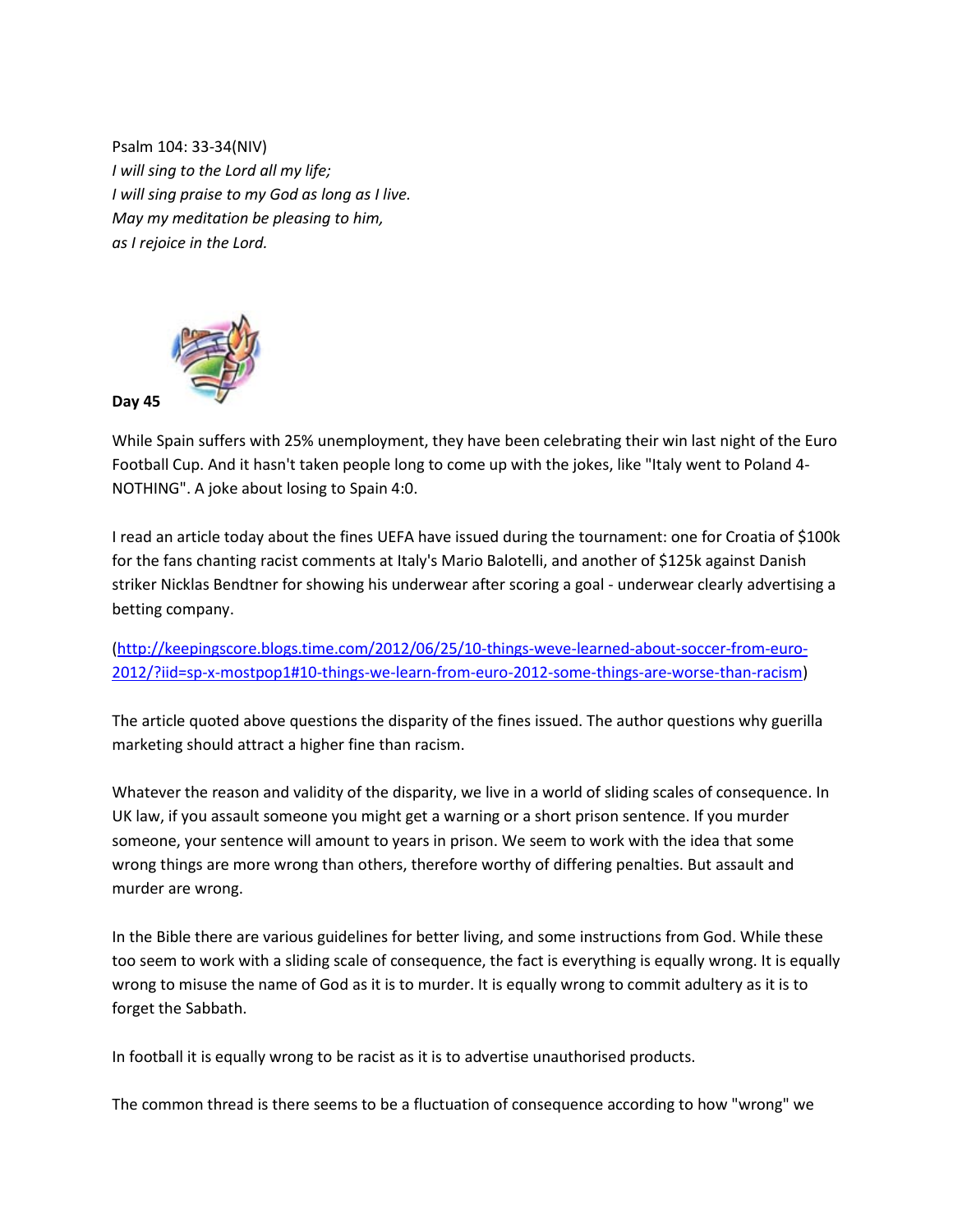rate things.

Every wrong is equally wrong, but all wrongs do not attract the same forfeit.

So what does this have to do with our relationship with God, and being in God's presence?

Romans 3:23 (KJV) *For all have sinned, and come short of the glory of God.*

Sin is doing wrong in the eyes of God. So this verse points out that we are in trouble!

In fact it gets worse. In the Greek writing of this verse, "for all have sinned" is in the past tense, and "come short of the glory of God" is in the present continuous tense. This means, we did wrong in the past, and we continue to do wrong today. Day after day!

When we do wrong according to God, the consequence is equal. We lose the presence of God. It's not like ice-hockey where we do wrong so we get sent to the "sin bin" for 5 minutes, then we can rejoin the game again. They don't have to apologise before they rejoin!

But here's the thing, God loves us so much that He forgives us and offers us the chance to be in His presence again. We just need to admit our mistakes and accept God's gracious forgiveness. There is no timed exclusion. His forgiveness and resumed communion with us is immediate.

#### John 3:16-18 (MSG)

*"This is how much God loved the world: He gave his Son, his one and only Son. And this is why: so that no one need be destroyed; by believing in him, anyone can have a whole and lasting life. God didn't go to all the trouble of sending his Son merely to point an accusing finger, telling the world how bad it was. He came to help, to put the world right again. Anyone who trusts in him is acquitted; anyone who refuses to trust him has long since been under the death sentence without knowing it. And why? Because of that person's failure to believe in the one-of-a-kind Son of God when introduced to him."*

I thank God that while wrong is wrong, and there are consequences, because of His love and forgiveness, I get to say sorry and am accepted back immediately into His presence. For now He is unseen, when Jesus returns I will see Him in full view.



**Day 46**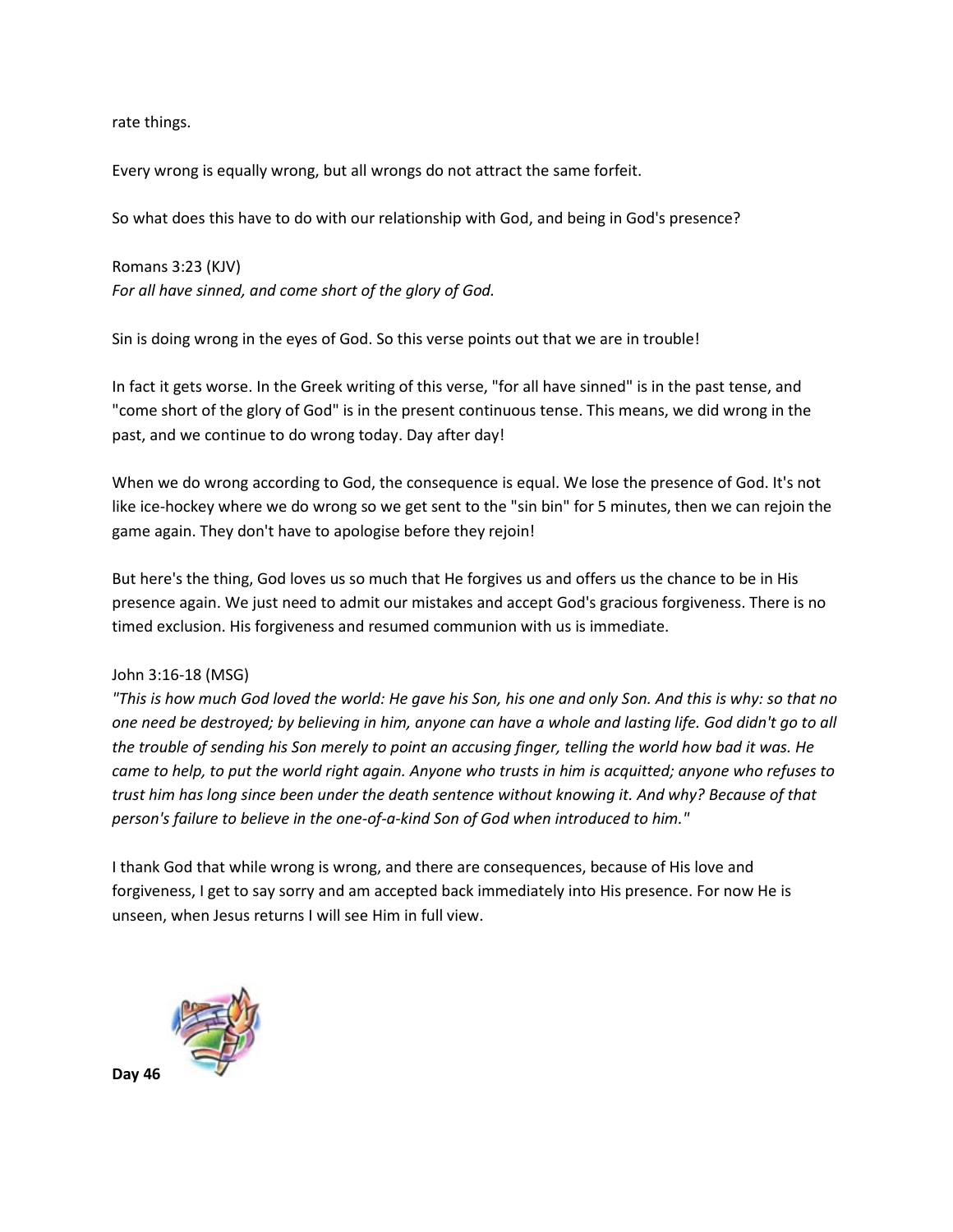I did a devotional reading with the kids this morning. Pesky nuisance. The topic of the story not the kids! The reading was about "The Pesky Mosquito".

With a list of various facts and research, the satirical conclusion was "the best way to avoid mosquitoes is to be a not-too-clean, light-skinned male who wears light-coloured clothing and doesn't have to breathe!"

Apparently mosquitoes like the smell of soap, tend to go for dark skin, females, dark clothing, and the carbon dioxide in our breath attracts them.

All I know is while some people are less affected, mosquitoes are an indiscriminate pesky nuisance to everyone. With over 3500 different varieties of mosquito, I am indiscriminate in not liking all of them!

One thing about them that I learnt today is the high pitched whine they make is at a frequency five notes above high C.

So two things are constant; most species of mosquitoes suck our blood, and they all sing the same tune!

And so too with God. Not that He is pesky! Not that He wants our blood or sings a whiny song. But God is constant. Predictable. Never changing.

### Hebrews 6: 17-19 (NLT)

*God also bound himself with an oath, so that those who received the promise could be perfectly sure that he would never change his mind. So God has given both his promise and his oath. These two things are unchangeable because it is impossible for God to lie. Therefore, we who have fled to him for refuge can have great confidence as we hold to the hope that lies before us. This hope is a strong and trustworthy anchor for our souls.*

Hebrews 13:8 (NLT) *Jesus Christ is the same yesterday, today, and forever.*

I am glad I can have "great confidence" in what God has promised to me. That He is always the same.



**Day 47**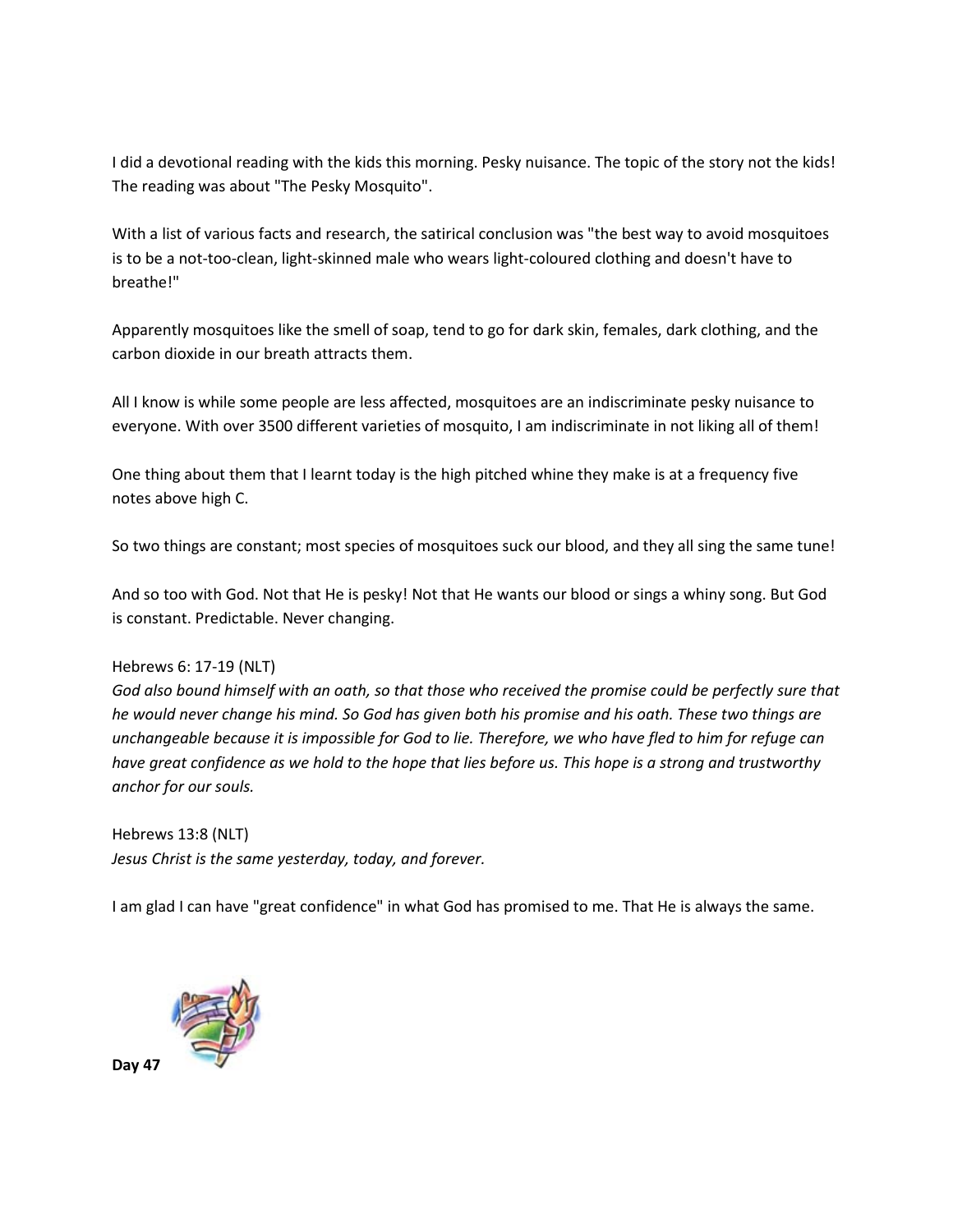The Olympic Torch arrived in Norwich today. The birthplace of my parents. And I still have family that live in and near this city. And I have family who live in other countries, other continents.

I single out one uncle, as today a momentous announcement was made within his scientific field of work. My uncle, Dr David Stickland, works at one of the particle research centres in Cern, Switzerland. I am very proud of my uncle in the work he is involved with. He is working on one of the four experiments seeking to find the Higgs boson particle.

Nicknamed "the God particle", the Higgs boson particle is a theoretical particle which could help prove theories about particles, matter, and mass. I might not have got this exactly right but this is how I roughly understand it. [\(http://www.independent.co.uk/news/science/eureka-cern-announces](http://www.independent.co.uk/news/science/eureka-cern-announces-discovery-of-higgs-boson-god-particle-7907677.html)[discovery-of-higgs-boson-god-particle-7907677.html\)](http://www.independent.co.uk/news/science/eureka-cern-announces-discovery-of-higgs-boson-god-particle-7907677.html). The announcement has not proved its existence, but "experiments see strong indications for the presence of a new particle", and "the experiments found hints of the new particle". [\(http://public.web.cern.ch/public/\)](http://public.web.cern.ch/public/)

I am sure that when the particle has been found for sure, it will spark all kinds of theories and further experiments on the origin of the universe. An interesting time in earth's scientific history.

These particles used in the experiments are very small. But they matter so much that after nearly 50 years research and £2.6billion, research will still continue to search and find them. Small things matter. (No pun intended, if you got the inference).

Small things matter to God. I believe in intelligent design. Why could particles not be made with their own field of force? God uses small things to help us learn.

Proverbs 6:6 *Go to the ant, you sluggard; consider its ways and be wise!*

Here we can learn from this small insect how to prepare ourselves.

Mark 4:31 *It is like a mustard seed, which is the smallest of all seeds on earth.*

Luke 13:19 *It is like a mustard seed, which a man took and planted in his garden. It grew and became a tree, and the birds perched in its branches.'*

Luke 17:6

*He replied, 'If you have faith as small as a mustard seed, you can say to this mulberry tree, "Be uprooted and planted in the sea," and it will obey you.*

Here Jesus talked about the kingdom of God, and faith. The kingdom of God is small but becomes large,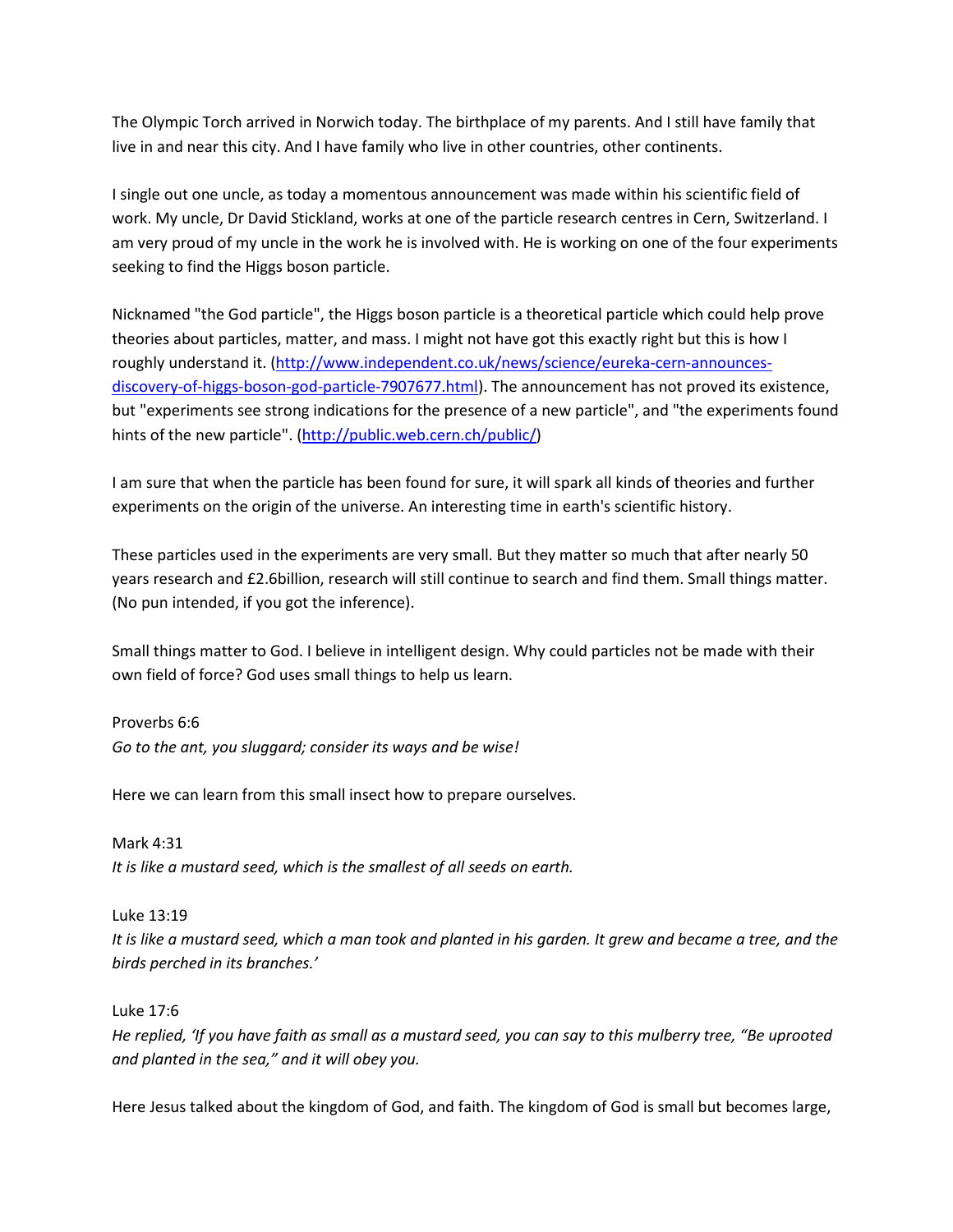and is the measure of faith we need in order for God to work in our lives.

I am happy that scientific theories challenge the way I think and believe. I am happy that Jesus challenges me to consider small things. I am happy that being in the presence of God gives me a perspective of the minute, miniature, massive, and mega.



Today the Olympic Torch ended up in Ipswich. A town linked to the sea by the Orwell estuary. Built on the site of a large Roman villa, Ipswich became a settlement in the Anglo-Saxon times (7th-8th centuries).

From reading around, it seems Ipswich has a strong sporting heritage. I remember Ipswich Town doing rather well in football at the end of the 70's and early 80's. And I seem to remember going to see a speedway race, one of the teams being the Ipswich Witches.

I was reminded of this just a few days ago while driving through the Midlands. The local BBC radio was commentating on the wet conditions of the speedway track, being used by local speedway team rivals Birmingham and Wolverhampton. After an early race one of the bikes had suffered problems probably because of the wet sand kicked up by one of the other bikes, effectively caking bike and rider with the slurry.

As all the other three riders crossed the line in a close heat, the fourth rider was a long way back, aiming for the finish but moving slowly. By the description he must have looked like a slow moving sand castle!

Barely moving, the rider rocked the bike forward, finally ... crawling ... over ... the ... finish ... line. He made it. Not first place, but he made it.

And so too with our spiritual life. In our faith journey as we determine to the finish, we could encounter things that retard us, and slow us down. That is when our frequency of seeking God's presence really makes a difference. If we ignore God in the good times, how will we know the way into His presence in the bad times? And even seeking the presence of God does not preclude us from getting splattered with wet sand. It is through the bad times that we secure our relationship with God. This is when dependence is confirmed.

David wrote about this in the popular Psalm 23:4 *Yea, though I walk through the valley of the shadow of death, I will fear no evil: for thou art with me; thy*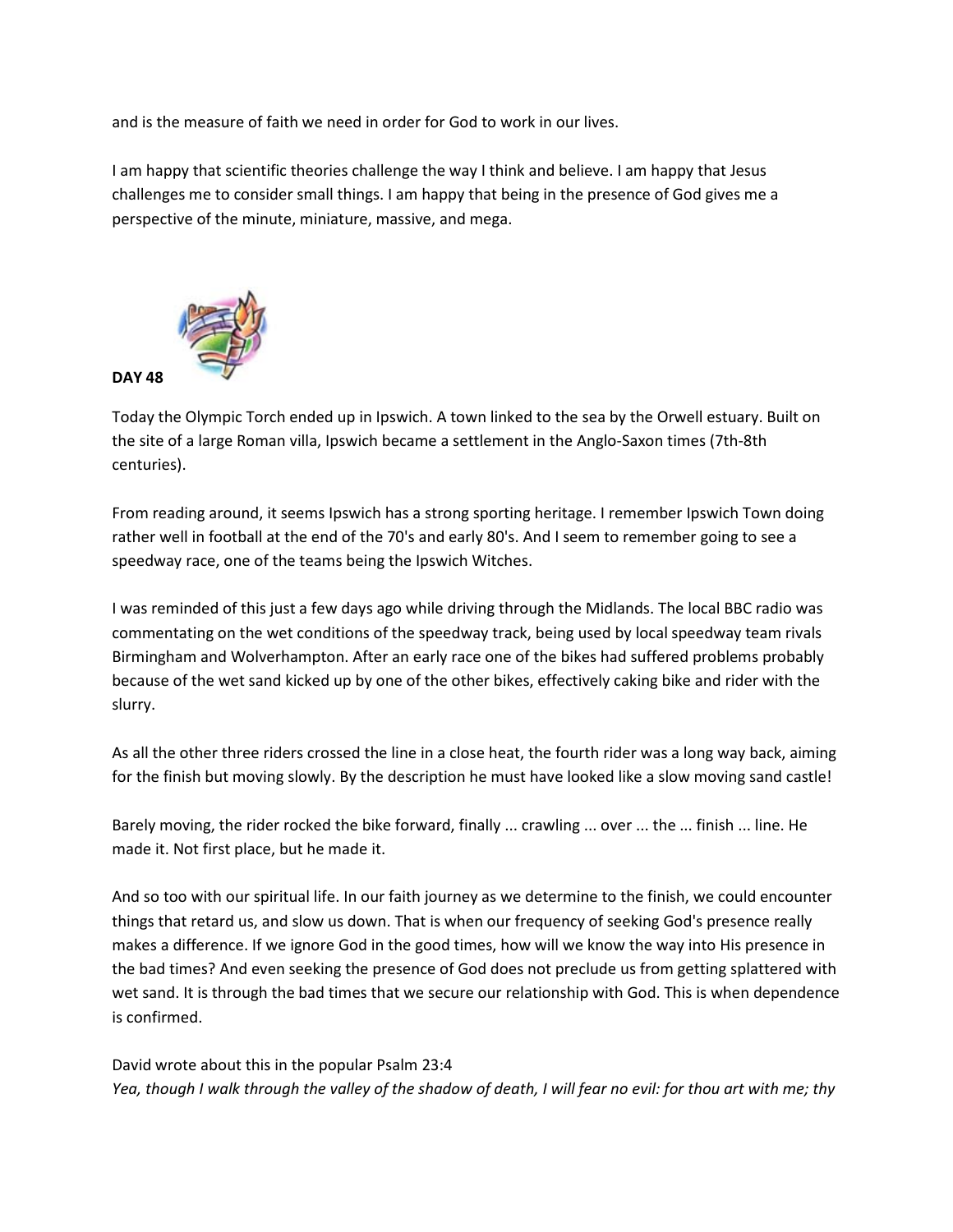### *rod and thy staff they comfort me.* (KJV)

God does not promise an easy life. We will still face dark valleys. What makes the difference is if we either ask God to accompany us on the journey, or blame Him for the darkness. I believe seeking the presence of God in the good times prepares us for the assurance that He is with us through the bad times. Even when we can't see or sense Him.

So when difficulties arise, press on. As Paul puts it (Philippians 3:14) *"I press on towards the goal to win the prize for which God has called me heavenwards in Christ Jesus."*

So when life seems like it's treated you like that speedway rider, you feel like you are metaphorically in dark valleys, covered in wet sand or other, press on to the end. God is with you, in the dark valleys and the wet sandy races.



Today has been International Kissing Day. 6 July. But of course a kiss is not just for one day. This day celebrates the kiss. An expression. A communication. An intimate act.

I was thinking of this as I was driving along, making my way back from a Friday evening appointment. Pondering about my ponderings, I pondered on "the kiss". This made me want to be home sooner!

I changed the CD in the player, and after a few songs, still thinking about the meaning of a kiss, the next track rifted through my speakers. I recognised the bassy chant of the instruments, and spun the volume dial up. Right up. A drying road after a day of torrential rain, street lights illuminating pads of orange on the motorway, outnumbered by trucks limited to 56mph, and no one to tell me to turn the music down because the kids are trying to sleep in the back. No, I was alone, keeping beat with my thumbs on the steering wheel, and singing like I wanted to lose my voice.

The album: "Kiss the River" by Paul Oakley. [\(http://itunes.apple.com/gb/album/kiss-the](http://itunes.apple.com/gb/album/kiss-the-river/id410029540)[river/id410029540\)](http://itunes.apple.com/gb/album/kiss-the-river/id410029540).

I was listening to the song that gave its name to the album. The first lines of the song are:

I still remember, falling to the floor and Now I, often wonder how I ever dared to let you come Even closer, closer than the air around me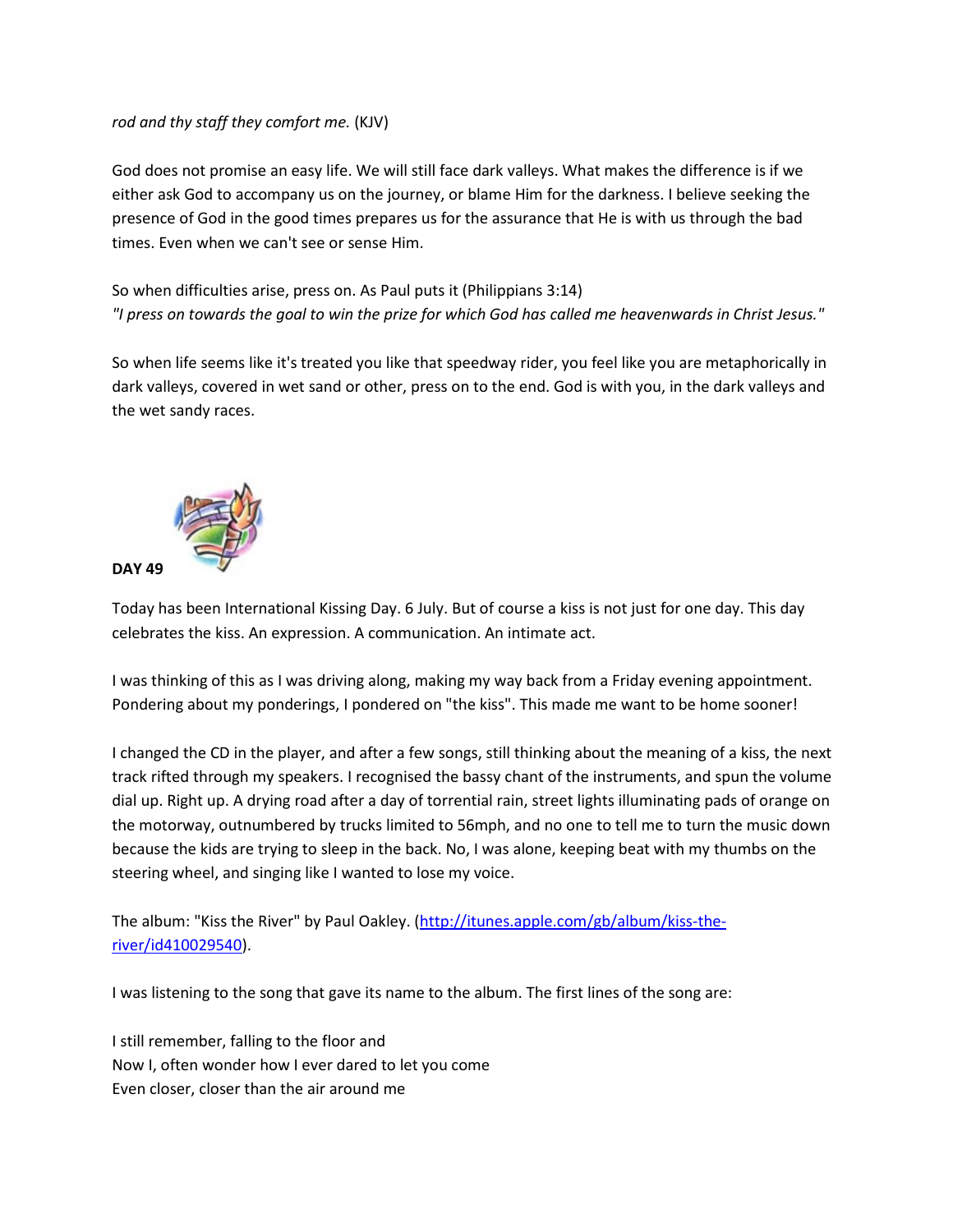Underneath my skin.

The reference to "kissing the river" comes later in the song. Throughout the song there is a sense of being absorbed, surrounded, consumed, by the presence of God. Just like a kiss can lose you in the intimacy of the moment, this song basks in the pleasure of intimacy with God.

While kissing is to be celebrated, and enjoyed responsibly, the intimacy of the presence of God is to be celebrated too. Maybe it's time for you to "kiss the river"!



As I was driving home last night I passed a sign pointing to a village called "Great Ness"! What a fantastic name. Imagine being asked where you live, and you reply, "I live in Great Ness."

Living in greatness may be a place, financial comfort, a bestowed title, or an attitude of mind. But is living in greatness, or Great Ness, the best place to be?

My kids were watching a Focus on the Family video, Adventures in Odessey, in which one of the characters lives in a house called "Whit's End"! A funny place I have seen is a pub called "The Nobody Inn".

Places are important to us. Where we live. Where we used to live. Where we were born. Where we had a special time with God. Where we met a loved one. Where we got married. Where we go to be alone with God. Where someone is buried. Where we work!

I picked my mother-in-law, Cecilia, up from Belfast International Airport and started the hour and a half journey to Enniskillen where my wife, Emma, and I lived. Early in the journey, Cecilia mentioned about Emma coming home some time. I picked her up on the comment. Coming home? Where is home? It was a long journey ahead and the debate kept me awake.

For Cecilia, home was where her parents lived, that is, where she grew up. Also home is where she lives now.

My grapple was that for me I have lived in many properties in my childhood. Which one was my home? My parents had moved four or five times since I lived with them. Their house was not my home. I was a "blow-in" from England living in Northern Ireland. Was England my home, or Northern Ireland?

I concluded that my home was the place I live in with my wife, and children.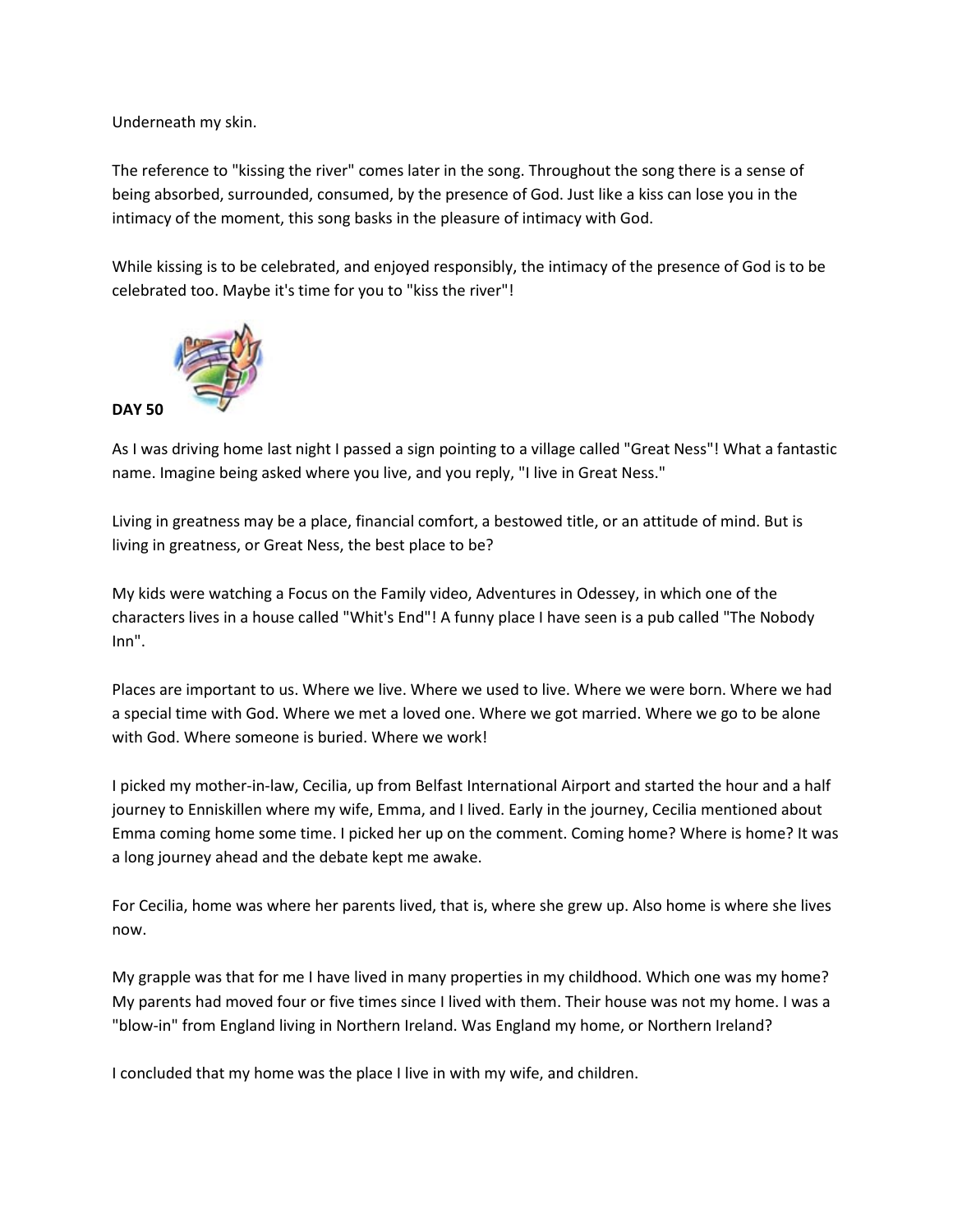We finished the conversation with varying applications of where HOME is for us.

John 7:53 - 8:2 (NLT) *Then the meeting broke up, and everybody went home. Jesus returned to the Mount of Olives, but early the next morning he was back again at the Temple. A crowd soon gathered, and he sat down and taught them.*

In this story Jesus did not go "home". Where was home to Him?

Luke 9:58 (NIV) *Jesus replied, 'Foxes have dens and birds have nests, but the Son of Man has nowhere to lay his head.'*

In this response Jesus suggests He has no home, or fixed abode.

The Mount of Olives was a favourite place Jesus went to. Seemingly it was not a problem that He had no permanent home. When others returned to their homes, Jesus went to the hillside, maybe the Garden of Gethsemane.

Before Jesus ascended into the clouds He made this promise to His followers,

John 14: 1-4 (NLT)

*"Don't let your hearts be troubled. Trust in God, and trust also in me. There is more than enough room in my Father's home. If this were not so, would I have told you that I am going to prepare a place for you? When everything is ready, I will come and get you, so that you will always be with me where I am. And you know the way to where I am going."*

This may need some more explaining, but the point I am making and pondering over is this, does it matter what name we give our home, favourite place, our house? Or does it matter more who is there with us? Our family. Our friends. Our God?



Hundreds, maybe thousands, watched at Wimbledon today to see if Andy Murray could win the men's final. And I went to Saint Albans to see the Olympic Torch Relay today.

Crowds covered the hill, shouting, waving things in the air, hoping the new would depose the old. There was great expectation. It seemed that sometimes he had performed miracles to get to where he was. The sense of triumph excited everyone. Could this be the time a national would reign victorious?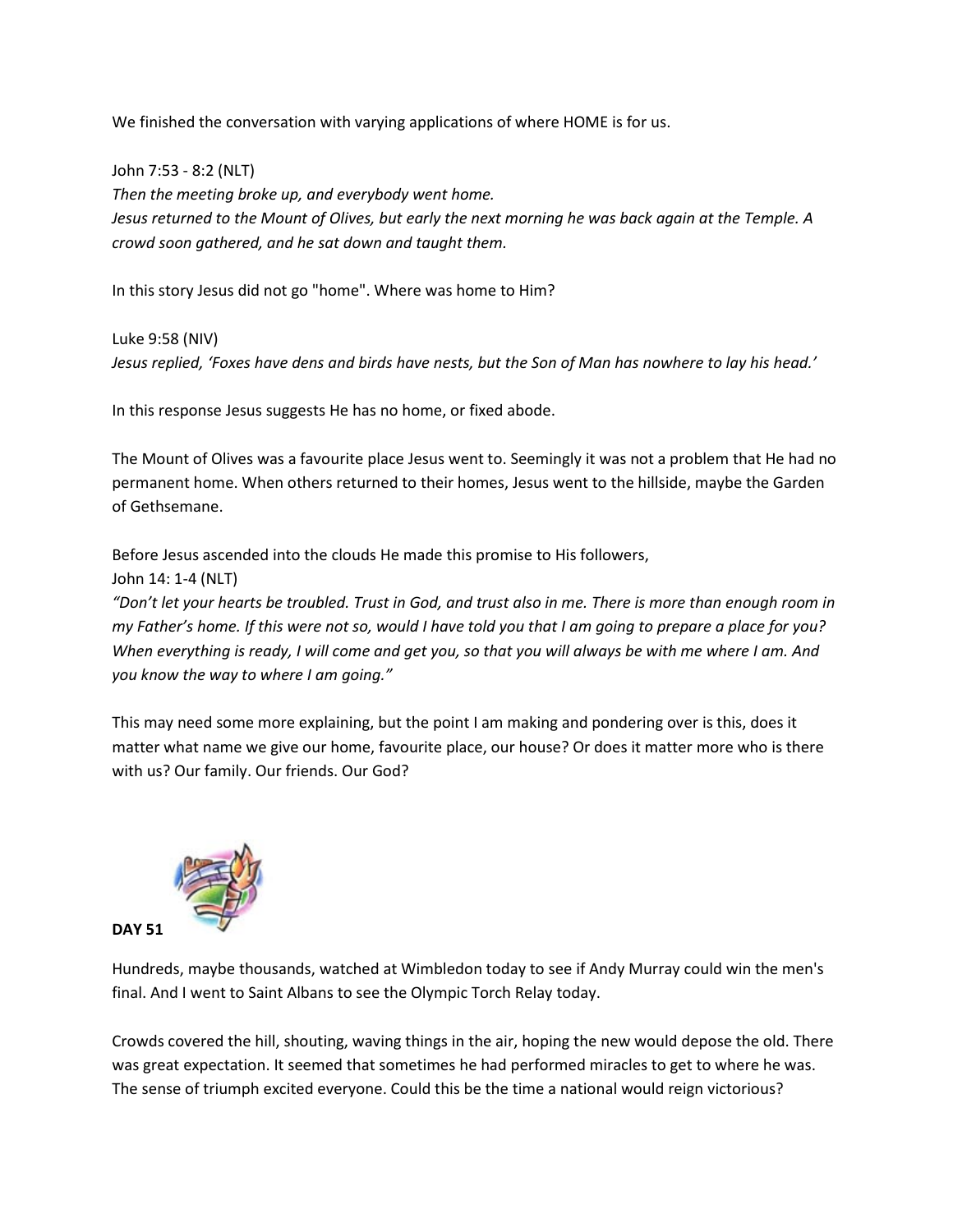The crowds slowly filled the streets when people heard about the route through the city. It was like a carnival. A good atmosphere. Jostling to find the best place to see the procession. Everyone wanted to see the "chosen one". The one who brought light in a time of national struggle.

The entourage preceded the main party. People were peering and jostling to get a look. Some had waited a long time in their claimed roadside places to see this. Others joined later at the back of the throng, hustling their children forward to get a better view. Maybe this would inspire the youngsters to greater aspirations.

And then the cavalcade moved past. Slowly. Surrounded by those protecting the "chosen one".

As the crowd dispersed after they had seen what they came to see, memories and anticipation filled the sentences of the viewers. Little did they know they would be disappointed later!

### Luke 19:45-46 (MSG)

*Going into the Temple he [Jesus] began to throw out everyone who had set up shop, selling everything and anything. He said, "It's written in Scripture,*

*My house is a house of prayer; You have turned it into a religious bazaar."*

Jesus' triumphal entry into the city of Jerusalem, with crowds of supporting onlookers, amidst the high expectations is recorded in Matthew 17, Mark 11, Luke 19, and John 12. My experiences today remind me of the accounts of Jesus entering Jerusalem.

The description above could well have been what happened today: seeing the Olympic Torch, and later seeing Federer beating Murray. But the narrative is my description of Jesus' celebrated entry into Jerusalem in light of my day.

I'm glad I went with my family to see the Olympic Torch Relay. It's a one off. I'll not likely get the chance again. But it won't change my life.

I'm even more glad that I go with my family into the presence of God, via reading the Bible, devotional readings, focussing on faith in our conversations, and joint prayer. It's something I do regularly. It has changed my life.

When we participate in events and later say, "I was there", it's a proud claim. A point of reference. Do we equally claim to others, "I was there, today. There in the presence of God"?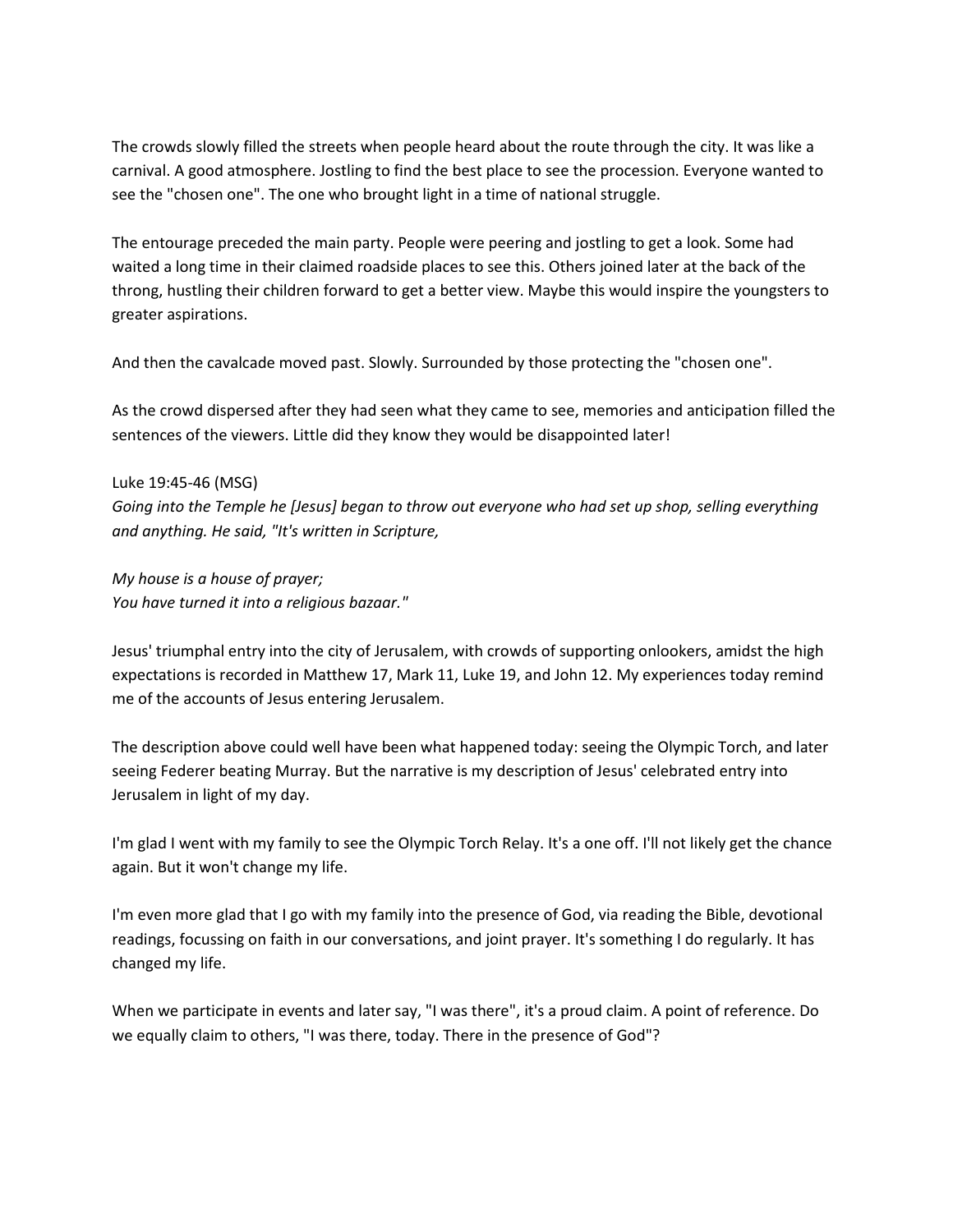

Just after midday today the Olympic Torch spent time at the Stoke Mandeville Stadium, near the Stoke Mandeville Hospital, the claimed birthplace of the Paralympic Games.

A German born Jewish doctor, Professor Sir Ludwig Guttmann,fled the Nazi regime in 1939, and ended up working in a British Hospital. By 1943 he was asked to head up a new spinal injury hospital. Under his leadership, the Stoke Mandeville Hospital provided care for injured servicemen. Until his work, most patients with spinal injuries died within a year "having been given no hope of returning to their previous life."

[\(http://www.bbc.co.uk/news/uk-14896776\)](http://www.bbc.co.uk/news/uk-14896776)

Part of Guttmann's treatment was the morale boosting challenge of sport. Using wheelchair polo, wheelchair basketball, and archery, he encouraged a "can-do" spirit within people.

The first Stoke Mandeville Games took place in 1948, coinciding with the London Olympic Games that year. The first games were just 16 people, and archery was the first discipline. I reckon getting tickets for the archery at the Paralympics this year would have strong historic significance. ((Just checked and it seems these have all gone!)).

A team from the Netherlands joined the games at Stoke Mandeville four years later, and by 1960 in Rome the Parallel Olympics, later to be known as the Paralympics, became an Olympic event.

One man, with healing in his heart, made such a difference to so many people, directly and indirectly.

A paralysed man was once brought to Jesus. (Matthew 9, Mark 2, Luke 5). The disabled man had great friends. The house where Jesus was visiting was packed full, and the friends could not get the disabled man near Jesus. So they went up on the roof, broke a hole through the roof, and lowered the paralysed man down in front of Jesus. These are the kind of friends to have!

Jesus told the man his sins were forgiven. The religious leaders were outraged, because only God can forgive sins. They did not accept Jesus was God in human form. If I was the man, I would have been confused. I think I would have been hoping for physical healing not spiritual healing. Jesus asked which is easier to give, forgiveness for sins or physical healing.

But then Jesus did both. He looked at the man, and with the opportunity to teach different people different lessons, Jesus told the man to get up, pick up his bed, and walk. And the man did. He walked home.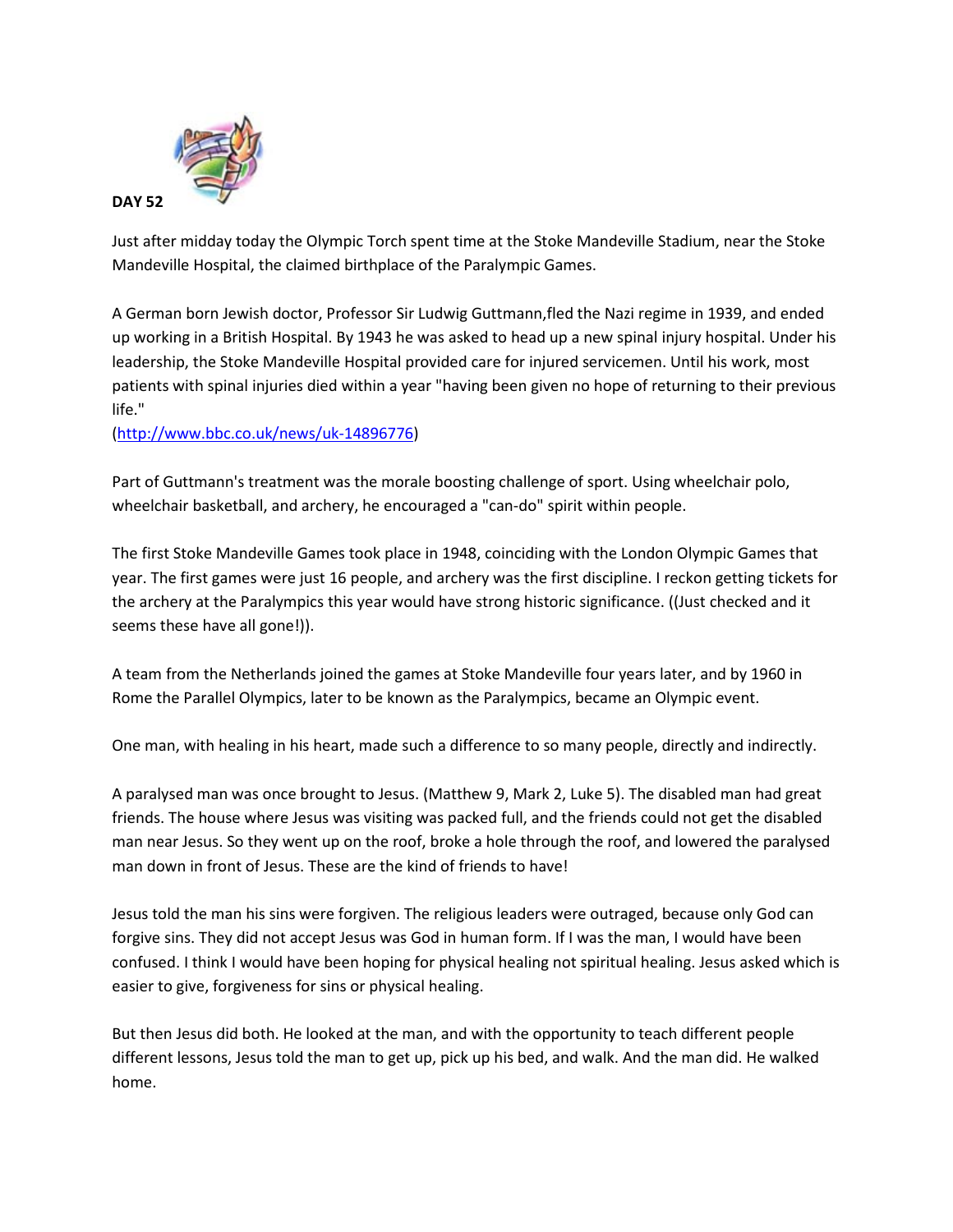People with spinal injuries were not expected to live long after their injury even back just 60 years ago. But what made a difference was hope in something better. Hope in a healing man.

The paralysed man received spiritual and physical healing. He had hope in a healing Man.

What do we need most? Physical healing, or spiritual healing? Whatever your answer, I figure that we need to do two things. Come into the presence of Jesus. Don't let the roof stop you from going into the presence of God! And have hope in the healing Jesus. Proximity, and hope. It's time to top-up on both.



Today the Olympic Torch finished up in a rainy Madejski Stadium, home of Reading Football Club. Oh, how I would love to have been there. My family have various connections with this town in Royal Berkshire.

It's the royal county name that gives the football team the nickname "The Royals". Unfortunately, I can't boast any royal relations that I know of, not even by nickname. Our association to Reading comes by birth. I was born not far from Reading, and my wife was born in Reading.

We do have a tenuous link to the Madejski Stadium though. My wife's uncle is good friends with John Madejski, and I have a photo of a table list from the mentioned uncle's 70th birthday party, where my name appears next to John Madejski's! I thought it would be a bit inappropriate to ask him for an autograph, or tell him my Dad used to buy the Thames Valley Trader, which grew into the Auto Trader brand, a car sales magazine, that made John his millions. So I settled for taking his photograph instead!

John Madejski bought Reading Football Club, and has been the chairman until the end of May this year, when he sold a major share in the club.

So there is my set of links. I only have royal claim by the fact I was born in Royal Berkshire, and my wife's uncle is friends of the previous owner of a football club called "The Royals".

But actually there is a link, a strong link, to me being a royal. And you are a royal too!

1 Peter 2:9 (NIV)

*But you are a chosen people, a royal priesthood, a holy nation, God's special possession, that you may declare the praises of him who called you out of darkness into his wonderful light.*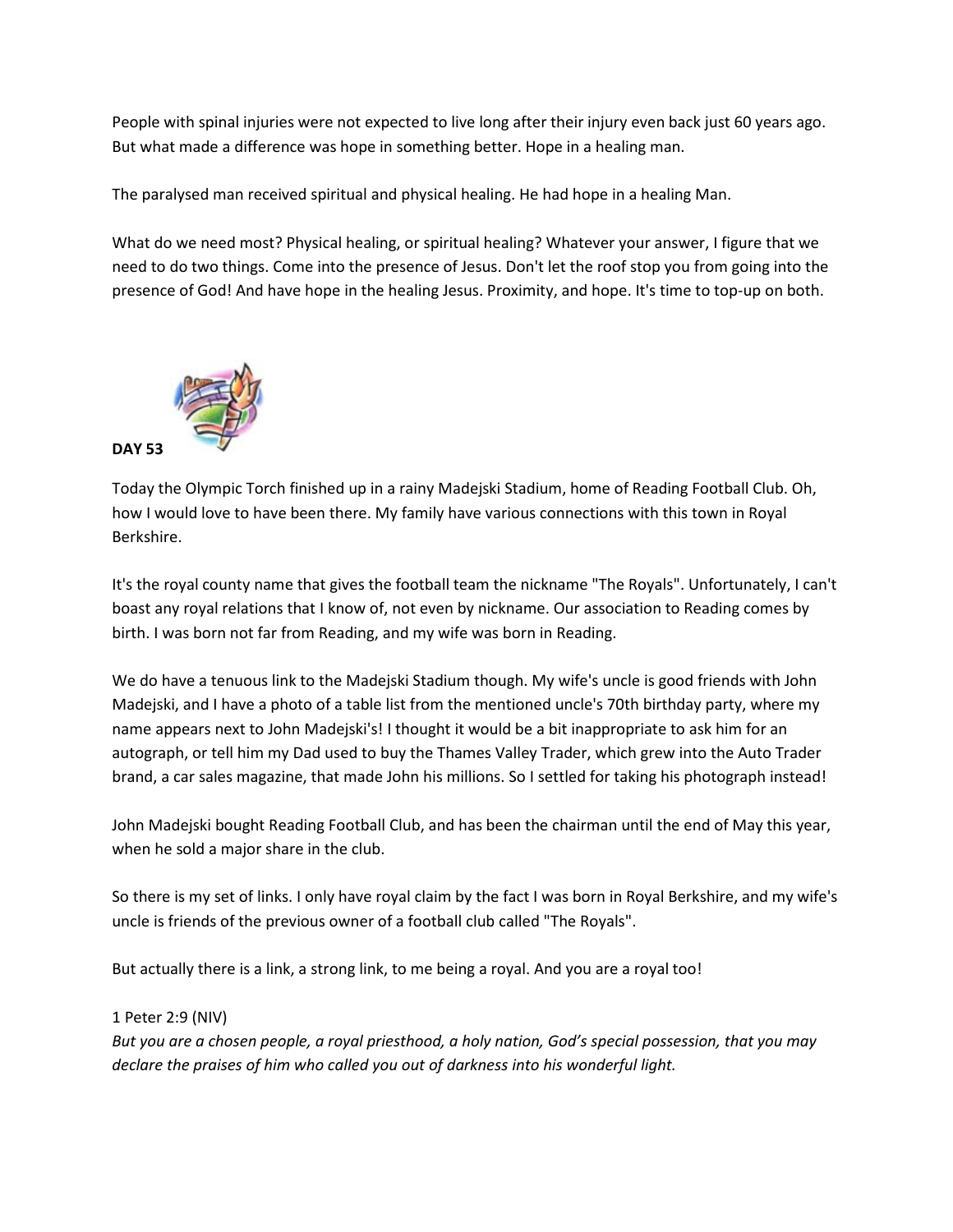This text is used in the context of contrast, with those who reject Jesus.

You are special to God, and if you declare God's praises, you are considered part of God's royal family. And a priest enjoys the presence of God.

You are royalty. And you don't need to be born in a given place or have the title by heredity. You just have to know Jesus by spending time with Him, and accept that God loves you, and respond by living "Christ approved lives" (1 Peter 2:5 The Message).



The Olympic Torch toured from Reading to Salisbury today. Nearing Stonehenge, but not going there today. It will go there tomorrow. Possibly the oldest object the torch went near today was Salisbury cathedral.

In the cathedral is a clock dating back to 1386. It is the oldest surviving mechanical clock in Britain, and the oldest working clock in the world. It has no face. In those days clocks only rang out the time. Nowadays, it is accurate to within 2 seconds every 12 hours. That is amazing.

There is one thing that really bugs me, and that is poor timekeeping. So I was really mad tonight when I arrived late for a meeting. Timekeeping, and timing is important.

I read with my kids this week about a kind of fish that has to get the timing right according to the moon and tides. Within a certain three day window, the females follow the tide and wash themselves up on the shore, they lay their eggs just under the sand, and catch the next wave back into the sea. The male fish fertilise the eggs, and the tide action buries the eggs deeper into the sand.

Without the perfect timing, the eggs will get lost, the females will get stranded, the males will not get to fertilise the eggs, and the waves will wash away the eggs, or bury them too deep.

Timing is important in nature, man can make clocks to keep very precise time, and timing matters to God.

Reportedly the wisest man who ever lived said in Ecclesiastes 3 (NLT):

*For everything there is a season,*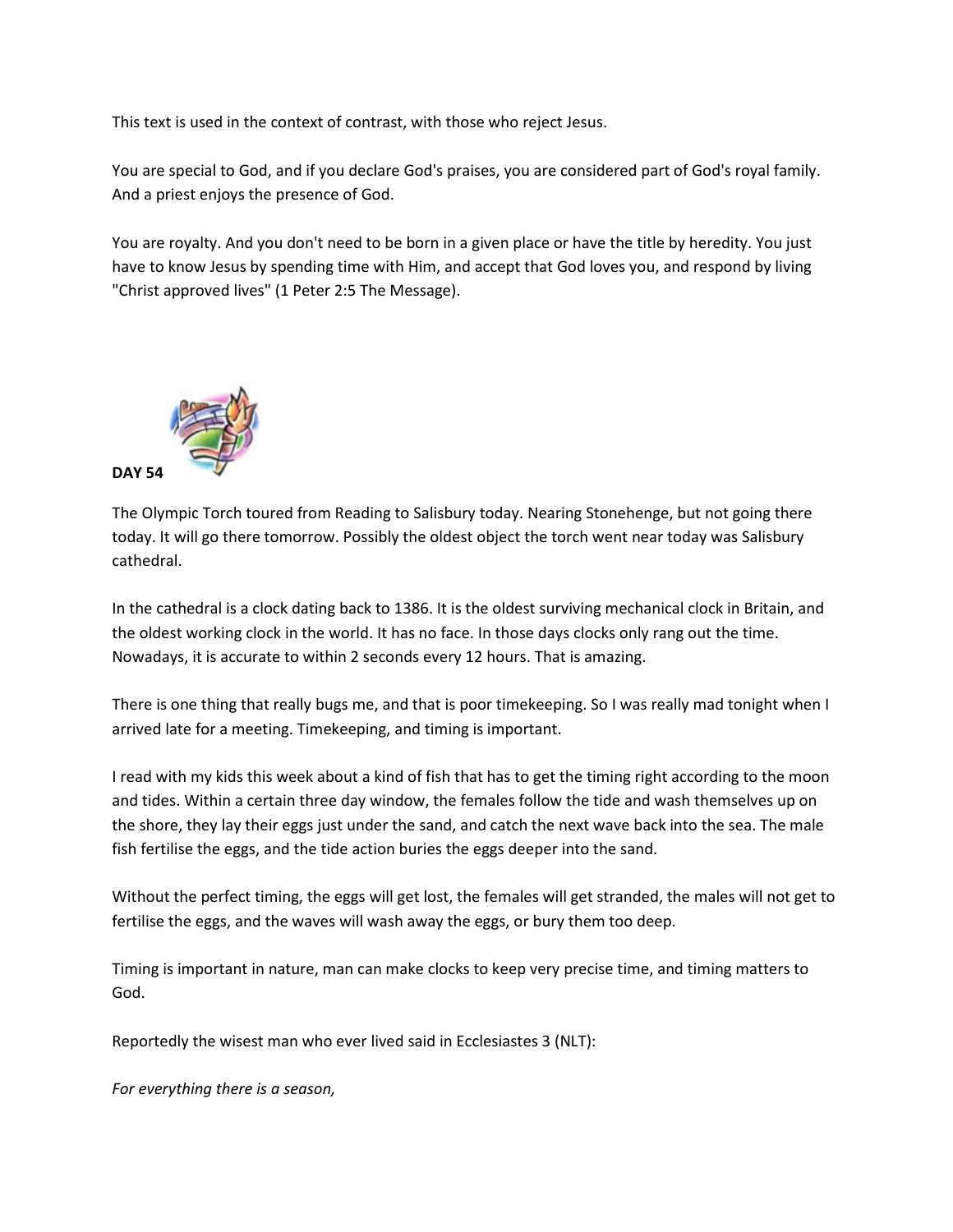*a time for every activity under heaven. A time to be born and a time to die. A time to plant and a time to harvest. A time to kill and a time to heal. A time to tear down and a time to build up. A time to cry and a time to laugh. A time to grieve and a time to dance. A time to scatter stones and a time to gather stones. A time to embrace and a time to turn away. A time to search and a time to quit searching. A time to keep and a time to throw away. A time to tear and a time to mend. A time to be quiet and a time to speak. A time to love and a time to hate. A time for war and a time for peace.*

### <http://www.youtube.com/watch?v=HbjSWDwJILs>

Earlier today I shared this from my DVLA facebook subscription. It is a promo about not using the phone to text while driving. Basically, concentrate on your driving when you are driving, and your texting when you are not doing anything else.

This makes me ponder about timing. In nature, timing is important. In life timing is important. When driving, timing is important. (It's then not time to text!) With God timing is important. Mark 13:32-37

And what of our time with God? Do we watch like the fish for the right time and give that time to God? Are we as precise as an old clock ringing out "it's now my time to spend with God"?

Or do we allow distractions (texting) to interfere with our journey with God (driving). If you have not been experiencing the presence of God in your life recently, maybe you need to think about your timing.



I noticed a sign today announcing a road closure on a given date due to the Olympic Torch route. It is almost two weeks notice. A big yellow sign purposefully placed in a prominent public position. (A lot of P words in that sentence! Would have been funny if it was a petite purple sign.)

I remember seeing a sign last year welcoming visitors in Telford to the BUC Congress. It was the BUC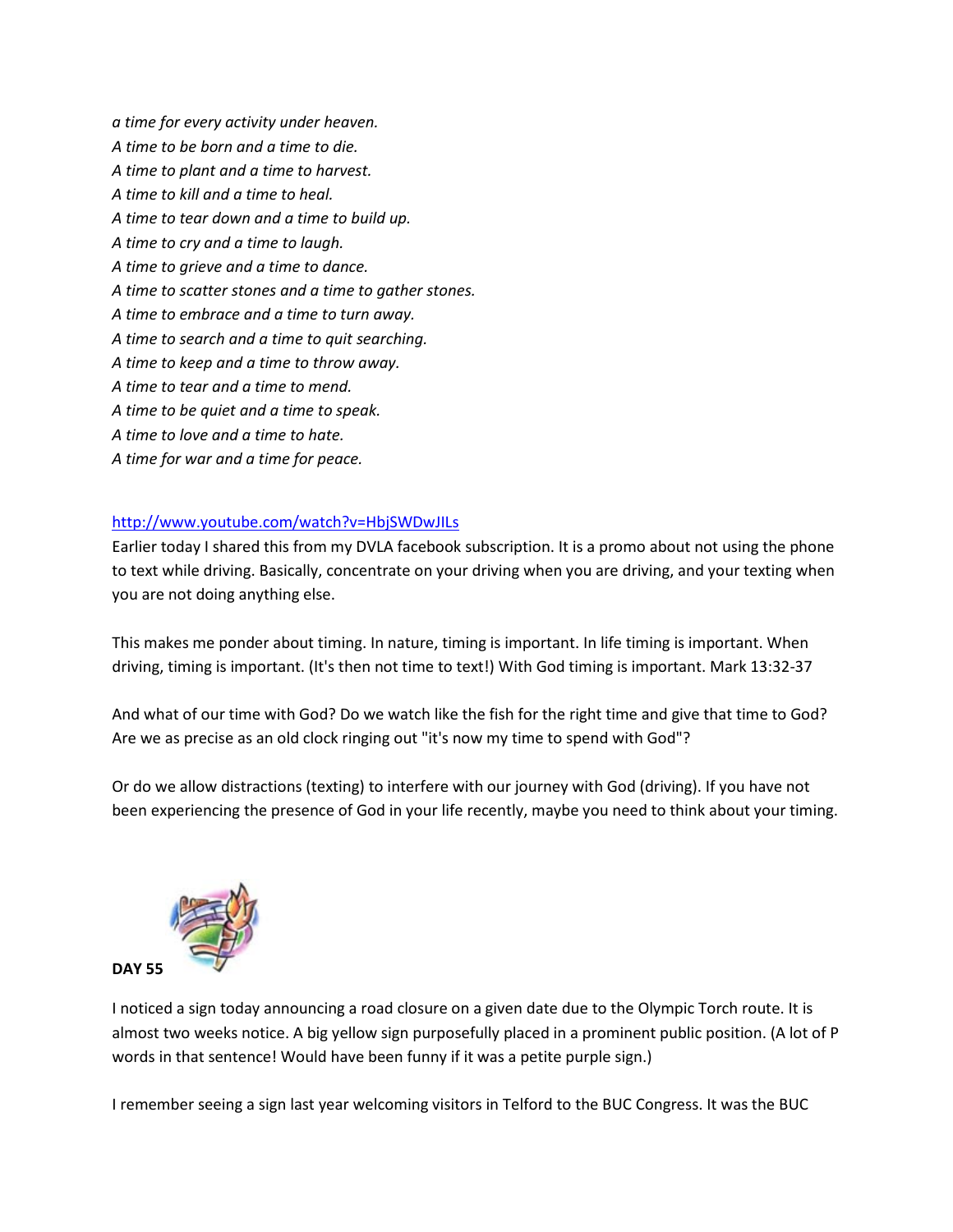Youth Congress over Easter. What a thrill to think, "I'm a part of that!"

And driving into London a couple of years ago seeing a sign about major delays due to a march in central London. I realised that that was the parade I was on my way to join, the SEC Youth march against gun and knife crime. Wow. I was going to be a part of that.

Different road signs tell us different things. Round road signs instruct us. Triangular ones warn us. The one I saw today notified me.

Jesus told us about signs. That various things would happen before he returns. And Jesus asked us to get involved in instructing, warning, and notifying people of His return. (Matthew 24)

Signs are great if you take notice. If you don't, then you can get into trouble, maybe a fine, maybe a driving ban. Of course, it's even better when everyone takes notice of the signs.

I wonder what signs God has been showing me but I have been too busy looking in the wrong direction? Sometimes on familiar roads we get used to the surroundings and forget to notice the signs. How true this is of my faith experience. It's easy to go through the motions, travel the same route, process my time with God, act out attendance at church. But how much more benefit would I have if I read God's signs? God's communication to me.

It's not just a few roads that will be closed at the end of time, the whole world will be closed. Maybe I should read the signs more often, prepare myself for the disruption, and tell others to do the same. I should be preparing to be a part of that.



I've had a childish afternoon and evening.

I had my 8 year old daughter and two of her girlie cousins in the car as we went out to visit somewhere. On arrival they expended all their accumulated energy from having sat watching "Ice Age 4" earlier this afternoon. Vocal. Loud. Running. Speed. Jumping. Everywhere. Conversation. Intense.

Then back in the car, the only restraint was the seatbelts. There was the same veracity, only encapsulated in the confines of the car. If captured it would fuel a power station.

After dropping my wife off to go and do the much needed shopping, I took the girls to a local park. This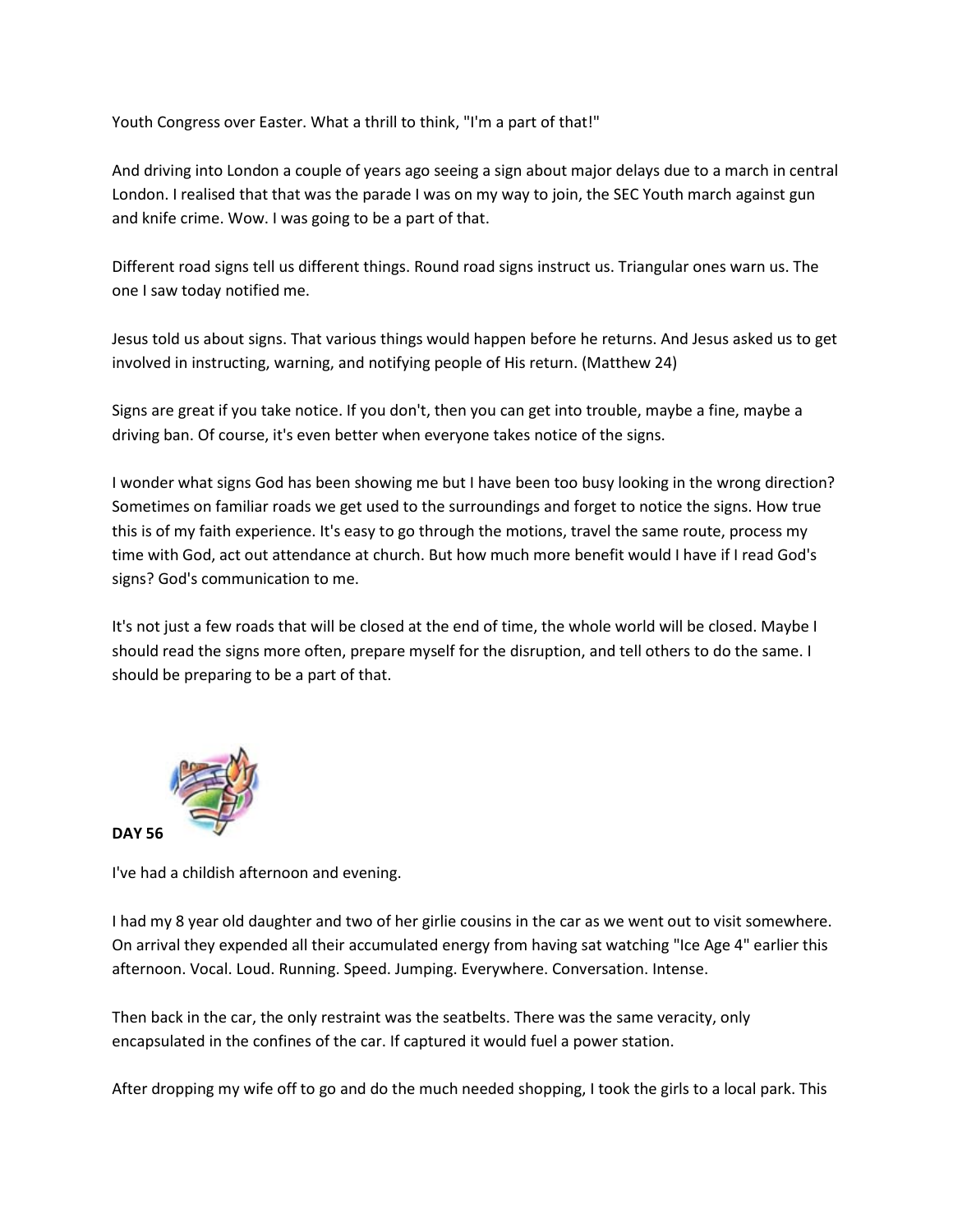park claims to be a Sport Legacy Zone, the first in the UK. Combining play and social fitness, the park has lots of outdoor exercise equipment, and playful apparatus for little people and parents alike.

As their energy propelled them across the field, over, under, through, and round the obstacles, I found myself acting the part of their coach.

When they needed lifting, I was called. When they needed spinning, I was called. When the moving parts needed retrieving because their short legs and arms could not reach, I was called. And of course, I had to do the Dad/Uncle thing and have a go!

We laughed. We ran. We got a little dirty. And then we piled back into the car when the rain started.

I have had a childish afternoon and evening.

One day, these girls will grow up. That is, grow out of doing childish things. Their "maturity" will progress them on to other things, unless they let go occasionally, or if they have to do the mum or aunty thing.

Doing childish things can be fun from time to time. But for most of us, maturity reshapes us.

1 Corinthians 12 talks about the abilities God gives us to work together in encouraging each other, and in sharing our faith. Chapter 13, which is best read in conjunction with chapter 12, reads on about the best ability, or attitude we can have is to love each other. Other good actions are pointless without the attitude of love.

## 1 Corinthians 13:11 (NLT) *When I was a child, I spoke and thought and reasoned as a child. But when I grew up, I put away childish things.*

The simile here is that babies mature, grow, develop. And Paul uses this analogy to show that one day, when Jesus returns, we will reach a maturity in faith. Until then, we are childlike in our spirituality.

The end of the chapter concludes: *"Three things will last forever—faith, hope, and love—and the greatest of these is love."* (verse 13)

Today, I had a childish afternoon and evening. But I don't normally behave like that, I'm more mature as the decades roll by!

Today, this afternoon and evening, I have a childish faith and hope. These are maturing by constantly seeking the presence of God. And as for maturity of love for others, I think that is found through spending time with God too.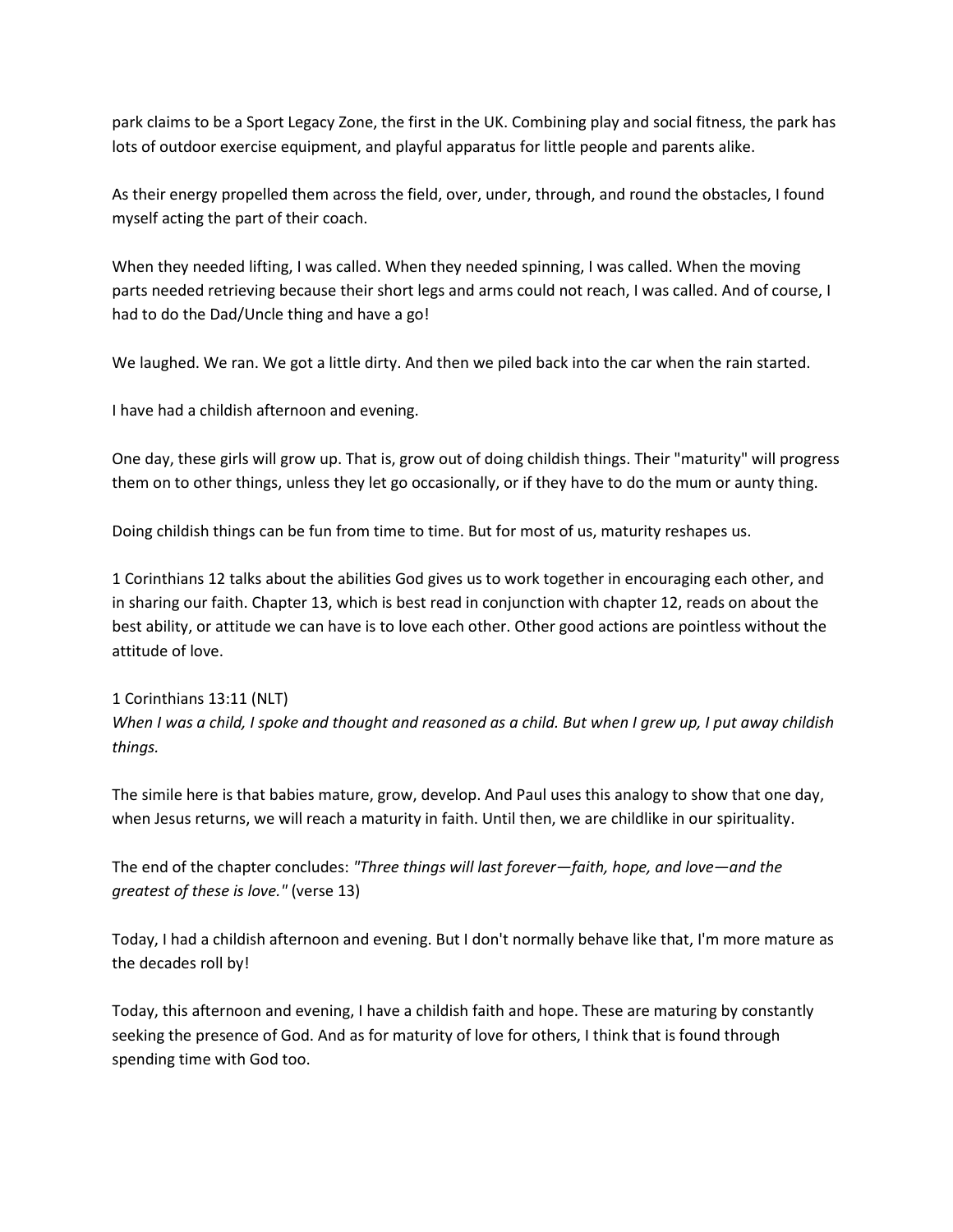As you seek the presence of God, may your faith and hope mature, may your love for others multiply exponentially, but may you never forget how to occasionally run, jump, and laugh like a 6-8 year old!



Hill View.

Today the Olympic torch went from Bournemouth to Southampton, via the Isle of Wight. Yesterday I mentioned about kids aged 6-8 years old, and I must have been about that age when I lived in Bournemouth. It's where my youngest brother was born. It's where I saw the QE II sail past Hengistbury Head, near Bournemouth, as part of the Queen's Silver Jubilee, with the Queen on board apparently; though at half a mile out from shore I have to take their word for it! And it is where I went to Hill View Infants School.

At church this morning, I had the blessing of being able to participate in the service of communion. Usually, I am at churches or events where we don't do communion. That's not usually done when the Youth Director is there. So for the last eight or so years I have rarely led or participated in communion.

Now the violins have stopped, I will just say we sang a hymn during the communion service today that always reminds me of the Adventist Church in Londonderry.

I was told that it is the hill the other side of the river Foyle from the Adventist Church that gave inspiration to the words of the song "There is a green hill far away". Cecil Alexander was the wife of the Anglican Bishop of Derry, who saw a green hill, or mound, regularly on her way into the city to do her shopping. This mound reminded her of the hill where Jesus was crucified.

Derry has an old city wall. I believe it is one of the only ones you can still walk all the way around the top. And this too is referenced in the song, "without a city wall", meaning, from the old English, outside a city wall.

Therefore, Cecil would regularly see a hill that reminded her of God's love for mankind, in sending His Son to experience the spiritual death we all deserve due to our rejection of God. That is, the death of spiritual separation from God the Father. Cecil had a Hill View to remind her!

It is recorded, "About three in the afternoon Jesus cried out in a loud voice, 'Eli, Eli, lema sabachthani?' (which means 'My God, my God, why have you forsaken me?')." (Matthew 27:46 NIV). This is a direct quote from Psalm 22.

In reading this Psalm I noticed that there is a reference in verse 26 to the poor eating and being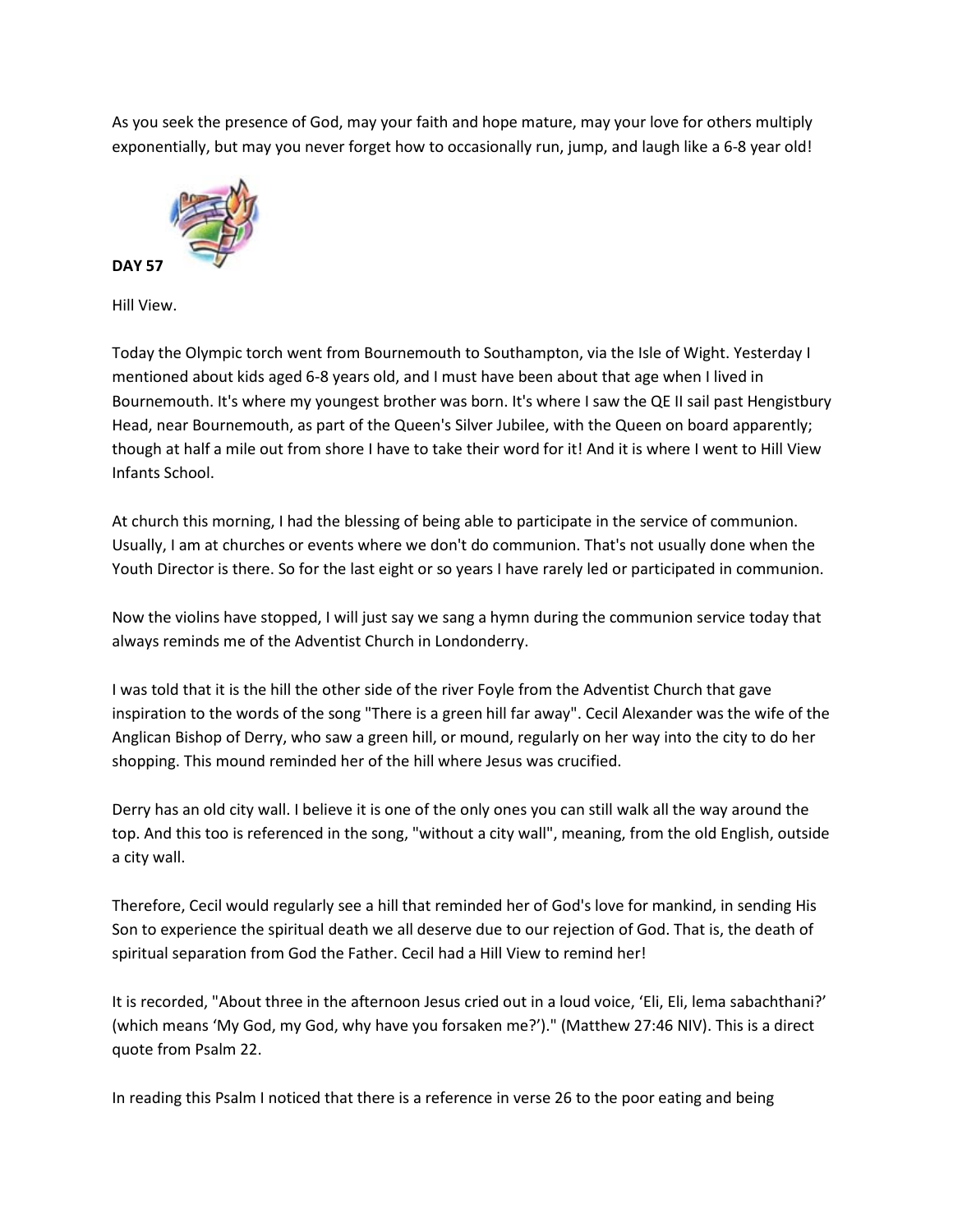satisfied. This reminded me of the stories of when Jesus fed large crowds, on a hillside (Matthew 14 and 15). The sum of these stories is Jesus took a small amount of food, gave thanks for the blessing, and shared it with the people. Jesus performed a miracle of multiplication. Everyone ate and was satisfied. There was even food left over. The crowds and the disciples learnt a lesson on those days. They had a Hill View experience.

These same lakeside hills are where Jesus met with his disciples after his resurrection. And here on the hillside Jesus told them 1. in your going (as you go about your daily business) 2. make disciples (followers of Jesus) 3. baptising them and 4. continue teaching them all I have told you. (Matthew 28:19-20). This instruction was done with a backdrop of a Hill View. This was another Hill View experience for them.

Our Hill View may not be an infant school, a grassy urban mound, a song, or a Galilean location, but I think it is good to have a Hill View. A Hill View in terms of the presence of God, is a place we can associate with God's love and mission.

I thank God that things around me: my spiritual Hill Views, remind me of the love God has for us, and how He asks us to share that good news with others. What, and where, are your Hill Views?



Have you ever done something you haven't tried for years? I went roller-skating this evening. I was never too good, or confident, at roller-skating when I was a teenager. Ice-skating was the more regular mode of wrestling with gravity. And I wasn't much good at that either.

So this evening my family attended a birthday party at a roller-skating rink. My kids did well; I reminded some of my muscles they have to work for a living, and my wife weaved through the shuffling crowd with grace and style, reliving her teenage years.

My daughter got in the car to come home and announced how many times she managed to fall over. I had spotted others who toppled the balance between stability and velocity. I know from past experience that when you start to go, your fall ranges from an elegant drop to an Olympic gymnastic routine. Your world can turn upside-down.

We have a danger in our relationship with God of turning things upside-down too. That is, getting things wrong, mixed up, ending up on our back.

Isaiah 29: 13-16 (NIV) describes this as a warning. *The Lord says: 'These people come near to me with their mouth*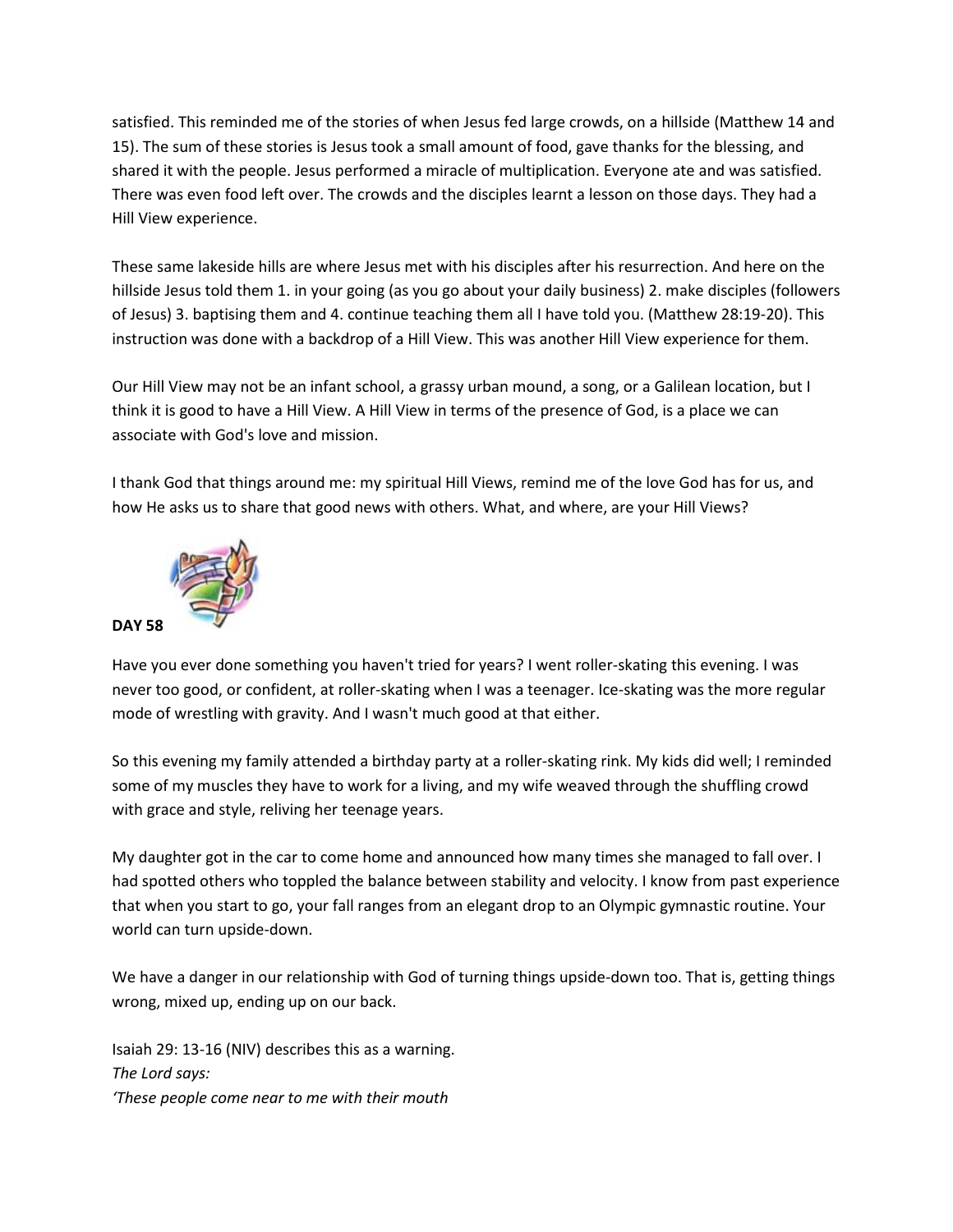*and honour me with their lips, but their hearts are far from me. Their worship of me is based on merely human rules they have been taught. Therefore once more I will astound these people with wonder upon wonder; the wisdom of the wise will perish, the intelligence of the intelligent will vanish.' Woe to those who go to great depths to hide their plans from the Lord, who do their work in darkness and think, 'Who sees us? Who will know?' You turn things upside down, as if the potter were thought to be like the clay! Shall what is formed say to the one who formed it, 'You did not make me'? Can the pot say to the potter, 'You know nothing'?*

God knows us as our maker. God loves us. God wants to develop a regular contact with us. God wants us to be in His presence. We can't hide anything from God. And worse still, we can say the right things in worship, but we don't really have our heart in it! But there's no fooling God.

But there is hope. Vs 22-24 read: *Therefore this is what the Lord, who redeemed Abraham, says to the descendants of Jacob: 'No longer will Jacob be ashamed; no longer will their faces grow pale. When they see among them their children, the work of my hands, they will keep my name holy; they will acknowledge the holiness of the Holy One of Jacob, and will stand in awe of the God of Israel. Those who are wayward in spirit will gain understanding; those who complain will accept instruction.'*

If you find your life, your spiritual life, has been hollow, mixed up, in reverse, upside-down, why not try the formula above? Keep God's name holy, distinct, revered, special enough to tell others about. Acknowledge God in every aspect of your life. Involve God in your decisions, fears, and joys. Allow enough time in your day to stand in awe of God, to have some "you-and-God-time" together. Seek the presence of God without there being the pressure of rushing to another appointment.

Try turning your world upside-down.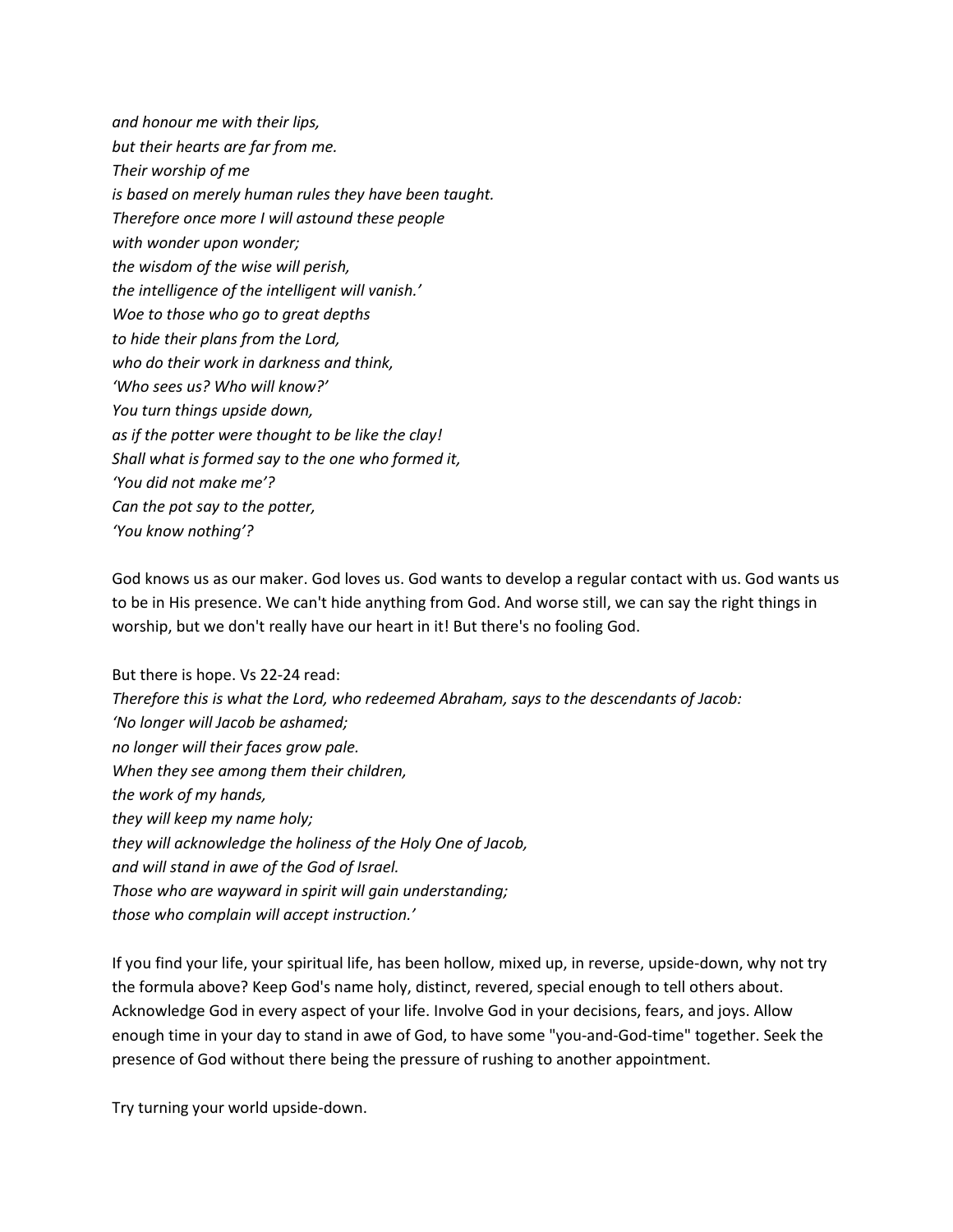

Fabric conditioner! What kind do I buy? I stood in the aisle this evening doing my mental arithmetic working out which one was the best price. Which one was on promotion. The most litres I could get for the fewest pounds spent. What kind do I buy? The cheapest branded kind!

It's all about choice. Life is full of choices. The choice of fabric conditioner. The places we go. The people we call friends. The spouse we marry. The home we live in. The time we give God. All are choices.

### James 4:4 (NIV)

*"You adulterous people, don't you know that friendship with the world means enmity against God? Therefore, anyone who chooses to be a friend of the world becomes an enemy of God."*

James puts all our choices down to one major choice; will we be friends with the world, or friends with God?

He later goes on to say how much God wants to be with us. James 4:8 (NIV) *"Come near to God and he will come near to you. Wash your hands, you sinners, and purify your hearts, you double-minded."*

The past 58 days I have been writing about being in the presence of God. As the Olympic Torch toured our countries, imagine the presence of God, the Holy Spirit, filling our nations with His presence! Today I ponder about the same thing. And how wonderful it is that James encourages us to come near to God. James asserts that if we do, God will come near to us.

And God gives us this option. Coming near to God, seeking His presence, is our choice. The most important choice we can make. A daily choice. What have you chosen to do with God today?

I read today in TIME Magazine (23 July 2012) a quote by US Governor of Maryland, Martin O'Malley, that "Progress is a choice." He was talking about the state's approach to the economic downturn, and raising income tax to preserve state services.

In light of the verses in James, O'Malley gives us insight in our spiritual lives. If we want progress with our relationship with God, we need to tax our time in order to preserve our relationship with God. To come near to God, to seek Him, with our whole heart (Jeremiah 29:13). And then we will find God. That's real progress. That's a progressive choice.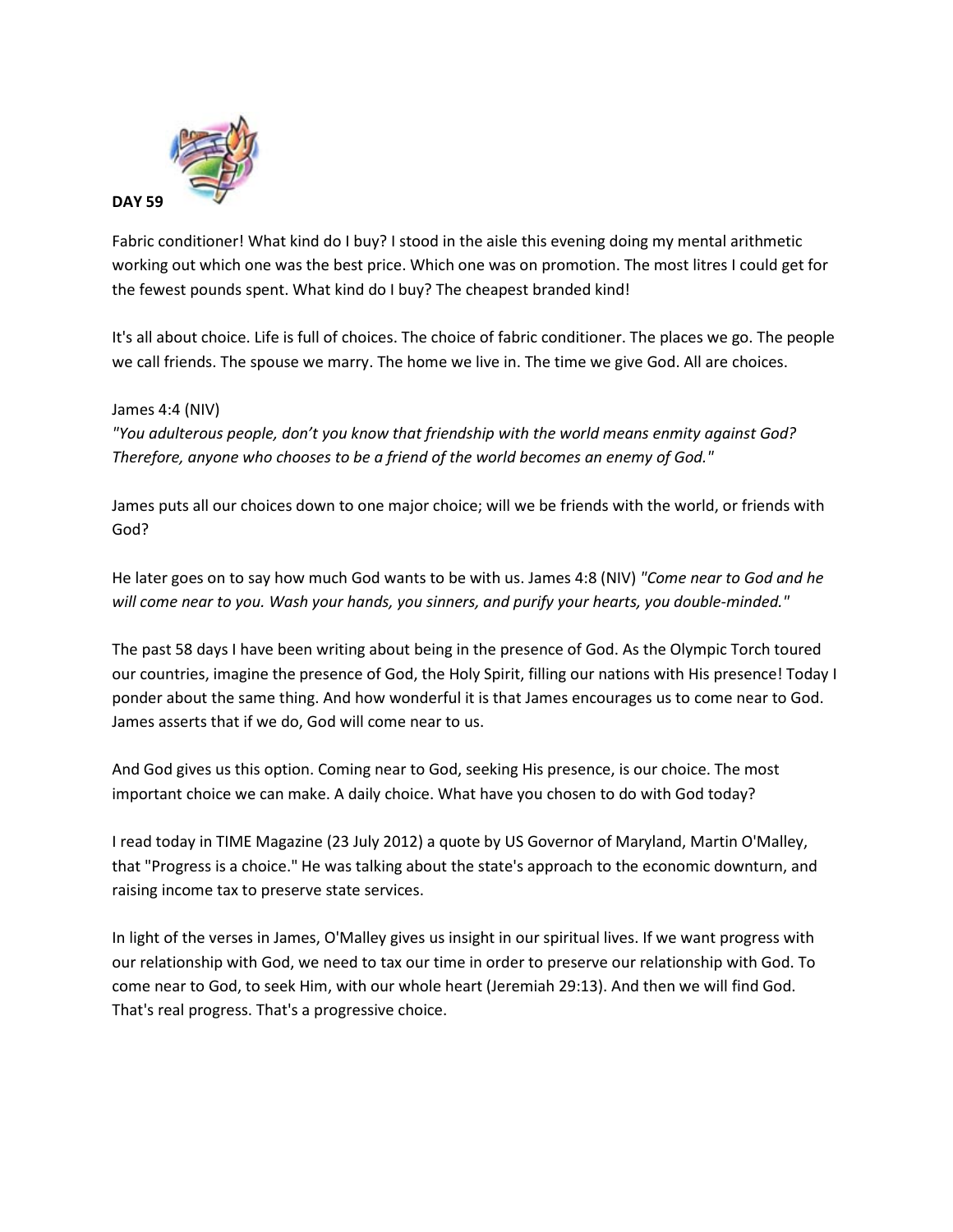

Today, the Olympic Torch ended its day in Hastings. Famous for the battle on 14 October 1066, it is imaginatively known as "the battle of Hastings".

On that day in history, the Normans, under Duke William II of Normandy, beat the English, lead by King Harold II. It is notable because it is the last time England was defeated on its own soil by an invading country. And consequently, as the Normans spoke French, within time French words started slipping into the English language.

Duke William II of Normandy was crowned King of England on Christmas Day 1066.

It would be a quick link for me to now talk about a spiritual battle that has been going on since mankind was put on this earth. So why not?

My life goes through times when it feels like things are going against me. That there is a battle going on. A Pastor is not exempt from temptations and afflictions! I am very much aware of the spiritual battle going on to pull me away from my time with and faith in God. And it is easy to feel defeated by other decisions that have to be made.

### 1 Samuel 17:47 (NIV)

"All those gathered here will know that it is not by sword or spear that the Lord saves; for the battle is the Lord's, and he will give all of you into our hands."

David was a young man, short, but full of the boldness of his faith in God. In front of his brothers, the Israelite army, and King Saul, who stood head and shoulders above all the other Israelites (but that's another lesson!), David taunted the taunter, and he taunted the taunters battle strong warriors.

David's message was simple; it matters not what the threat is, the battle belongs to God. He will give me the victory.

What a wonderful outcome of putting your faith in God. God will give you victory in your battles. If that is the criterion, and the outcome, what have you done to maintain your faith in God today? How are your facing your battles? Have you spent time enough with God so you can face every battle with confidence?

David still had to face his giant, but God promised the victory. And I believe God offers the same victory to everyone today. The good thing is, you don't have to learn French to be on the winning side!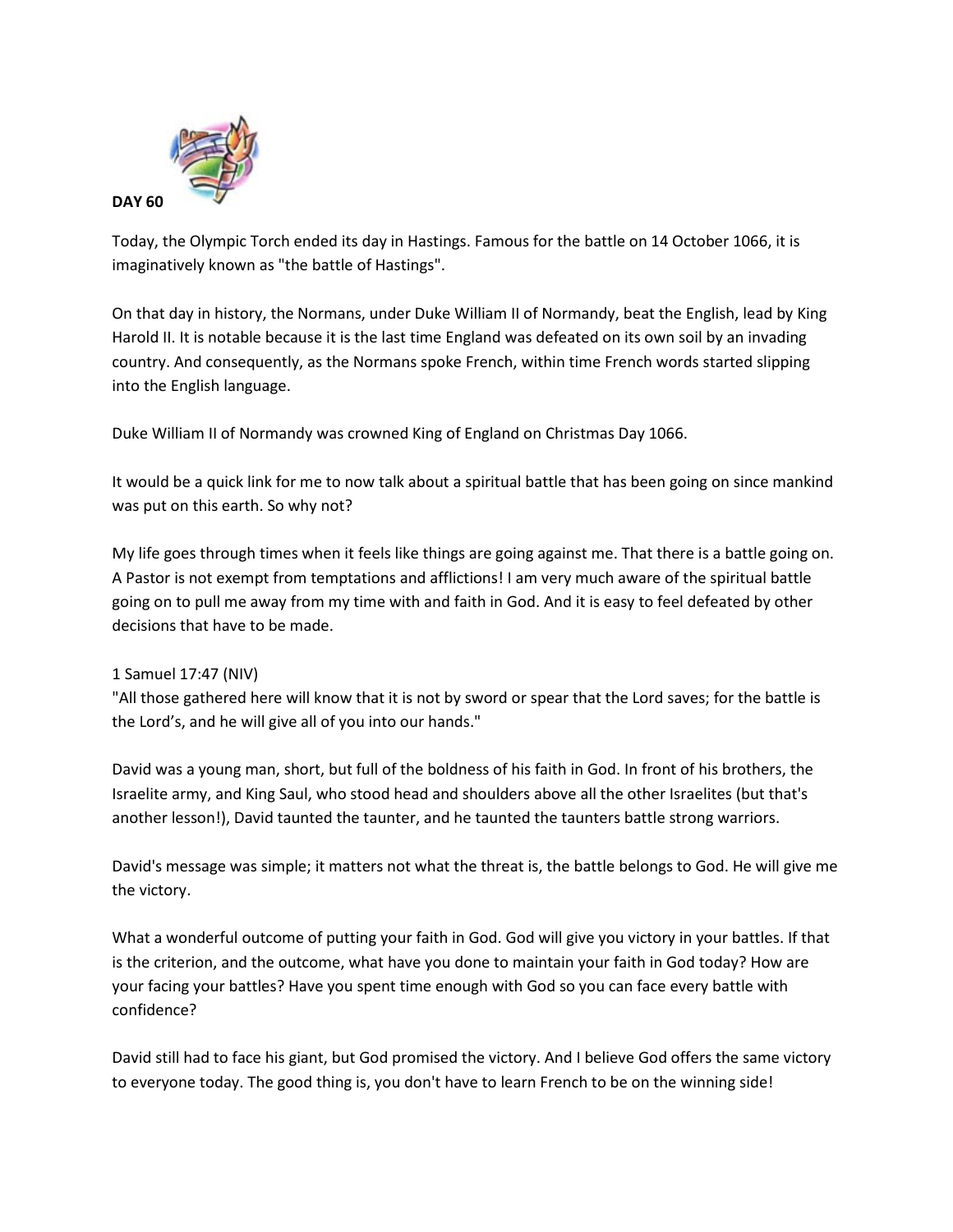

The Olympic Torch made its way into Kent today, finishing up in Dover. And I went to Kent today too. We had an outing to Diggerland with our extended family.

Amidst the busyness of work it was good to steal back some time with my family. While it was breezy, quite blowy actually, and cloud cover was 100%, the rain only came as a drizzle while we were indoors for lunch, and as a tropical storm as we were making sure the right children were in the right vehicles on departure. Praise God!

I am a miserable person to be with in a crowded leisure park, but today I was smiling like a groom. At the height of the busy time there was only 100 or so people there, and one of the park staff said within a week they will have 1000+ visitors, with queues of an hour for some of the rides/tasks. Not a place for me then!

But today, we waited for the three or four people in front of us to take their turn, and then we were on. A day when my 8 year old daughter hooked plastic ducks out of a pond with a mini-digger using a chain and ring on the end of the arm. My son drove a 7.5 tonne, £52k JCB digger (brand new registered this year!) around the muddy and undulating digger track. And I screamed like a primary school girl as I sat with my nieces and daughter in the bucket of a giant digger as it spun round at high speed, at incrementally higher levels during the ride.

One of the rides/tasks, was to use a mini-digger to pan for gold. Well actually, you use a rake-like bucket on the digger to sift through the wet gravel, looking for the metal bricks; four in all. You scoop them up, and then place them to the side. With controls in both hands, to operate up and down, forward and backwards, and roll the rake/bucket away and towards, it takes some getting used to if you haven't used this machinery before.

Patience and method help you find the bricks. Concentration helps you do the task.

This reminded me of the sequence of stories, illustrations, Jesus told recorded in Matthew 6 & 7; storing up treasure (6:19-24), not worrying about worldly possessions (6:25-34), and asking, seeking, and knocking (7:7-12). And I am reminded of the story, well sentence actually, of a merchant who sold everything to buy a field that he knew had treasure in it (Matthew 13:44).

To summarise and apply these verse to my experience today, Jesus said, concentrating on your motivation for material possessions is a distraction, but equally you don't need to worry about what you have, or don't have, if you are making the search for God's kingdom your first priority. That when you make it imperative to ask of God, seek for God, and knock on God's door (call around at God's house,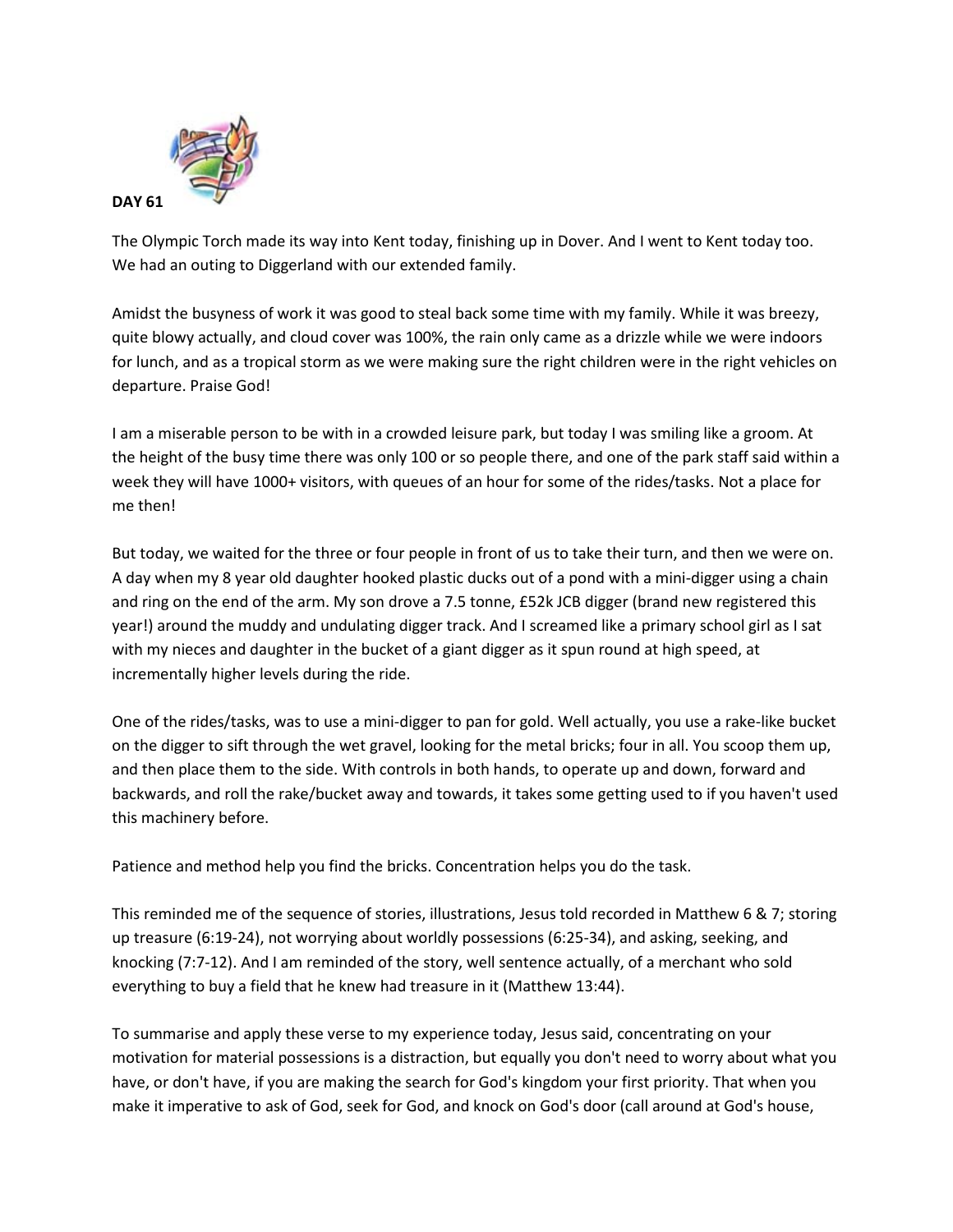metaphorically speaking), you will be given what you are looking for because God welcomes you with an open door policy.

The imperative is that if a relationship with God is that valuable, we will give everything to maintain the ownership of that relationship, that nothing else will matter.

Digging for metal bricks in gravel is hardly a religious activity, but it can help emphasis the above mentioned invitation from Jesus. If we want the bricks, the valuable relationship with God, we have to spend time and concentration, and use our senses to gain what we value.

So next time you see a digger, ask yourself, "What am I digging for? Where is my treasure?"



Have you ever read a verse or more in the Bible and thought, "Wow! I never read that before", but on closer inspection you realise you must have, because you had already underlined it? Well I did that this morning!

I have been reading around John 5 for a while. There is so much in these verses, so much that relates to other things, and I have had days of distracted reading. My revelation was with verse thirty-nine.

### John 5:39 (NLT) "You search the Scriptures because you think they give you eternal life. But the Scriptures point to me!"

Jesus was talking to the Jewish leaders after He had healed the man at Bethesda who had been an invalid for 38 years. The Jewish leaders were being meticulously pedantic over the application of an interpretation of working on the Sabbath. This man should not be carrying his mat on the Sabbath!

Jesus scolded them with a lesson on how we should read the Scriptures. Jesus said they read the Scriptures in order to gain eternal life. But in reading, they had totally missed the references to the coming Messiah, Jesus.

In fact it gets worse. Jesus said they read the Scriptures wrong because they didn't have a love for God in their hearts. That's brutal exposure!

So how do we read the Bible? Isn't it by reading that we gain eternal life?

In Acts the Bereans read the Scriptures (Acts 17:11). Paul and Silas went to Berea and were preaching about Jesus being the promised Messiah. The Bereans didn't take the preachers word as "gospel"! They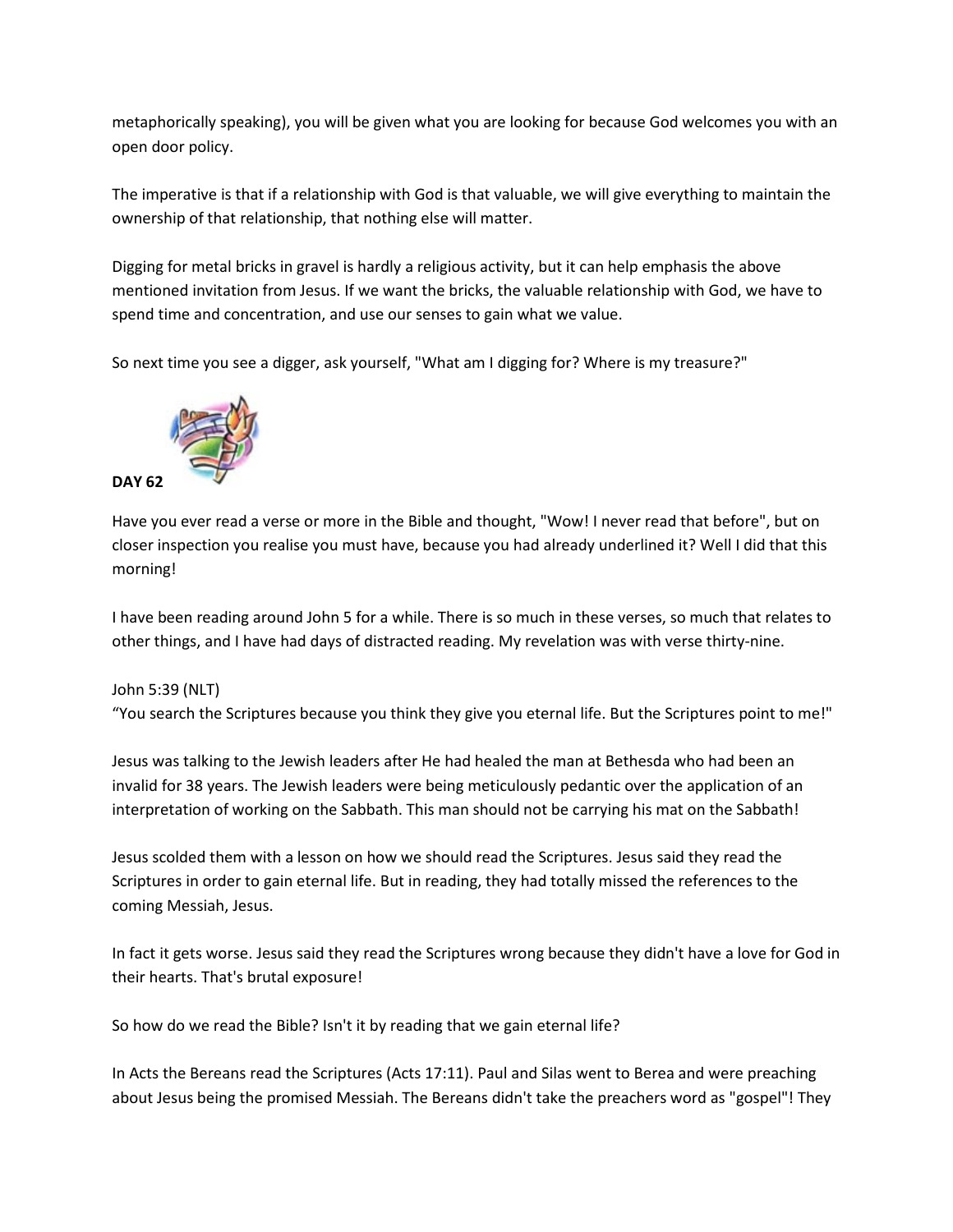checked themselves, to see that everything was true. A worthwhile activity for us all. Never believe what a preacher says without checking for yourself.

So how do you read the Scriptures? If by reading the Bible we can gain eternal life, what need is there of Jesus, or our search for the presence of God?

Reading the Scriptures is pointless unless we have the love of God in our hearts. It is by grazing on the Scriptures with a desire for God that we gain benefit. Otherwise, we read and simply gain knowledge. Read the Bible because you are in love with God.



On the day a teenager tried to grab the Olympic Torch in Gravesend, Kent, the Olympic Torch/Flame ended the day with a dramatic arrival at the Tower of London. Carried by a Royal Marine abseiling from a helicopter, the Torch joined all the medals in the safety of the Towers vaults. [\(http://www.bbc.co.uk/news/uk-18930410\)](http://www.bbc.co.uk/news/uk-18930410)

At the end of our day, as a family we sat together to read the story of Gideon. A fearful farmer, who considered himself less important than everyone else in his family, not least as his was the weakest clan in the tribe of Manasseh.

It is a story worth reading, and to read it again even if you are familiar with the story. (Judges 6:11-8:35. I am referring mainly to 6:11-23).

I find it interesting as to what Gideon accepts and what he challenges. Gideon accepts the stranger without question. The stranger, the Angel of the Lord, tells Gideon he is a strong warrior and that God is helping him. Strange this "strong warrior" is fearfully preparing his grain in a pit, out of site from his enemies!

Gideon respectfully suggests, challenges, that God did amazing things in the past for Israel, but that was then. Now there is no sign of God. Gideon felt abandoned.

Then God commands Gideon to be strong, because God was going to give him the power to rescue Israel. This makes me wonder if we shouldn't be careful what we complain to God about. If I go to God with a problem, He might make me the agent of change! But if He does, He will give me the power to do the job.

Gideon needs a sign that this is really happening, and he wants to offer a sacrifice to God. So before he goes to prepare himself, Gideon asks God to wait until he brings God an offering. And God says, "OK, I'll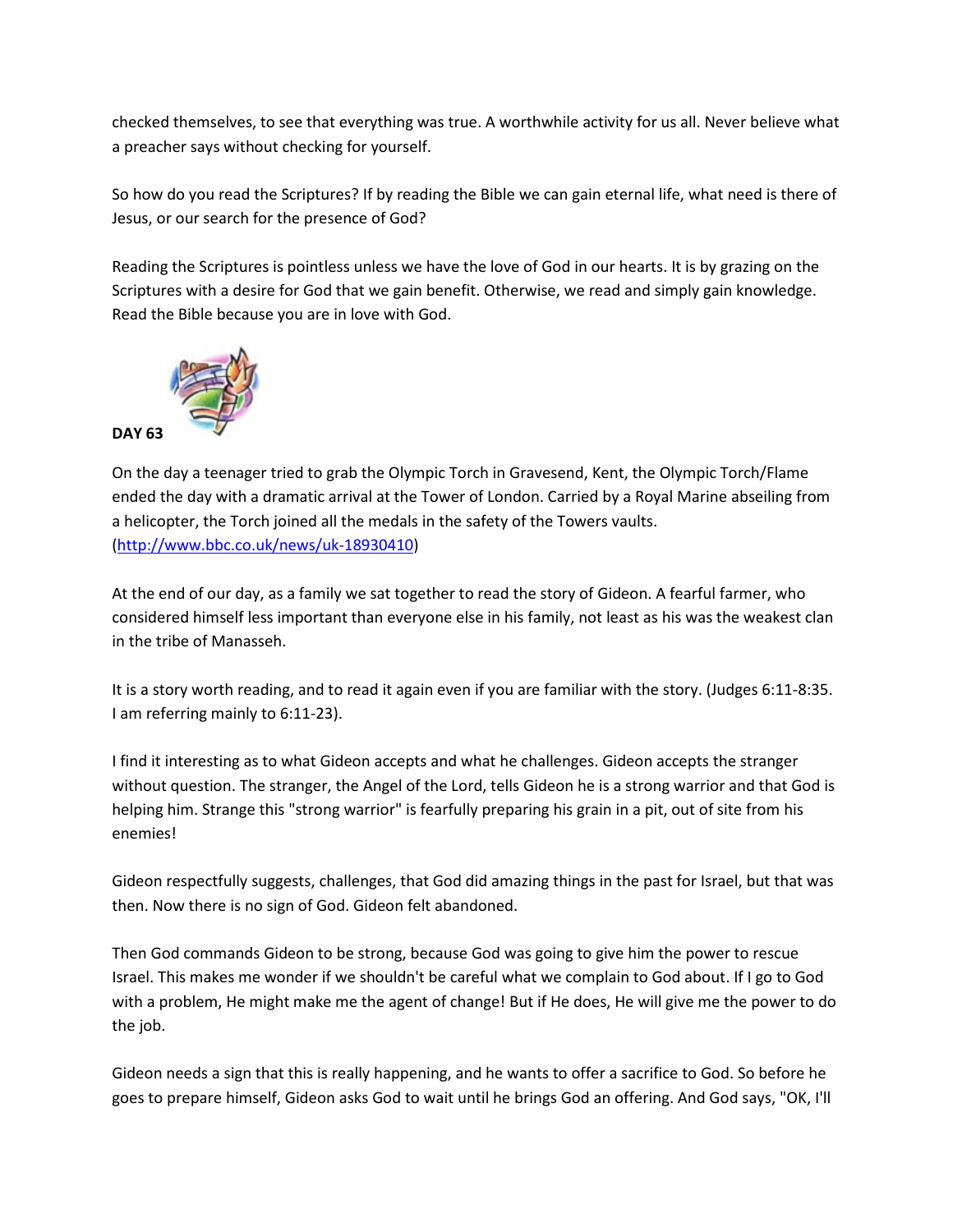wait."

Then Gideon brought to God a valuable meal, a feast really. And when Gideon realised he had been in the presence of God, God had to calm him down as Gideon thought he was about to die. Gideon was exposed, but found safety in the presence of God.

The Olympic Torch is somewhat exposed to people breaking ranks and reaching for the Torch as it travels the streets, but for the "bubble" of Police security. Heightened security seems certain with a professionally trained soldier depositing the Flame into the vaults at the Tower of London. If the crown jewels are safe there, then probably everything else is safe there too.

God is like the Olympic Police safety bubble, and like the Tower of London. But just as God expected Gideon to get up and do something with His promise, God asks that of us too.

Things happen in our lives that might be likened to the threat of Midianite invasion, and plundering. We might hide in a pit, fearful of our life. We might even summon God to challenge Him as to why it seems such a long time ago that He "saved the day".

The threat of exposure is not the absence of protection and provision.

In my previous ponderings I have reflected on the protection God offers. I won't repeat myself now. In this story God's protection was only withdrawn when people "disobeyed the LORD." (Judges 6:1). Gideon was faithful to God, even under threat. And God rewarded Gideon's worship of the true God, even when Gideon kept asking for a sign so as to be sure this was God. Gideon then got up, rallied the troops, and told them of his experience, that God was about to let Israel win. And they did.

And when we experience this kind of salvation and protection from God, we get a chance to tell everyone about it.

### Psalm 40 (NIV)

9 I proclaim your saving acts in the great assembly; I do not seal my lips, Lord, as you know. 10 I do not hide your righteousness in my heart; I speak of your faithfulness and your saving help. I do not conceal your love and your faithfulness from the great assembly.

11 Do not withhold your mercy from me, Lord; may your love and faithfulness always protect me. 12 For troubles without number surround me; my sins have overtaken me, and I cannot see.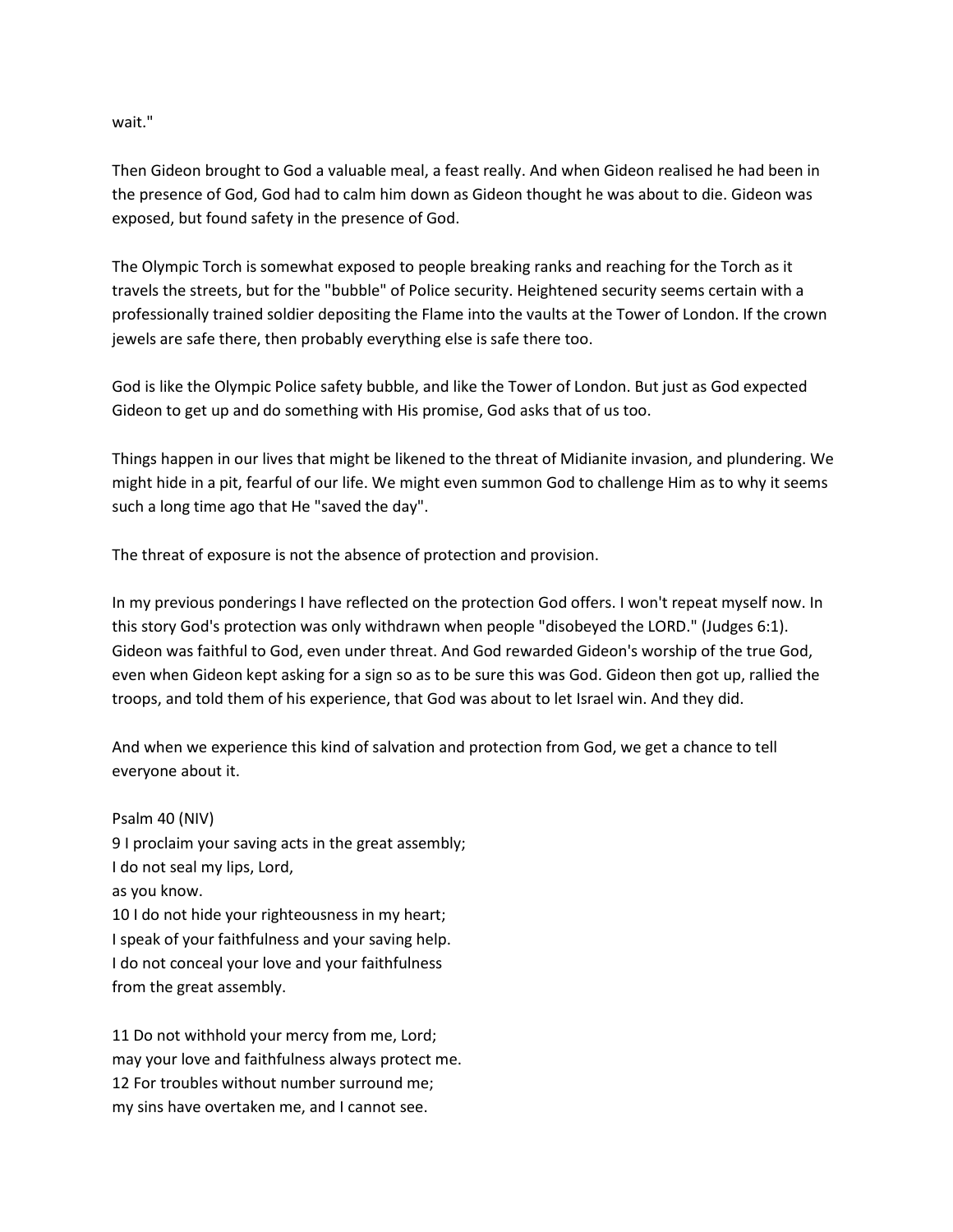They are more than the hairs of my head, and my heart fails within me. 13 Be pleased to save me, Lord; come quickly, Lord, to help me.

As you seek the protecting presence of God in your life, remember to share your experiences with others. What you tell them might be just what they need to hear.



This evening my 11 year old son talked me through the moves to complete the Rubik's cube. I have never done this before. And it took my well practised son to help me do this for the first time. Thank you, Luke.

I heard a great sermon today, by a sports degree student, based on the idea that Jesus is for life, not just for Christmas; Jesus is for Uni, not just for home. She used a number of sporting illustrations to good effect, and was honest in her testimony about her early days in this her first year at uni.

Intending to be bold in her witness, she confessed that Sabbaths became a lay-in day, and intentions remained intentions. Time and opportunity has changed that, and she is now more involved in witness on campus. (N - I hope this is a fair précis of your talk. Thank you and well done).

Two young people. Two lessons learnt today.

Paul wrote to a young missionary. He counselled not to be puzzled by confusing teachings, he used a sporting analogy, and encouraged Timothy not to allow his youthfulness to be a reason to give up.

### 1 Timothy 4 (The Message)6-10

*You've been raised on the Message of the faith and have followed sound teaching. Now pass on this counsel to the followers of Jesus there, and you'll be a good servant of Jesus. Stay clear of silly stories that get dressed up as religion. Exercise daily in God—no spiritual flabbiness, please! Workouts in the gymnasium are useful, but a disciplined life in God is far more so, making you fit both today and forever. You can count on this. Take it to heart. This is why we've thrown ourselves into this venture so totally. We're banking on the living God, Savior of all men and women, especially believers.*

### 11-14

*Get the word out. Teach all these things. And don't let anyone put you down because you're young. Teach believers with your life: by word, by demeanor, by love, by faith, by integrity. Stay at your post reading Scripture, giving counsel, teaching. And that special gift of ministry you were given when the*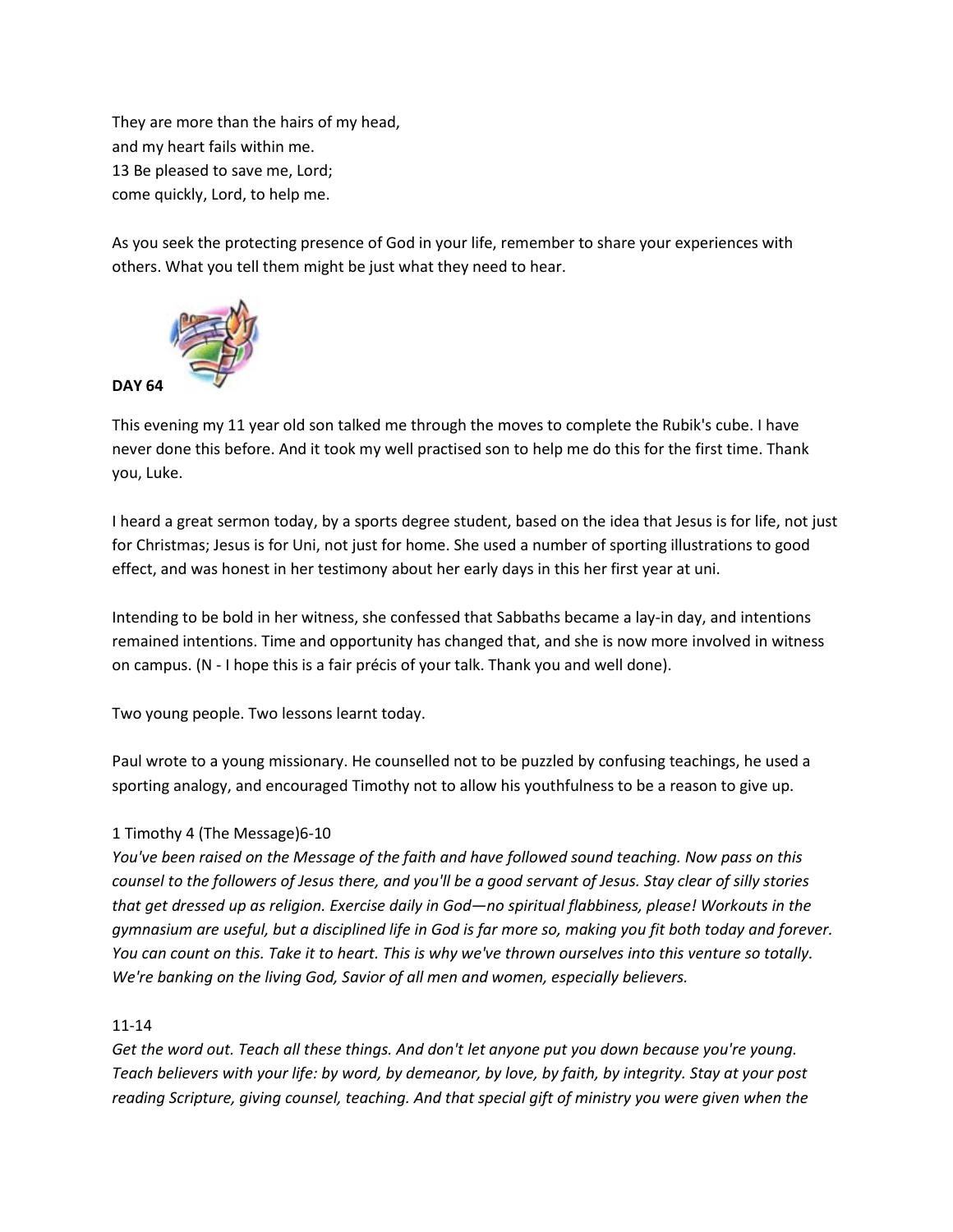### *leaders of the church laid hands on you and prayed—keep that dusted off and in use.*

Whether you are in secondary or tertiary education, over educated or uneducated, don't let your young age deter you from teaching someone something new. Be sure you don't get distracted in your faith. Exercise daily in God. Read the Scriptures. And keep doing something for God's sake.

Thank you young people for teaching me something recreational and spiritual today.



Yesterday I pondered about the lessons youth can teach us older ones. This time I ponder over a football game I was involved today. Under 35's v over 35's. Yes I was in the second group! With youthful athleticism on their side, us older ones still managed to beat them 3:2! But given the way I feel, I bet I know who is more likely to have been nursing aching muscles; the older ones!

The saving grace of the game was that we could swap players, a bit like ice hockey. Ten minutes on, and then it's time to hand over your bib to someone fresher than you. Change was a good thing.

This evening, when my kids got home from a party and time visiting friends, they saw the last part of Crocodile Dundee II. Mick Dundee, the hero, gradually "kidnaps" each of the seven men trying to hunt Mick down. Set in the outback of Australia, there are funny moments as each person gets taken from the group. Most were in amusing mischievous ways, which made my kids laugh.

At the end, Mick swaps clothes with the villain. They walk out in the open making it look like the villain had caught Mick. Wally, a terrible shot, shoots at "the villain". He goes to the ground. This flushes out the last villain, who shoots "Mick", who falls over the cliff. The heroine shoots the emerging villain, and then grieves over her lost loved one.

A friendly Aboriginal appears, and explains the swap, and says something like, "Just as well you are a bad shot, Wally." They had counted on Wally being a bad shot so Mick would not be seriously hurt, and present the intended illusion, flushing out and disposing of the two villains. While this is not the kind of TV our family promotes, the illustration is useful; the change (of clothes) was a good thing.

### Romans 12:2 (NLT)

Don't copy the behavior and customs of this world, but let God transform you into a new person by changing the way you think. Then you will learn to know God's will for you, which is good and pleasing and perfect.

There are times when CHANGE IS A GOOD THING. Like changing tired players in football. Like changing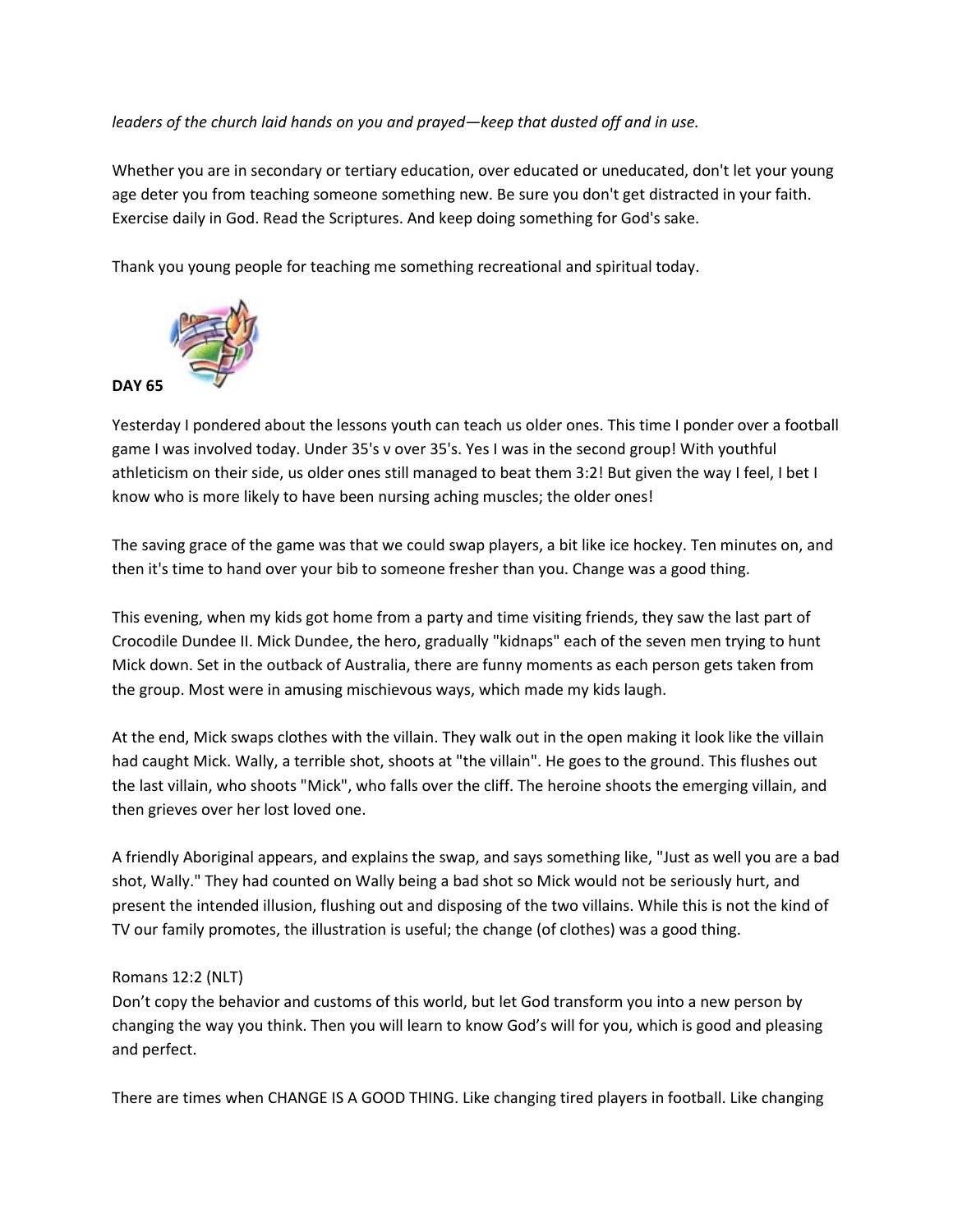places/clothes to save your life. Like allowing God to change the way you think.

This is not a brainwashing, it is a choice, one that you can revoke at any time. It works with the idea that some things in this world are not good for us. Selfishness, greed, and a lack of loving concern for others breads hatred, prejudice, and intolerance.

I like the way The Message translation puts this verse, "So here's what I want you to do, God helping you: Take your everyday, ordinary life—your sleeping, eating, going-to-work, and walking-around life and place it before God as an offering. Embracing what God does for you is the best thing you can do for him. Don't become so well-adjusted to your culture that you fit into it without even thinking. Instead, fix your attention on God. You'll be changed from the inside out. Readily recognize what he wants from you, and quickly respond to it. Unlike the culture around you, always dragging you down to its level of immaturity, God brings the best out of you, develops well-formed maturity in you." (v.1-2).

Sometimes change is good. Especially when we have a God who is unchanging. Hebrews 13:8 (NLT) "Jesus Christ is the same yesterday, today, and forever."

So if change is sometimes a good thing, and if God can help us change spiritually, what do you and I need to ask God to change in our lives?



**DAY 66**

Carbohydrate and "special blessings".

I am resisting the ponder about the Olympic Torch route and day 66, and end up with some linked thoughts about the famous US Route 66. But there it is, I've mentioned it anyway!

My ponderings today do have an Olympic link. My wife and son went into London today for a seminar day on adolescent diabetes. As mentioned before, my son is insulin dependant, and is my hero. The amount he has had to bare since diagnosis at 17 months is a lot. I am so proud of him.

Their trip exposed them to a flavour of the Olympics, with signs and banners everywhere. They came back with comments about what they saw. They also came back with an amazing book about carbohydrate counting.

The basic relevance of this in Luke's case is he has to have a measured amount of insulin according to his carbohydrate intake. This book has pages of pictures with different portions of foods, so you can look in the book, estimate your portion, and total the carbohydrate in your meal. It saves weighing out food when you are a guest at someone's house, or out for a meal! This book may not mean much to you, but to us it is like a scientists book of formulas, a cheat sheet for students.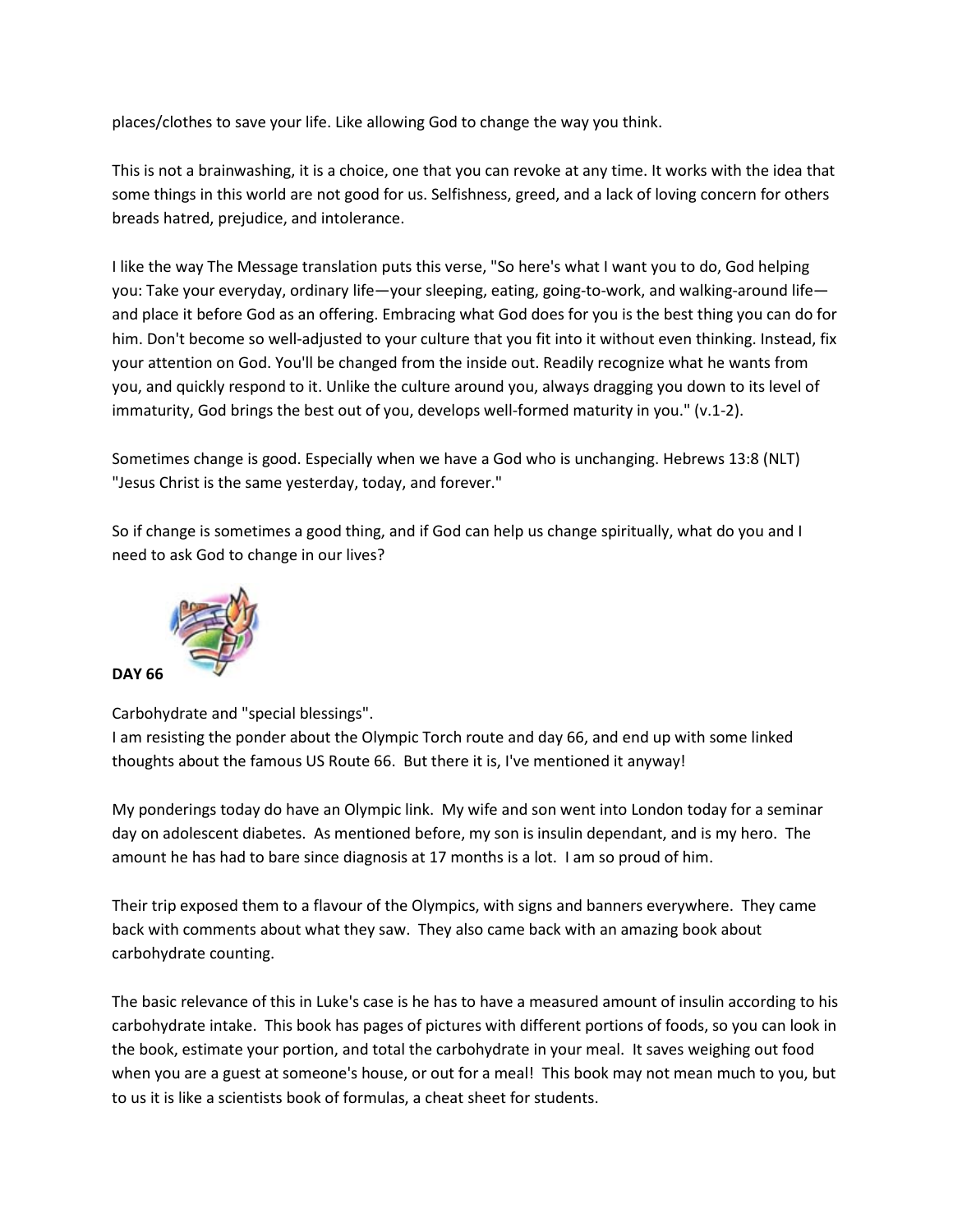Counting carbohydrate is important for Luke. It's a matter of healthy living, pretty much life or death. With this book, he can count his carbohydrate, and we can count our blessings.

And now for one of my irritations. I hope that was a smooth enough transition for you from the Olympic Torch route to the subject of blessings!

Maybe one day I will write about this some more, but for now I will give you the short version. I get so mad when people us the word, bless, or blessings, or they ask God in a prayer to bless this, that, and the other, or worse still, ask God to bestow a "special blessing" on something. What do they mean?

Do these people think about what they are saying? For me, it's like tossing "blessings" around. Like a modern artist flicking a paint laden brush towards an already splattered canvas. The blessing paintbrush adding another layer of paint blessing at the canvas of life. Both this kind of use of the word blessing, and that kind of modern art make little sense to me.

To temper my rant, let me just ask, what does it mean when we ask God to "bless" someone or something? Does God know what we are talking about? Do we know what we are talking about?

Like an insulin dependant diabetic needs to count their carbohydrate intake, we need to count the blessings we receive, and those we ask for, and name them one by one. Yes, that does sound like a song I used to sing as a child. But why is it that somewhere between childhood and adulthood we loose the detail of the blessing?

We have misled ourselves by sitting with a plate of food in front of us, and asking God to "bless" our food. This is not Biblical! Open your eyes. Sniff in the aroma. You have the blessing in front of you already!

Jesus did the Hebraic thing when He fed the large crowds. He took the food they had, gave thanks (properly translated in modern translations, and not in the old English translation), and performed a miracle of multiplication so everyone ate and was satisfied. Jesus gave thanks for the blessing.

My appeal to you is not to use the word "bless" or "blessing" without specific reference. If you want God to bless someone, explain how! I pray with my kids in the evening and ask for a blessing, but I name the blessing. I ask for the blessing of a restful night. In the morning I pray our family will have a blessing that day, of peace, of tolerance, of whatever I feel relevant for that day.

Counting is important. Not just diabetics counting carbohydrate, but us counting named blessings. Ask for blessings by name, and give thanks for blessings by name too.

Count your blessings, name them one by one, Count your blessings, see what God has done!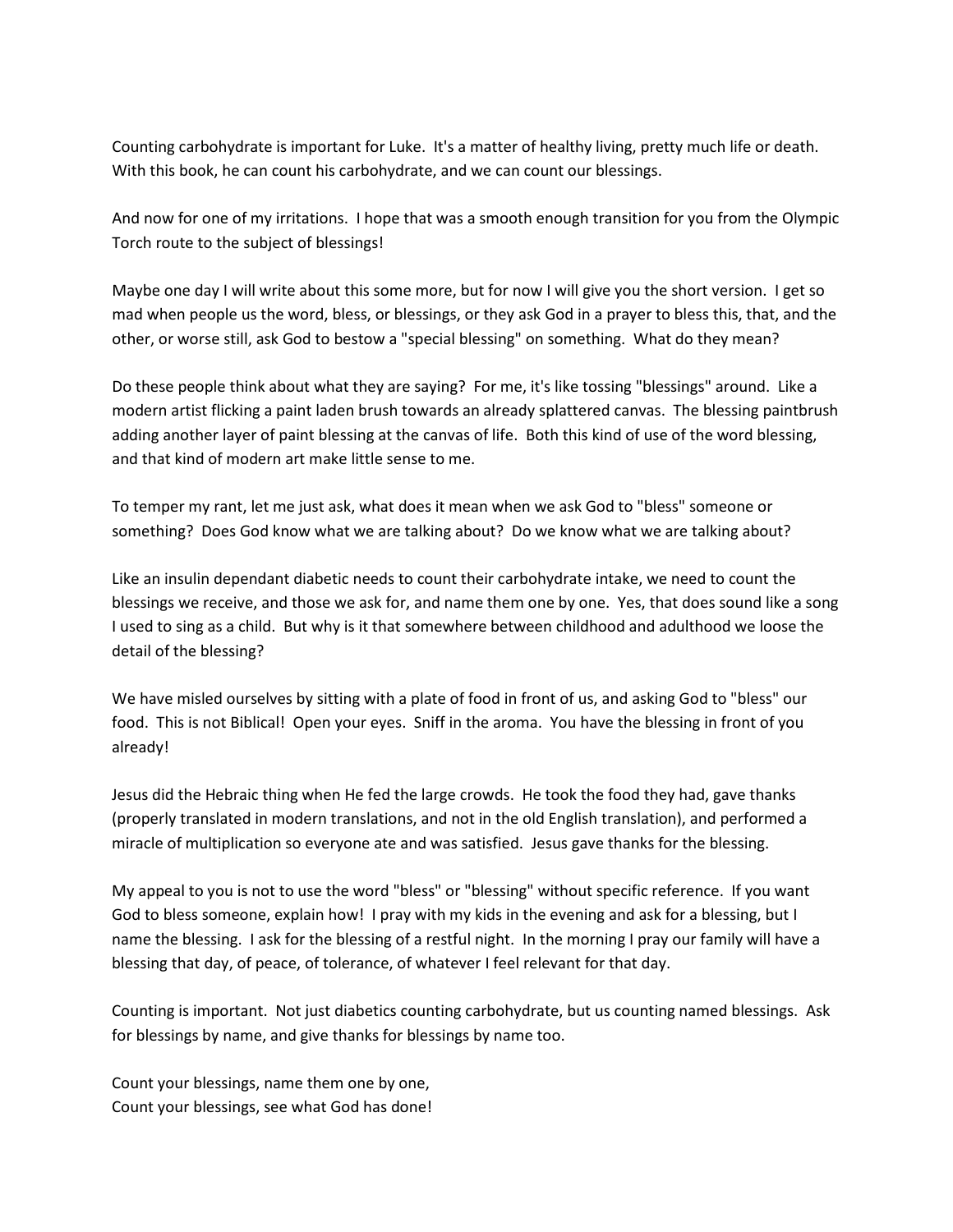Count your blessings, name them one by one, And it will surprise you what the Lord has done. -http://www.cyberhymnal.org/htm/c/o/countyou.htm



I took my kids to the park today. Lots of kids roaming around in the hot sunny weather. Some boys came along and sheltered in the shade of one of the play apparatus. One boy had been talking to my son as they played on a flying fox type piece of equipment.

The boys then sheltered again, and shared out some bags of crisps from a multi-pack bag. As they finished the bags, they tossed them away, as if they would vanish into thin air. I was irritated by their poor behaviour. I considered talking to them, and make them pick up their litter.

As I talked myself out of telling them off, suggesting in my mind that one of the boys had a wrestler of a Dad who might come and tell me off for telling his son off, my son walked over and proceeded to pick up the empty bags, now tumbling across the play area blown by the welcome breeze.

I noticed the boy who my son had been talking too took notice of this neighbourly act. But he said nothing. My son casually gathered the rubbish, and found a bin to put it in. No drama. Over in a matter of seconds. He needn't have done it, but I am proud he did. And for the sake of my wife reading this, yes, I did tell him!

As we were leaving the park my young daughter befriended a puppy. Jumping on the end of its lead, the puppy enjoyed my daughters attention. The owner admitted that even a little puppy needs a lot of care. I was grateful for that comment! And then as we left, my daughter said to the dog owner, "Thank you for letting me play with your dog."

I walked out of that park a very proud father. I commended may daughter for her comment. Then we jumped in the car and went to get something to eat.

# 1 John 2 (NLT)

15 Do not love this world nor the things it offers you, for when you love the world, you do not have the love of the Father in you. 16 For the world offers only a craving for physical pleasure, a craving for everything we see, and pride in our achievements and possessions. These are not from the Father, but are from this world. 17 And this world is fading away, along with everything that people crave. But anyone who does what pleases God will live forever.

My kids made me proud of them today. I am proud of them anyway, but I hope you know what I mean.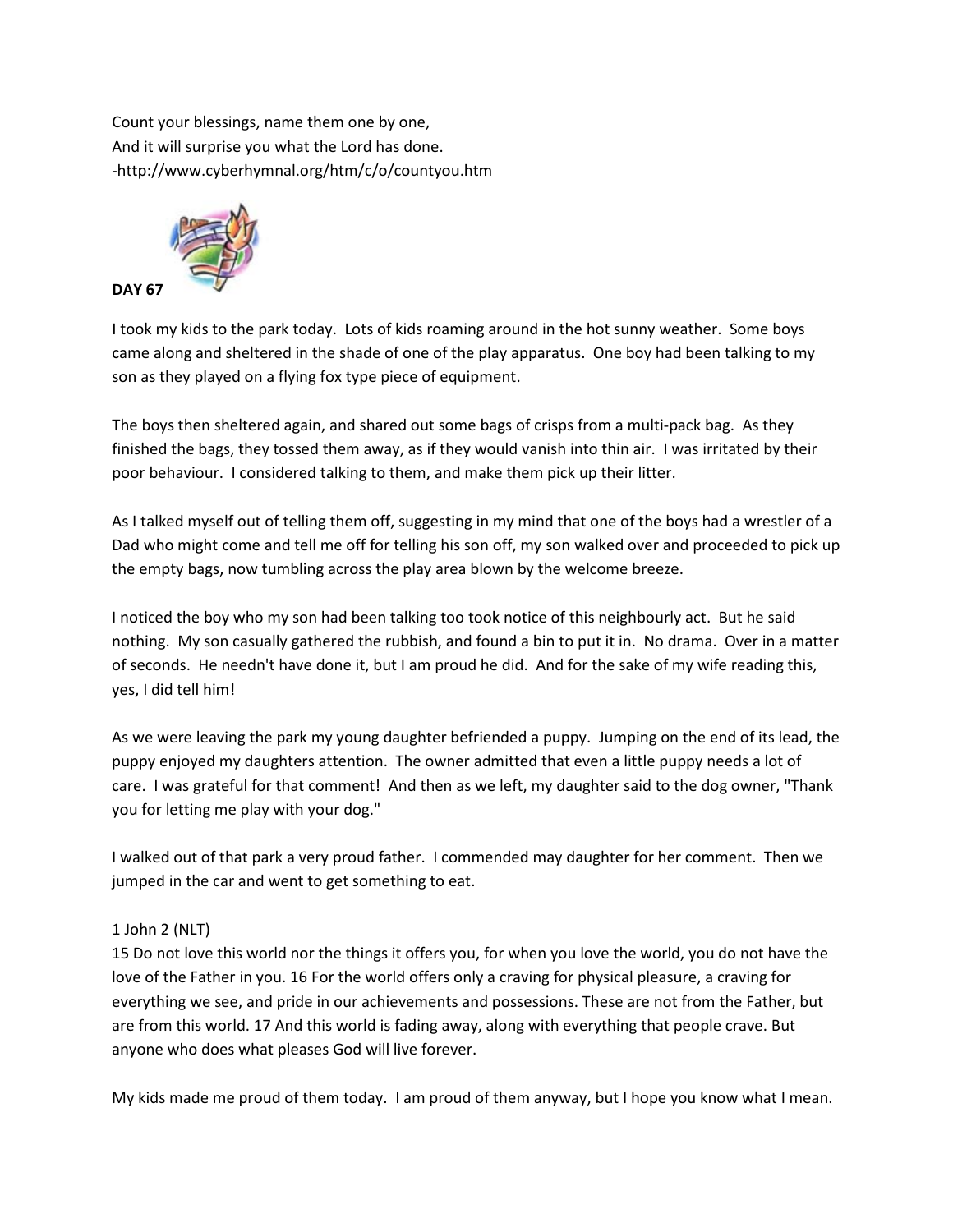I was pleased they had behaved so well. In the Bible it talks about us being children of God. If God is our heavenly Father, is it possible for us to do things that please and disappoint our Father?

My kids behaviour today in the park made me wonder what I have done today that pleased God; that made Him proud of me, His son?



Just before 1pm today the BBC Torch Relay website posted that hundreds of red balloons had been let off, just before the torch team stopped for a lunch break.

Much as I have tried to find a picture of this, I have found nothing. Sorry. But it didn't stop me from looking, and started me singing a 1983 song by Nena called "99 Red Balloons". If you don't know it, don't look it up. It will plague you! You have been warned.

The original song was in German, and the lyrics slightly different to the English ones. In English the storyline is two kids buy some red balloons, inflate them, and let them go. They drift from West Germany to East Germany, and an East German radar technician spots something on the radar and activates a nuclear attack warning. Missiles are fired from Global East and returned by Global West. A world nuclear war defaces the surface of the earth. This is obviously before the fall of the Iron Curtain. Young ones, consult your history books.

At the end of the song, the singer says she is looking for something to prove what was there, and finds a single red balloon. Then she lets it go. One suggestion is this song represents the dreams the post WWII Germans had of peace without division. Each red balloon is a dream of something better. ((http://www.songfacts.com/detail.php?id=2511))

I have heard some concerns recently about the perceived association between the Church and the Olympics. Without unwrapping that one too much, I want to say we should never compromise our faith, for anything. But we have an opportunity to do something for God's sake!

The "Jesus Followers" in the book of Acts didn't stay quiet during a Jewish festival. Paul didn't stay quiet when surrounded by statues of mythical gods. So we should not stay quiet when the world is visiting the Olympic Games. That's not compromise, that's opportunism!

The founder of the International Olympic Committee is Pierre de Coubertin. His perspective of the competitive aspect of the games was stated this way, "The important thing in life is not the triumph but the struggle, the essential thing is not to have conquered but to have fought well."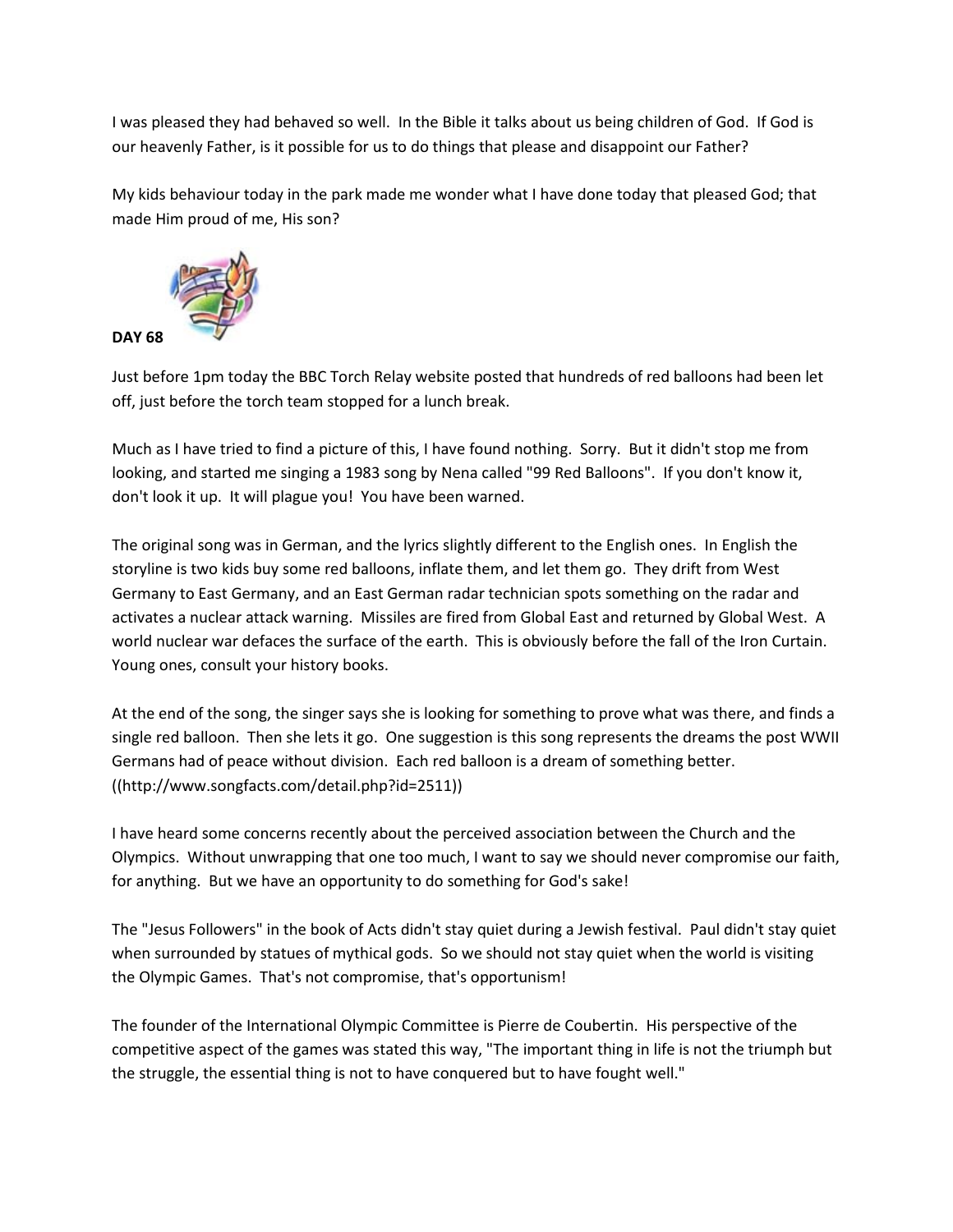"....de Coubertin's idea that winning was less important than striving is at odds with the ideals of the Greeks. The Apostle Paul, writing in the first century to Christians in the city of Corinth where the Isthmian Games were held, reflects this in his writings when he says, "Do you not know that in a race all the runners run, but only one gets the prize? Run in such a way as to get the prize", (1 Corinthians 9:24)." ((http://en.wikipedia.org/wiki/Pierre\_de\_Coubertin))

The struggle to make the best of oneself, to win, to dream of better, to have a red balloon, is not just a sporting slogan, or an aspiration inferred in a song.

# Revelation 21 (NLT)

21 Then I saw a new heaven and a new earth, for the old heaven and the old earth had disappeared. And the sea was also gone. 2 And I saw the holy city, the new Jerusalem, coming down from God out of heaven like a bride beautifully dressed for her husband.

3 I heard a loud shout from the throne, saying, "Look, God's home is now among his people! He will live with them, and they will be his people. God himself will be with them. 4 He will wipe every tear from their eyes, and there will be no more death or sorrow or crying or pain. All these things are gone forever."

It's good to have dreams, aspirations, red balloons. It's good to do your best, in sport, in study, in work, for others. But the best dream, vision, I have heard is that one day, everything will be levelled, everything made new, everything will be like God intended for us to experience, with the absence of selfishness and personal gain. I can't wait. Come, Jesus, come. This is my red balloon.



God is with me where ever I go.

For the last 68 days I have been sharing my ponderings as the Olympic Torch has toured the UK and visited Ireland. The proximity of the torch to the majority of the population inspired me in its example of the close proximity of the presence of God in our lives.

I was unsure as to what to write about for DAY 69 as I know I would be out much of the day, and I did not anticipate sharing what I have been getting up to! As some seem to think that a Pastor is available 24/7 and therefore does not have time to have holidays, days/time off, family time, or time off in lieu, I was thinking of not mentioning that I took my son to Old Trafford, home of Manchester United football team, to see two Olympic football matches!

When the tickets were booked (thanks Grant) some time ago, we did not know which teams were to play on which days. To our joy, having booked the tickets, we discovered that Team GB was drawn to play Senegal on our ticket day!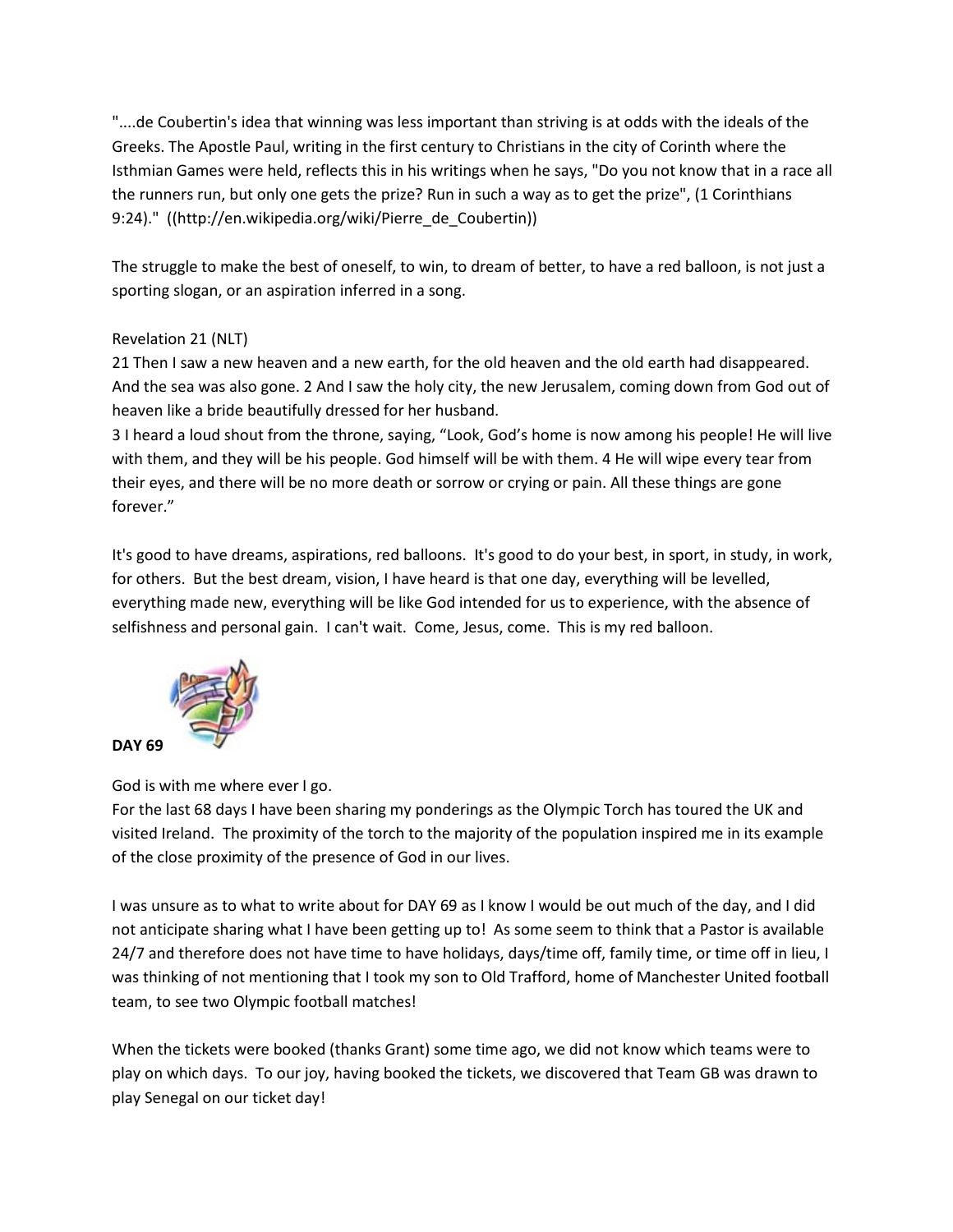I am only glad that 4.5 hours that have passed since the end of the game, and my drive home has given me time to conclude I will not comment on the game; not even the cautious approach of Team GB, the filthy fouling of Senegal, and the lack of consistency from the referee. Though I did enjoy the United Arab Emirates v Uruguay game!

While I have been pondering on the presence of God in my life, and wondering what to share with you about day 68, something caught my eye in the stadium. I saw it first on the big screen, then I spun round to see it for real.

In the Sir Alex Ferguson Stand (where no one stands any more, it's all seating only!) the chairs are coloured to spell Manchester United. This is unseen when people are sitting in the seats. A block in the middle seemed to be reserved, but was at times unoccupied. The surrounding seats were full. In amongst all the crowd was the unoccupied gap, which relieved the letters HE. HE was in the middle of the crowd. HE was in the stadium. HE was with us, even if others did not realise!

Jesus said something to his followers before HE left this earth with the promise to return, "Teach these new disciples to obey all the commands I have given you. And be sure of this: I am with you always, even to the end of the age." (Matthew 28:20 (NLT))

I am with you always! HE, Jesus, is with us always! HE, Jesus, wants to share HIS presence with us, even if we don't realise it!

I was moved by what I saw and what I realised God was telling me. In the massive crowd, with all the noise, so much to keep our attention, I believe God was telling me HE is with me. And I believe God wants you to know HE is with you too.

HE is with us, where ever we go! HE wants to be in our presence.



**DAY 70!**

The end has come!

Or is it the beginning?

#### ENDING

It is the end of the 70 days of the Olympic Torch Relay; weeks and weeks of the torch touring the nations of the United Kingdom, as well as visiting the Republic of Ireland. The torch, representing the spirit of the Olympics, covered 8000 miles, and visited a city, town, or village near you.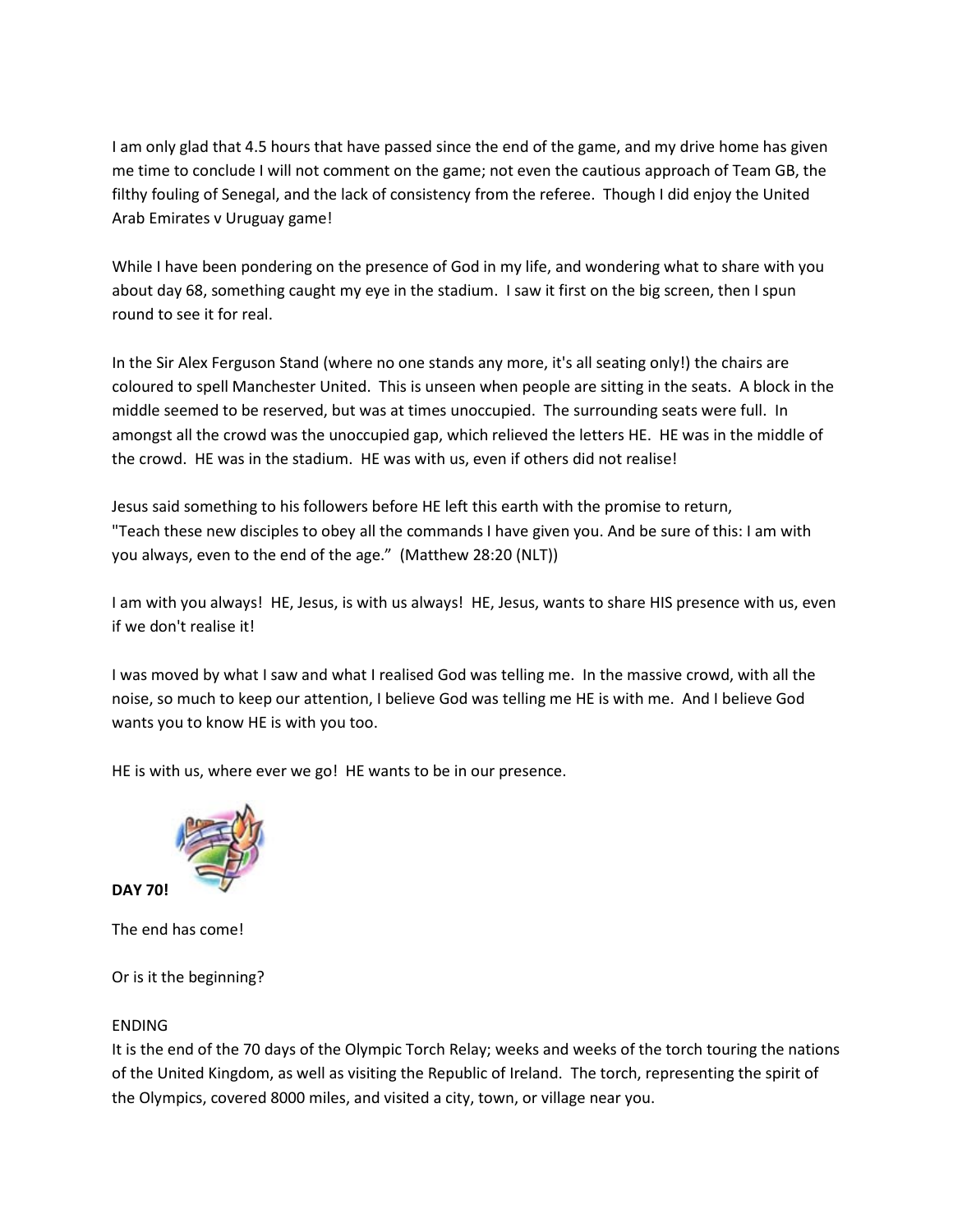As this pondering devotional blog has been following the 70 days of the torch tour, the end has come for me to finish my last rambling thoughts.

The end has come for another week. Just a Sabbath day left. A time to put aside all that preoccupies my time and devote more attention to God, my family, and other people.

#### BEGINNING

But it is the beginning too. The beginning of the opening ceremony for the Olympic Games. We had two protesting kids this evening when we turned off the television and settled down for worship at sunset. For us in Watford, less than 20 miles from the Olympic Stadium, sunset was minutes before the much publicised opening ceremony.

Instead of focussing on the opening ceremony, we focused on the opening of Sabbath! For us it was a chance to teach our kids that nothing, not even a £27 million extravaganza watched by 1 billion people worldwide takes the place of our worship of God.

(http://www.guardian.co.uk/media/blog/2012/jul/27/4-billion-olympic-opening-ceremony)

What my kids did see on TV this evening was the Red Arrows flying in perfect formation. With so many people watching worldwide, it is easy to see how global events can be seen in an instant around the world.

We have heard an unusual number of helicopters, including military choppers, flying over our area. There has been a lot of busy activity in the sky, which has caught the attention of my kids.

# APOCALYPTIC ENDING AND BEGINNING

For evening worship I deliberately chose two stories; one of the three angels bringing their messages (like the Red Arrows), and another of the return of Jesus in the clouds (like the helicopters).

I asked my kids to look for lessons as they compared these stories with the Olympic Games opening ceremony. With some discussion, they got it. And gave it more interest than they had shown in pining to see the ceremony.

If the Bible is to be believed, we are told that God will give everyone the chance to turn back towards Him. This is the message of the three angels. Each message is about worship. True worship. Worship of God.

# JESUS LEAVING (ENDING) AND RETURNING (BEGINNING)

The Bible also says that Jesus will return just as He left the earth (drifting up into the clouds Acts 1:11 (NLT) "Men of Galilee," they said, "why are you standing here staring into heaven? Jesus has been taken from you into heaven, but someday he will return from heaven in the same way you saw him go!").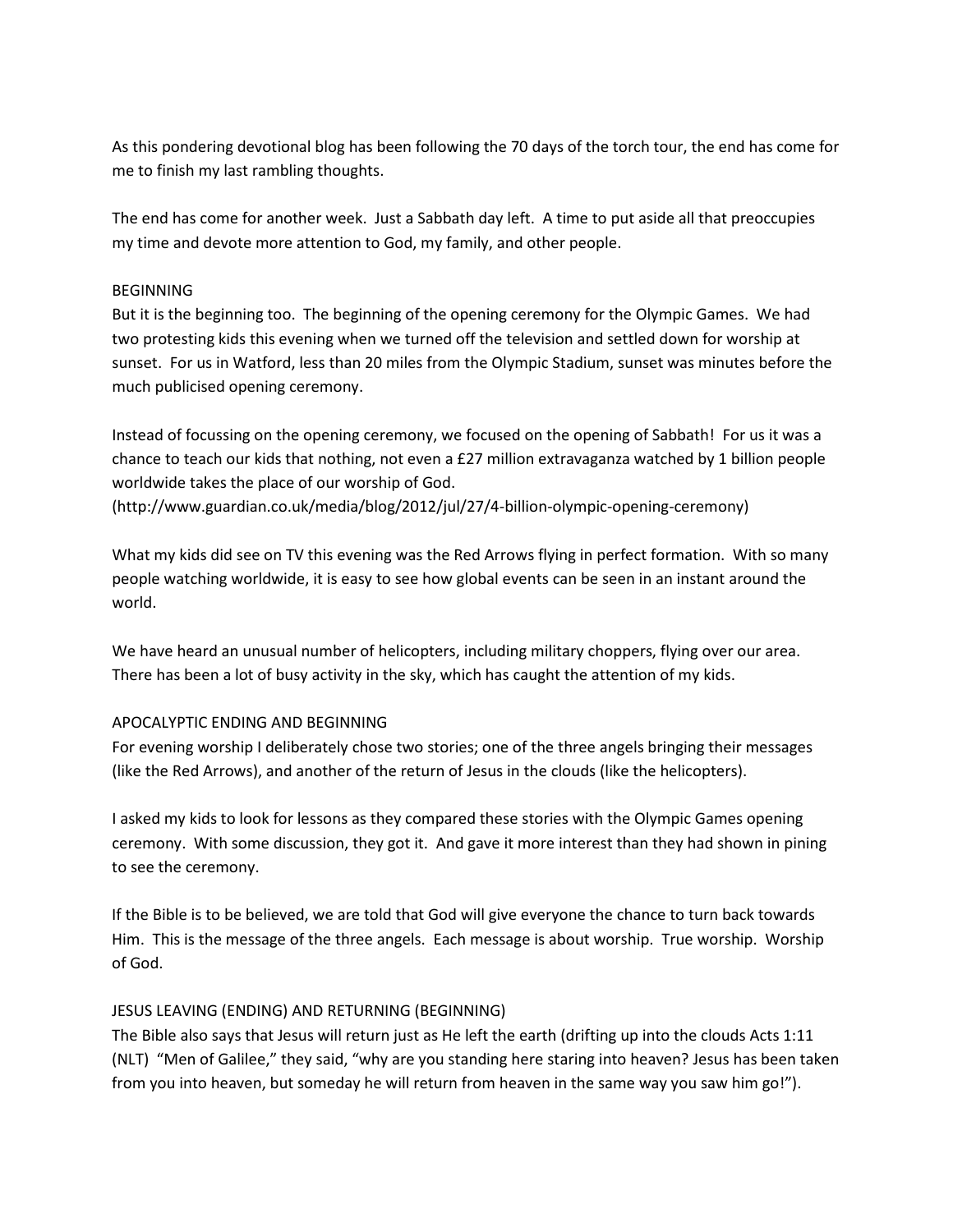And that when He returns, those who have returned to God will live eternally. 1 Thessalonians 5:10 (NLT)

Christ died for us so that, whether we are dead or alive when he returns, we can live with him forever.

#### A MOST IMPORTANT ENDING AND BEGINNING

So the end has come for the Olympic Torch Relay, and with it the beginning of the Olympic Games.

The end has come for my 70 days of ponderings on the presence of God in our lives. As for a beginning, well maybe I begin to get my evenings back!

But how about the most important ending and beginning? Is the most important ending and beginning the end of life on earth as we know it, and the beginning of an eternal life? While this will be important, and I believe more than 1 billion people will see that, there is a more important ending and beginning.

The most important ending and beginning you can experience is the end of turning away from God, and the beginning of experiencing the daily presence of God in your life. It is not easy. There are always distractions. Leaving God out of your life seems so easy to do. It's so easy to say, "God can wait for later." But you never get round to making the date.

So what is it time you ended? And what do you need to begin?

If you are interested in learning about God's love for you, about ending your running away from God and beginning your faith journey, contact me, LIKE us on our Facebook group (BUC Youth Ministries), and keep in touch at our website (www.adventistyouth.org.uk). If you like I can put you in contact with someone local to you to help you in your faith journey.

And if you want the ending and beginning to start right now, join me in this prayer:

Our Father in Heaven, we sense you exist but we want to know you more.

Help us to intentionally set aside some time every day just for you. Even in our day, may we present our struggles and victories to you. Help us develop a habit of chatting with you.

May we put aside our life of self, and begin a life of eternal opportunities with you.

We ask these things because you love us and want us to join with you in your presence. AMEN.

#### *-Pr Nathan Stickland*

PS Thank you for joining me in my ponderings about the presence of God. It has been a joy to share with you, and an amazing experience of focus for me.